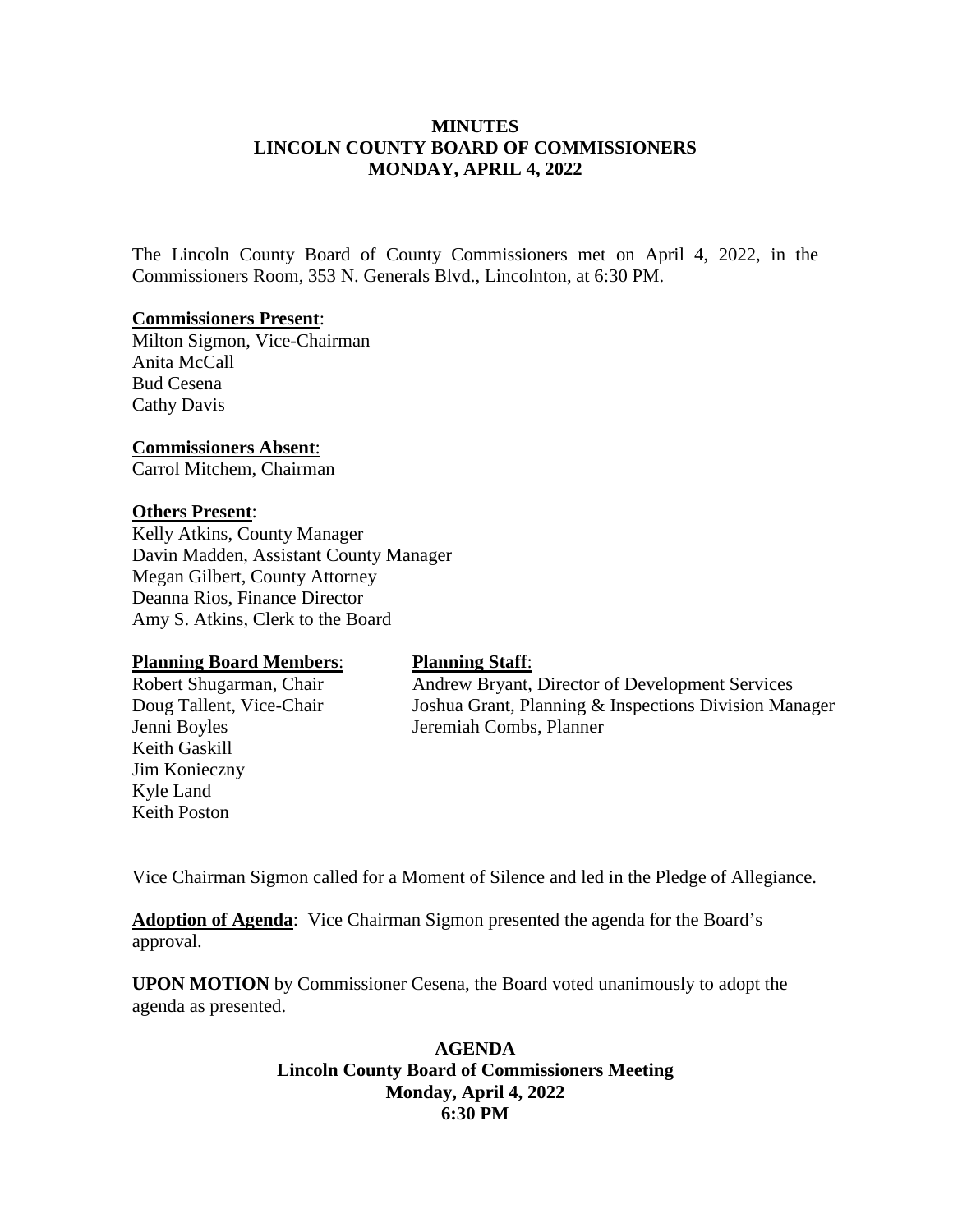#### **Lincoln County Administration Office 353 N. Generals Blvd Lincolnton, NC 28092**

Call to Order – Vice Chairman Sigmon

Moment of Silence

Pledge of Allegiance

- 1. Adoption of the Agenda
- 2. Consent Agenda
	- a. Approval of Minutes [March 21, 2022](https://www.lincolncounty.org/DocumentCenter/View/18791/040422Item2a)
	- b. [GPO #10](https://www.lincolncounty.org/DocumentCenter/View/18761/040422Item2b)
	- c. [CPOA #6](https://www.lincolncounty.org/DocumentCenter/View/18762/040422Item2c)
	- d. [BOA #8](https://www.lincolncounty.org/DocumentCenter/View/18763/040422Item2d)
	- e. [GPOA #3](https://www.lincolncounty.org/DocumentCenter/View/18764/040422Item2e)
	- f. [VTS Refunds –](https://www.lincolncounty.org/DocumentCenter/View/18765/040422Item2f) February, 2022
	- g. [Approval of WSSUP #24 Stormwater Structure, Release of 75%](https://www.lincolncounty.org/DocumentCenter/View/18766/040422Item2g)  [Construction Bond](https://www.lincolncounty.org/DocumentCenter/View/18766/040422Item2g)
- 3. [Planning Board Recommendation for ZMA #687 –](https://www.lincolncounty.org/DocumentCenter/View/18783/040422Item3) Jeremiah Combs
- 4. [Zoning Public Hearings](https://www.lincolncounty.org/DocumentCenter/View/18768/040422Item4) Jeremiah Combs

Joint Public Hearings with Planning Board - Legislative Cases:

[ZMA #686 Moe Abba, applicant](https://www.lincolncounty.org/DocumentCenter/View/18769/040422Item4a) (Parcel ID# 31659) A request to rezone a 0.7-acre parcel from R-SF (Residential Single-Family) to B-G (Business General). The property is located at 4282 N N.C. 16 Business in Catawba Springs Township.

PD #2014-2-A6 First Federal Properties, Inc., applicant First Federal Properties, Inc. has officially requested to postpone the public hearing for PD#2014-2-A6 (Rivercross Commercial) scheduled for Monday April 4th, 2022 to June 6th, 2022. All public notices and legal advertisements will be re-published and mailed to adjoining property owners as appropriate.

- 5. Public Hearing [Proposed Industrial Incentive Grant Application for Existing](https://www.lincolncounty.org/DocumentCenter/View/18771/040422Item5)  [Industry and Adoption of Resolution to Adopt Economic Incentive Grant](https://www.lincolncounty.org/DocumentCenter/View/18771/040422Item5)  [Agreement](https://www.lincolncounty.org/DocumentCenter/View/18771/040422Item5) – John Dancoff
- 6. [Contract Award for the Library Study to McMillan,](https://www.lincolncounty.org/DocumentCenter/View/18772/040422Item6) Pazdan, Smith in the amount of [\\$61,380.00 –](https://www.lincolncounty.org/DocumentCenter/View/18772/040422Item6) John Henry
- 7. [Approval of Directed Grant to Lincoln County Senior Services](https://www.lincolncounty.org/DocumentCenter/View/18773/040422Item7) Kathryn Saine
- 8. Public Comments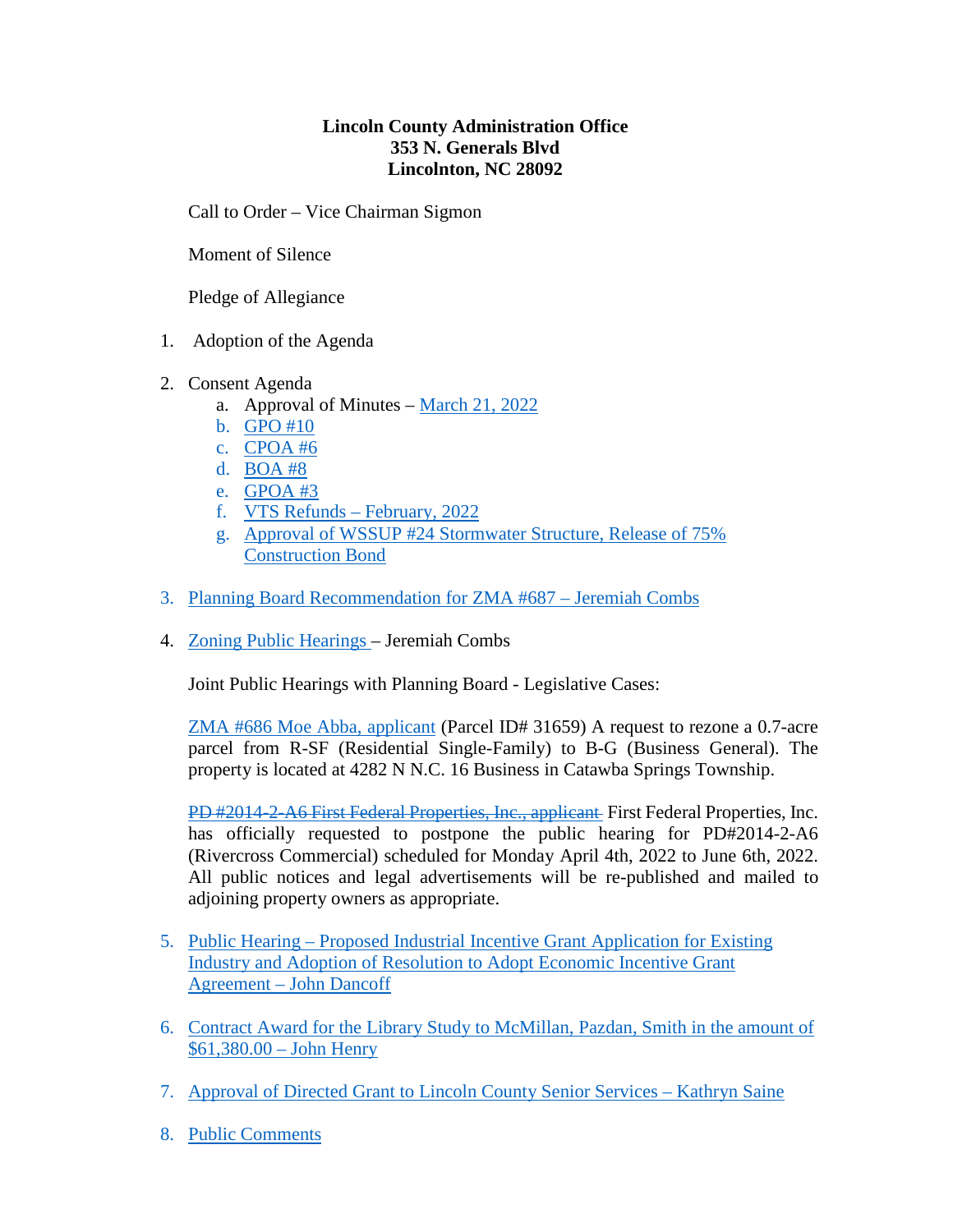- 9. [Resolution to Request a North Carolina Geodetic Survey of Boundary Lines](https://www.lincolncounty.org/DocumentCenter/View/18774/040422Item9)  [Between Lincoln County and Catawba County](https://www.lincolncounty.org/DocumentCenter/View/18774/040422Item9) – Megan Gilbert
- 10. [Resolution to Adopt the Allowable Costs and Cost Principles Policy for](https://www.lincolncounty.org/DocumentCenter/View/18775/040422Item10)  [Expenditure of American Rescue Plan Act Coronavirus State and Local Fiscal](https://www.lincolncounty.org/DocumentCenter/View/18775/040422Item10)  [Recovery Funds](https://www.lincolncounty.org/DocumentCenter/View/18775/040422Item10) – Deanna Rios
- 11. [Resolution to Adopt the Eligible Project Policy for the Expenditure of American](https://www.lincolncounty.org/DocumentCenter/View/18776/040422Item11)  [Rescue Plan Act of 2021 Coronavirus State and Local Fiscal Recovery Funds by](https://www.lincolncounty.org/DocumentCenter/View/18776/040422Item11)  [Lincoln County](https://www.lincolncounty.org/DocumentCenter/View/18776/040422Item11) – Deanna Rios
- 12. [Resolution to Adopt the Record Retention Policy for Documents Created or](https://www.lincolncounty.org/DocumentCenter/View/18777/040422Item12)  [Maintained Pursuant to the ARP/CSLFRF Award](https://www.lincolncounty.org/DocumentCenter/View/18777/040422Item12) – Deanna Rios
- 13. [Resolution to Adopt the Conflict of Interest Policy Applicable to Contracts and](https://www.lincolncounty.org/DocumentCenter/View/18778/040422Item13)  [Sub-awards of Lincoln County Supported by Federal Financial Assistance Under](https://www.lincolncounty.org/DocumentCenter/View/18778/040422Item13)  [the American Rescue Plan Act](https://www.lincolncounty.org/DocumentCenter/View/18778/040422Item13) – Deanna Rios
- 14. [Resolution to Adopt the Non-Discrimination Policy for Expenditure of American](https://www.lincolncounty.org/DocumentCenter/View/18779/040422Item14)  [Rescue Plan Act Coronovirus State and Local Fiscal Recovery Funds –](https://www.lincolncounty.org/DocumentCenter/View/18779/040422Item14) Deanna Rios
- 15. [Resolution to Adopt the Policy for Property Management Related to the](https://www.lincolncounty.org/DocumentCenter/View/18780/040422Item15)  [Expenditure of American Rescue Plan Act Coronavirus State and Local Fiscal](https://www.lincolncounty.org/DocumentCenter/View/18780/040422Item15)  [Recovery Funds](https://www.lincolncounty.org/DocumentCenter/View/18780/040422Item15) – Deanna Rios
- 16. [Finance Officer's Report](https://www.lincolncounty.org/DocumentCenter/View/18781/040422Item16) Deanna Rios
- 17. Other Business

#### 18. Closed Session Pursuant to NCGS 143.318.11(a)

(3) To consult with an attorney employed or retained by the public body in order to preserve the attorney-client privilege between the attorney and the public body, which privilege is hereby acknowledged.

(5) To establish, or to instruct the public body's staff or negotiating agents concerning the position to be taken by or on behalf of the public body in negotiating (i) the price and other material terms of a contract or proposed contract for the acquisition of real property by purchase, option, exchange, or lease; or (ii) the amount of compensation and other material terms of an employment contract or proposed employment contract.

(6) To consider the qualifications, competence, performance, character, fitness, conditions of appointment, or conditions of initial employment of an individual public officer or employee or prospective public officer or employee; or to hear or investigate a complaint, charge, or grievance by or against an individual public officer or employee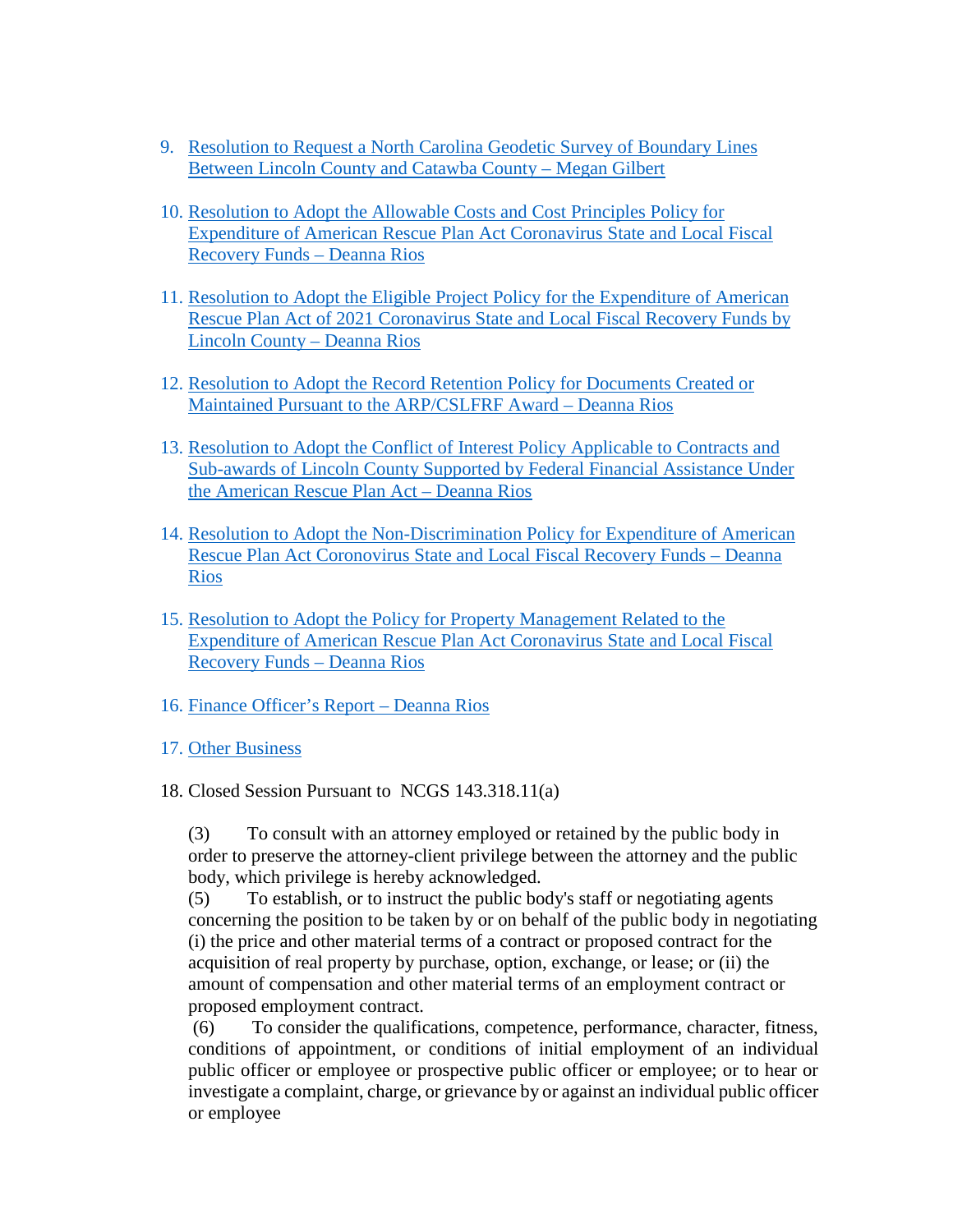Adjourn

**Consent Agenda**: **UPON MOTION** by Commissioner McCall, the Board voted unanimously to approve the Consent Agenda as presented.

Consent Agenda

- a. Approval of Minutes [March 21, 2022](https://www.lincolncounty.org/DocumentCenter/View/18791/040422Item2a)
- b. [GPO #10](https://www.lincolncounty.org/DocumentCenter/View/18761/040422Item2b)
- c. [CPOA #6](https://www.lincolncounty.org/DocumentCenter/View/18762/040422Item2c)
- d. [BOA #8](https://www.lincolncounty.org/DocumentCenter/View/18763/040422Item2d)
- e. [GPOA #3](https://www.lincolncounty.org/DocumentCenter/View/18764/040422Item2e)
- f. [VTS Refunds –](https://www.lincolncounty.org/DocumentCenter/View/18765/040422Item2f) February, 2022
- g. [Approval of WSSUP #24 Stormwater Structure, Release of 75%](https://www.lincolncounty.org/DocumentCenter/View/18766/040422Item2g)  [Construction Bond](https://www.lincolncounty.org/DocumentCenter/View/18766/040422Item2g)

**Planning Board Recommendation:** Jeremiah Combs presented the following:

The Planning Board voted to recommend approval of the proposed rezoning in ZMA #687 following a public hearing that was held jointly with the Board of Commissioners on March 7. On March 21, the Board of Commissioners postponed a final vote on ZMA #687.

**UPON MOTION** by Commissioner McCall, the Board voted unanimously to adopt the Statement of Consistency and Reasonableness as recommended by the Planning Board.

**UPON MOTION** by Commissioner McCall, the Board voted unanimously to approve the rezoning as recommended by the Planning Board for ZMA #687 – Scott Holliday, applicant.

**Zoning Public Hearings**: Megan Gilbert, County Attorney, presented information concerning legislative hearings. No conflicts disclosed.

Jeremiah Combs presented the following case:

## **Zoning Map Amendment #686 – Moe Abba, applicant**:

The applicant is requesting the rezoning of a 0.7-acre lot from R-SF (Residential-Single Family) to B-G (Business General).

#### Site Area & Description

The subject property is located at 4282 N. N.C. 16 Business Hwy., on the east side of N.C. 16 Business about 500 feet south of its intersection with Mundy Road. It is adjoined by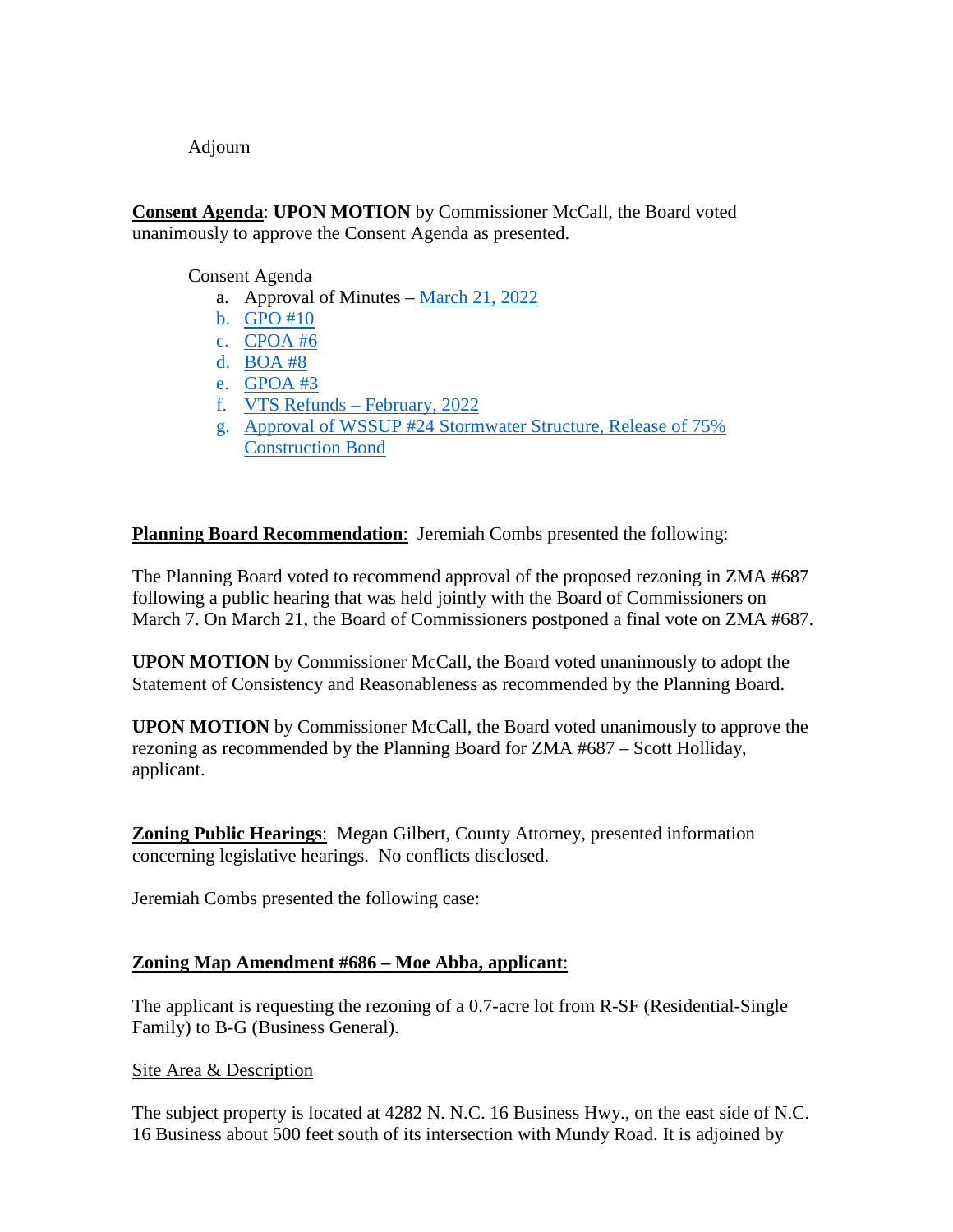property zoned I-G (Industrial General), I-L (Industrial Light), and R-SF (Residential Single Family); with O-R (Office Residential) and B-G (Business General) across N. Hwy 16. This property is located in the East Lincoln Development District (ELDD) overlay district. Land uses in this area include residential, business and industrial. The subject property is located in an area designated by the Lincoln County Land Use Plan as an Industrial Center.

Vice Chairman Sigmon opened the Public Hearing concerning ZMA #686 – Moe Abba, applicant.

Moe Abba, applicant, asked to rezone the property for a small retail or office building. He said he plans to put a small lighting store there, which is not a high traffic business.

Being no additional speakers, Vice Chairman Sigmon closed the public hearing.

The Planning Board recessed their meeting to room 310.

#### **Public Hearing – [Proposed Industrial Incentive Grant Application for Existing](https://www.lincolncounty.org/DocumentCenter/View/18771/040422Item5)  Industry and Adoption of Resolution [to Adopt Economic Incentive Grant Agreement](https://www.lincolncounty.org/DocumentCenter/View/18771/040422Item5) – John Dancoff**: John Dancoff presented the following:

Vice Chairman Sigmon opened the Public Hearing concerning the proposed Industrial Incentive Grant Application for FMS.

Being no speakers, Vice Chairman Sigmon closed the public hearing.

#### **RESOLUTION TO ADOPT ECONOMIC INCENTIVE GRANT AGREEMENT WITH FMS.**

WHEREAS, the Lincoln County Board of Commissioners verily believes that it is in the best interests of the citizens of Lincoln County to encourage and support economic development within Lincoln County through the recruitment of new industries to the County and the expansion of existing industries in the County; and

WHEREAS, FMS, have developed plans for expansion of their manufacturing equipment in Lincoln County; and

WHEREAS, the Board of Commissioners wishes to encourage such development by means of offering incentives to aid in such efforts;

NOW, THEREFORE, BE IT AND IT IS HEREBY RESOLVED AS FOLLOWS: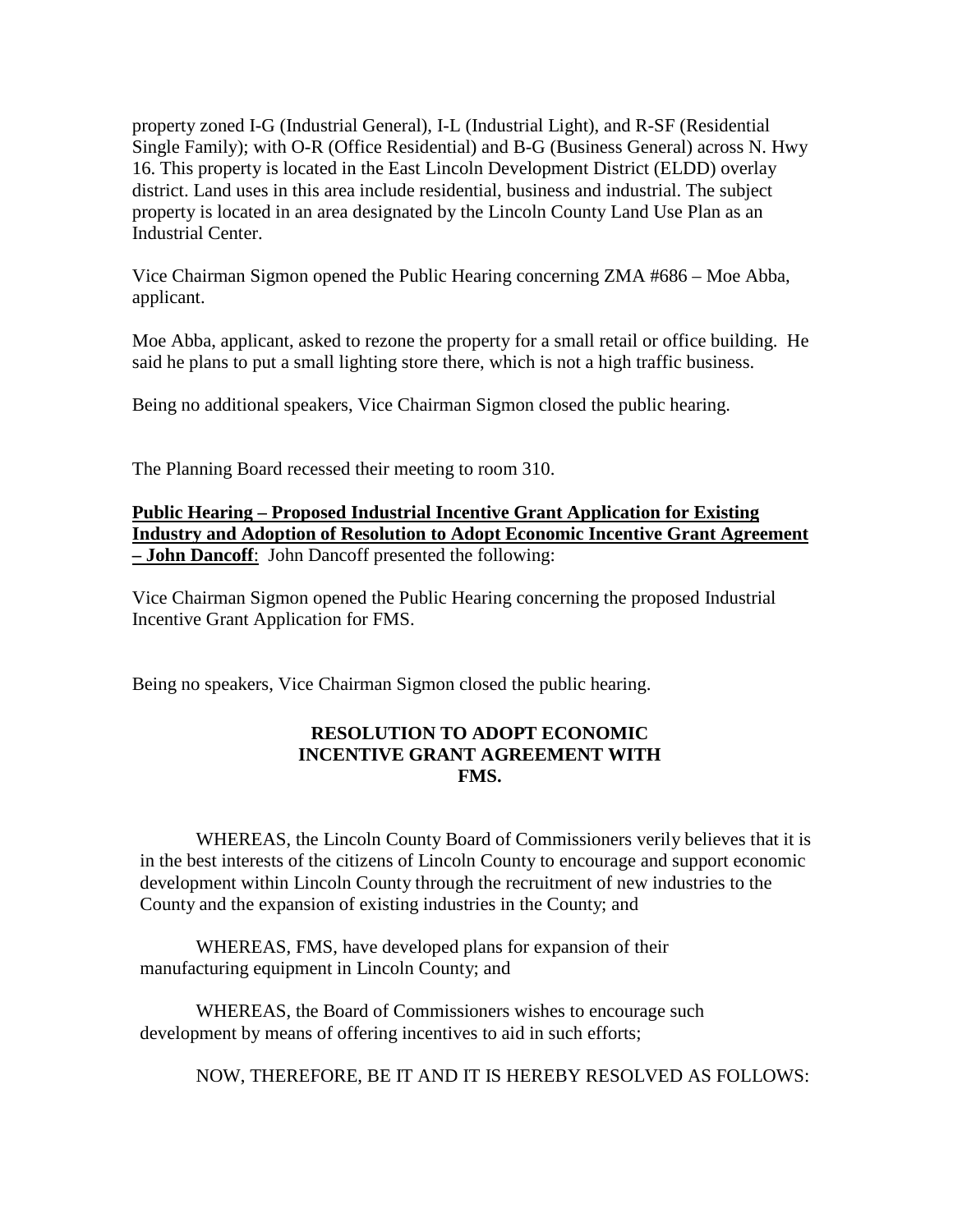1. The Lincoln County Board of Commissioners hereby approves the Lincoln County Incentive Grant Agreement (attached hereto as Exhibit A and incorporated herein by reference) among Lincoln County, FMS.

2. The Chairman of the Board of Commissioners and the Clerk to the Board are hereby authorized to sign all necessary documents on behalf of Lincoln County in order to effectuate this transaction.

3. This resolution shall become effective upon

adoption. This  $4<sup>th</sup>$  day of April 2022.

Milton Sigmon, Vice Chairman Lincoln County Board of Commissioners

ATTEST:

Amy Atkins, Clerk to the Board

#### **LINCOLN COUNTY INCENTIVE GRANT AGREEMENT**

NORTH

CAROLINA

LINCOLN

**COUNTY** 

THIS AGREEMENT is made and entered into as of the 4<sup>th</sup> day of April, 2022 by and between LINCOLN COUNTY, a body corporate and politic (hereinafter referred to as "the County"), and FMS, a Delaware corporation (hereinafter referred to as "FMS").

#### **WITNESSETH** :

WHEREAS, FMS has developed plans for the installation of manufacturing equipment in Lincoln County, North Carolina;

WHEREAS, the Board of Commissioners of Lincoln County verily believes that the location of new industries and the expansion of existing industries is vital to the economic health of Lincoln County and to the welfare of its citizens; and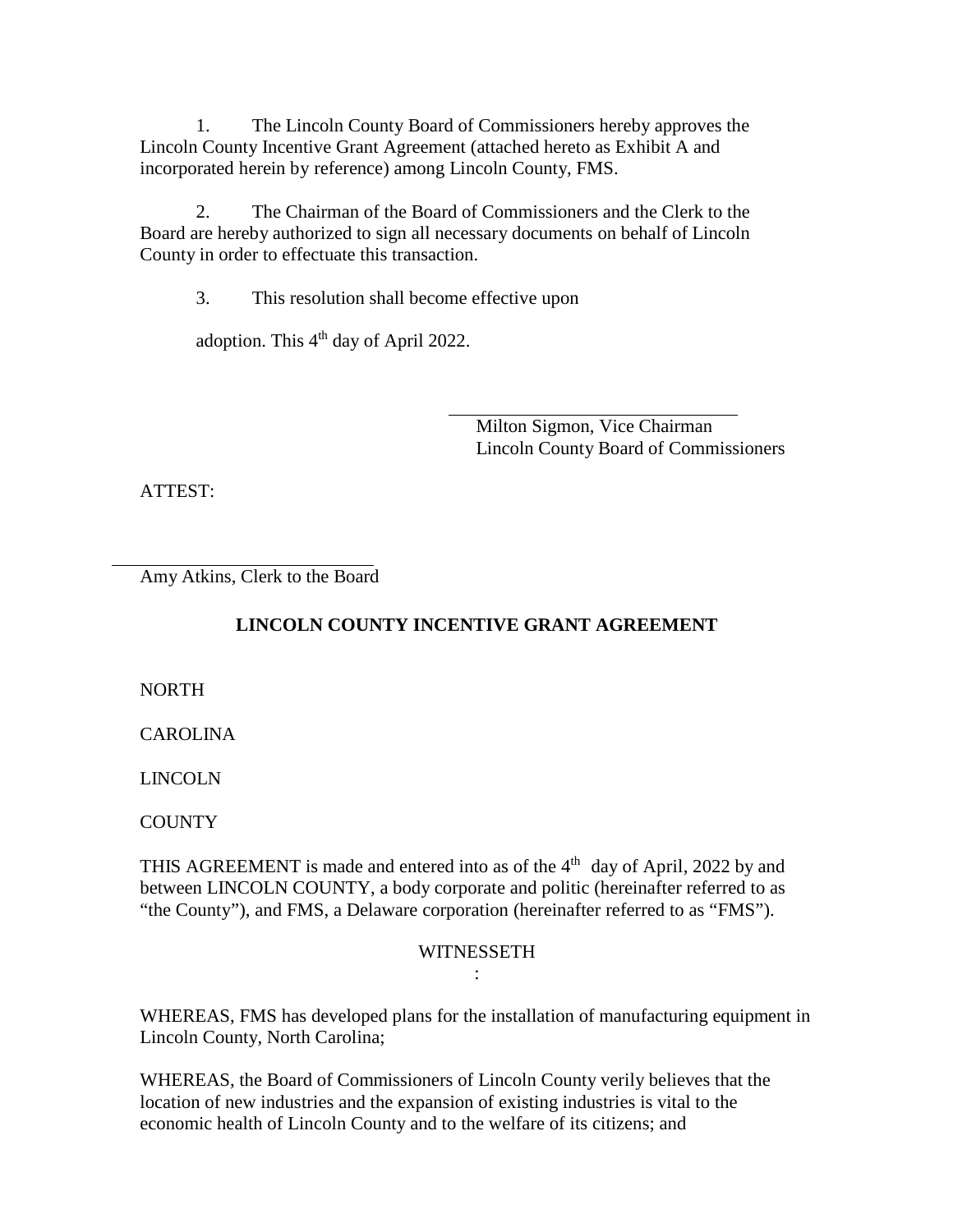WHEREAS, the Board of Commissioners wishes to encourage such development by means of offering incentives to recruit new industries and to aid in expansion of existing industries; and

WHEREAS, such incentives are predicated on the notion of expanding Lincoln County's tax base and providing additional jobs for Lincoln County's citizens that pay wages higher than the current prevailing average hourly wage in the particular industry; and

WHEREAS, the Board of Commissioners has determined that it is appropriate and in the best interests of Lincoln County and its citizens to offer incentives in the form of both cash grants and assistance with making public services available; and

WHEREAS, the Board of Commissioners believes that it is appropriate and reasonable to expect FMS to bind itself to the County to produce certain results in conjunction with the project described herein as conditions of the incentives being offered by the County;

NOW, THEREFORE, for and in consideration of the mutual promises and covenants herein set forth, the parties hereby agree as follows:

1. On or before April 4th, 2022, FMS shall begin installation of an equipment and machinery expansion in Lincoln County, North Carolina.

2. Within two years of the effective date of this agreement (said effective date being referred in item 1.), FMS shall make an investment upon such site in building/land and/or machinery and equipment of \$1,450,000 (the expected capital investment) of which

\$1,015,000 will qualify for incentives under the Lincoln County Industrial Incentive Grant Policy.

3. Within two years of the effective date of this agreement, FMS shall provide at such site at least 6 new jobs paying average annual wages of \$34,000 including benefits.

4. In consideration of the performance of the aforesaid obligations by FMS, the County will provide cash grants to FMS of \$4,712.14 per year for a five-year period. Lincoln County will pay such grants beginning in the tax year after the project's completion. Grants will be paid to FMS within 30 days after FMS has made its tax payment for the then-current year and has notified Lincoln Economic Development Association of the payment. This amount represents a Level II grant under the Lincoln County Industrial Development Incentive Grant Policy for New and Existing Industries.

5. FMS shall on a no less than annual basis provide evidence satisfactory to the County of how many jobs (as provided in Paragraph 3 herein) it has maintained.

6. a. In the event that the value of the investment actually made by FMS pursuant to this agreement is greater or less than the Expected Capital Investment then the grant will be equitably adjusted upward or downward on a pro-rata basis.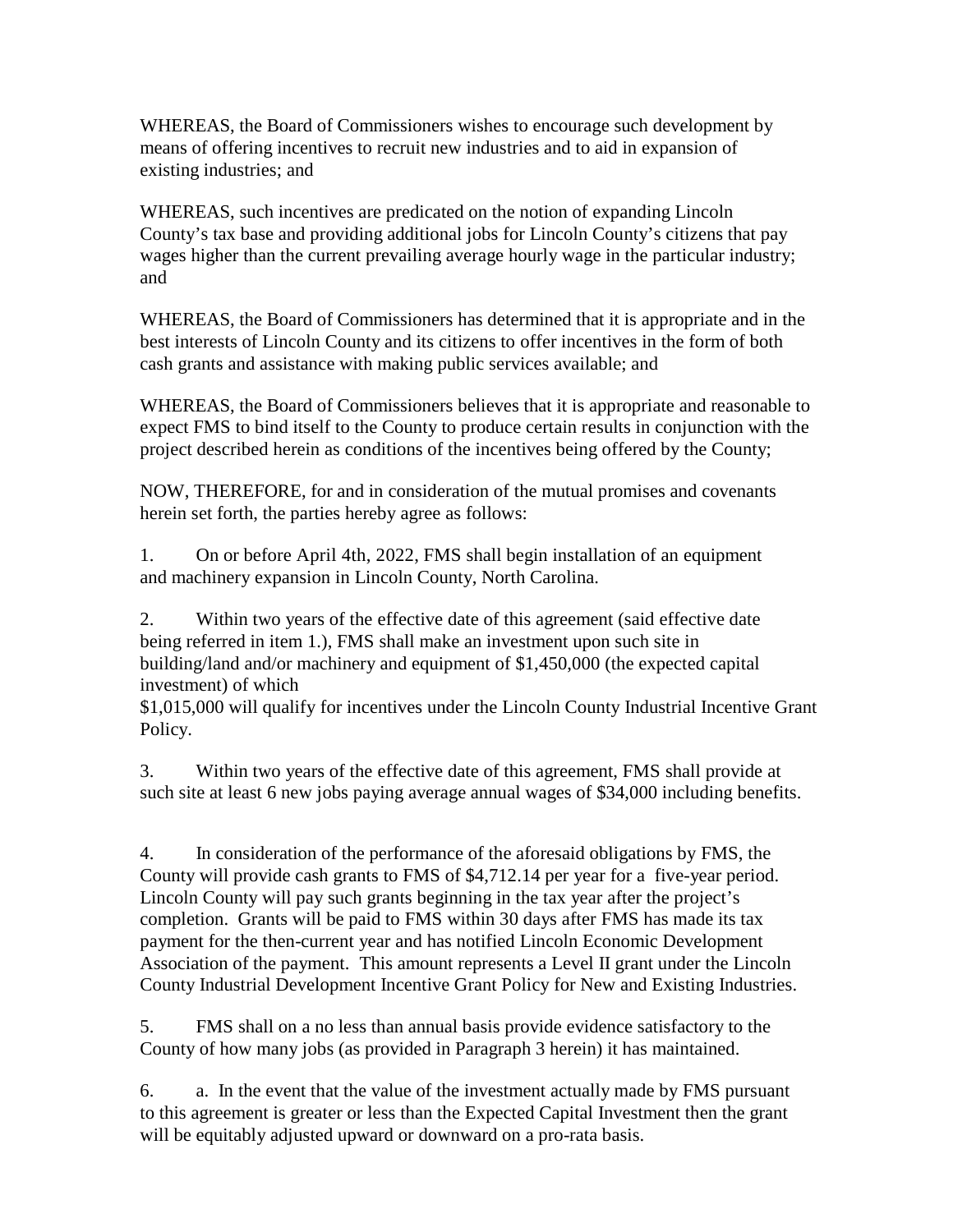b. In the event that the number of people in qualifying jobs actually employed by FMS pursuant to this Agreement in any year during the term of the Agreement is fewer than the Expected Number of Jobs, then the County may, in its discretion, reduce the amount of the Grant to be paid for the year (or seek reimbursement for the Grant already paid for said year) in the amount of \$1,000.00 per job shortfall.

7. FMS specifically agrees that in the event that all or any portion of this agreement or any incentive grant or payment to be made hereunder is declared to be unconstitutional, illegal, or otherwise enjoined by a court of competent jurisdiction, FMS shall indemnify and hold harmless Lincoln County and its Board of Commissioners, individually and collectively, from any loss or liability and shall reimburse Lincoln County by the amount of any such grant or payment.

IN WITNESS WHEREOF, the parties have hereunto set their hands and seals as of the day and year first above written.

FMS

.

 $\mathbf{B} \mathbf{v}$ : President

## LINCOLN COUNTY

 $By:$ 

Milton Sigmon, Vice Chairman Board of Commissioners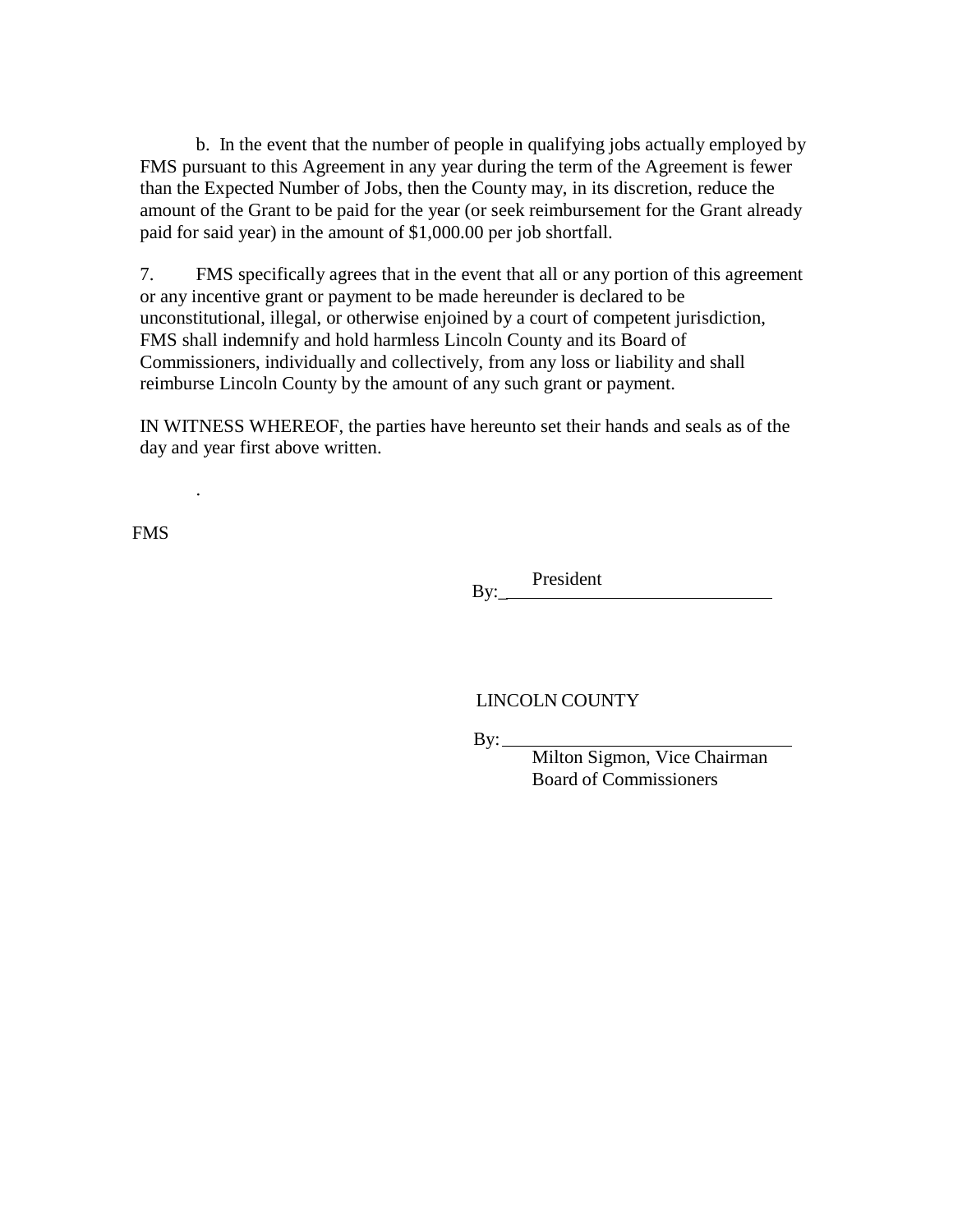**UPON MOTION** by Commissioner Davis, the Board voted unanimously to adopt the Resolution to Adopt Economic Incentive Grant Agreement with FMS.

**Contract Award for the Library Study to McMillan, Pazdan, Smith in the amount of \$61,380.00**: John Henry presented the following:

Purchasing issued RFQ 2022-0201 on December 7, 2021. Five firms submitted and two were shortlisted and interviewed. He requested that the Board award the contract for the Library Study to McMillan, Pazdan, Smith in the amount of \$61,380.00.

**UPON MOTION** by Commissioner Cesena, the Board voted unanimously to approve the Contract Award for the Library Study to McMillan, Pazdan, Smith in the amount of \$61,380.00 as presented.

**Approval of Directed Grant to Lincoln County Senior Services**: Kathryn Saine presented the following:

Lincoln County Senior Services would like to build an outdoor patio space as well as a raised garden area for the participants at the Senior Center. This will encourage socialization, provide outdoor programing not offered in the past as well as hosting gardening classes that will teach seniors to grow and maintain vegetables for their use at the Center as well as at their homes. She requested that the Board approve the directed grant of \$20,000, from the State of North Carolina, for this project.

**UPON MOTION** by Commissioner McCall, the Board voted unanimously to approve the \$20,000 Directed Grant to Lincoln County Senior Services as presented.

**Public Comments**: Vice Chairman Sigmon opened Public Comments.

Being no additional speakers, Vice Chairman Sigmon closed Public Comments

**Resolution to Request a North Carolina Geodetic Survey of Boundary Lines Between Lincoln County and Catawba County**: Megan Gilbert presented the following:

Lincoln County together with Catawba County have determined that it is in the best interest of both counties to endeavor through the process of establishing a County line with the North Carolina Geodetic Survey ("NCGS") team pursuant to G.S. 153A-18. In order to start that process, both governing boards are required to pass a resolution to request the assistance of NCGS. Catawba County intends to pass a similar resolution during the month of April, 2022.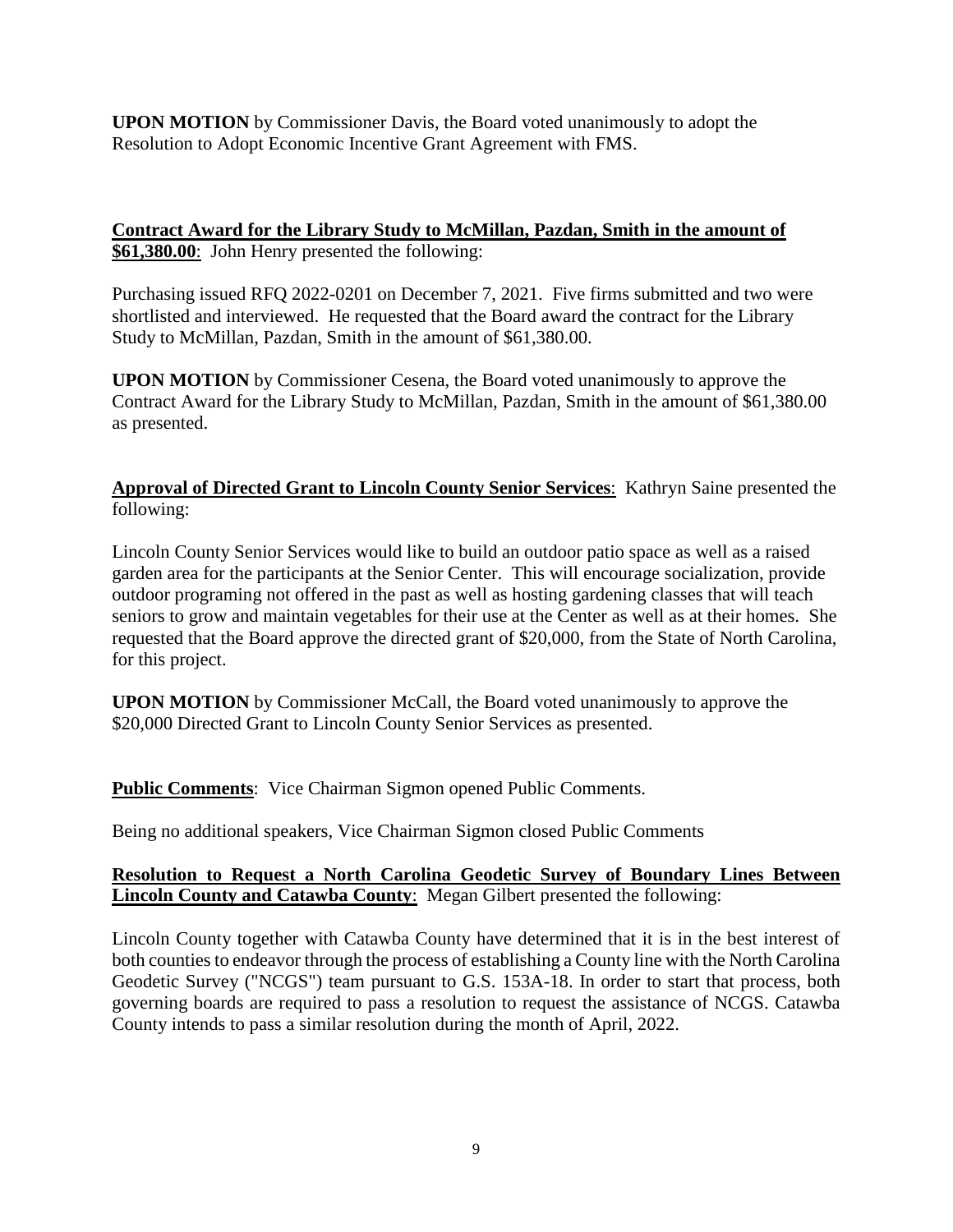**UPON MOTION** by Commissioner Cesena, the Board voted unanimously to approve Resolution to Request a North Carolina Geodetic Survey of Boundary Lines Between Lincoln County and Catawba County.

#### RESOLUTION TO REOUEST A NORTH CAROLINA GEODETIC SURVEY OF BOUNDARY LINES **RETWEEN LINCOLN COUNTY AND CATAWRA COUNTY**

WHEREAS, there are various ambiguities as to the exact boundary line between Lincoln County, North Carolina and Catawba County, North Carolina; and

WHEREAS, the North Carolina Department of Environment and Natural Resources, Division of Land Resources currently has a program called the North Carolina Geodetic Survey (NCGS) designated and funded by the North Carolina General Assembly; and

WHEREAS, the purpose of the North Carolina Geodetic Survey is to establish precisely located monuments on the North Carolina Grid System and Bench Marks referenced to a vertical datum (NGVD 1929 and NAVD 1988); and

WHEREAS, pursuant to N.C.G.S. §153-18(a) if two or more counties are uncertain as to the exact location of the boundary between them, the North Carolina Geodetic Survey (NCGS), on a cooperative basis, shall assist counties in defining and monumenting the location of the uncertain or disputed boundary as established in accordance with law: and

WHEREAS, due to the uncertainty of the boundary line between Lincoln County, North Carolina and Catawba County, North Carolina, the respective counties desire to establish an exact boundary; and

NOW, THEREFORE, BE IT RESOLVED that the Lincoln County Board of Commissioners, in cooperation with the Catawba County Board of Commissioners, hereby resolves to request the assistance of the North Carolina Geodetic Survey program to establish the boundary between Lincoln County and Catawba County.

Adopted this the 4<sup>th</sup> day of April, 2022.

**Carrol Mitchem** Chairman of the Board of County Commissioners

The US Treasury has required several policies to be approved and implemented in order to use the funds allocated to the County through the American Rescue Plan Act. The following agenda items are these policies. The Resolutions and Policies are hereby incorporated by reference and attached to this set of minutes.

#### **Resolution To Adopt the Allowable Costs and Cost Principles Policy for Expenditure of American Rescue Plan Act Coronavirus State and Local Fiscal Recovery Funds:**

**UPON MOTION** by Commissioner Davis, the Board voted unanimously to approve Resolution to Adopt the Allowable Costs and Cost Principles Policy for Expenditure of American Rescue Plan Act Coronavirus State and Local Fiscal Recovery Funds as presented.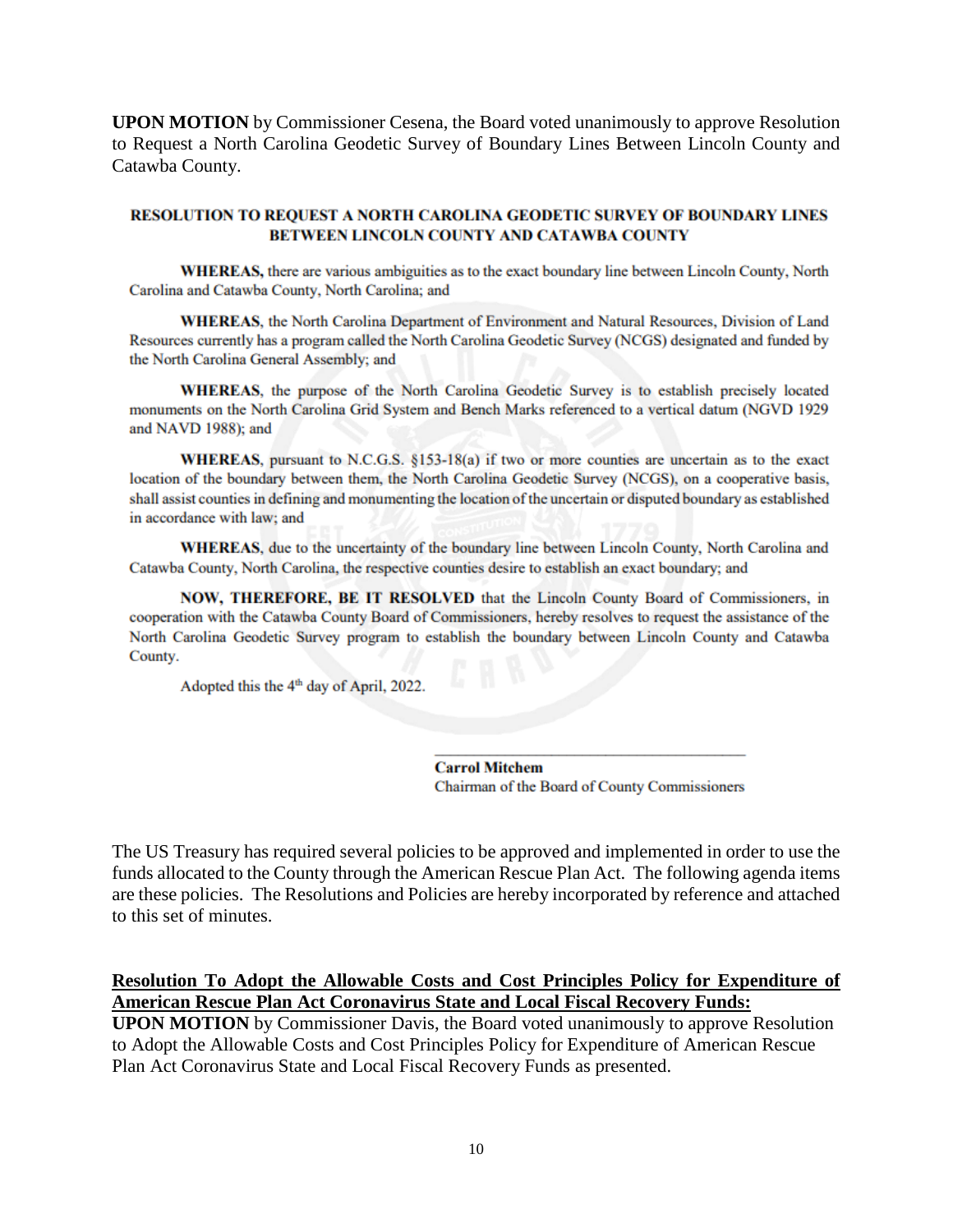#### **Resolution to Adopt the Eligible Project Policy for the Expenditure of American Rescue Plan Act of 2021 Coronavirus State and Local Fiscal Recovery Funds by Lincoln County**:

**UPON MOTION** by Commissioner McCall, the Board voted unanimously to approve Resolution to Adopt the Eligible Project Policy for the Expenditure of American Rescue Plan Act of 2021 Coronavirus State and Local Fiscal Recovery Funds by Lincoln County.

## **Resolution to Adopt the Record Retention Policy for Documents Created or Maintained Pursuant to the ARP/CSLFRF Award**:

**UPON MOTION** by Commissioner Cesena, the Board voted unanimously to approve Resolution to Adopt the Record Retention Policy for Documents Created or Maintained Pursuant to the ARP/CSLFRF Award.

## **Resolution to Adopt the Conflict of Interest Policy Applicable to Contracts and Sub-awards of Lincoln County Supported by Federal Financial Assistance Under the American Rescue Plan Act:**

**UPON MOTION** by Commissioner Davis, the Board voted unanimously to approve Resolution to Adopt the Conflict of Interest Policy Applicable to Contracts and Sub-awards of Lincoln County Supported by Federal Financial Assistance Under the American Rescue Plan Act.

## **Resolution to Adopt the Non-Discrimination Policy for Expenditure of American Rescue Plan Act Coronovirus State and Local Fiscal Recovery Funds:**

**UPON MOTION** by Commissioner Cesena, the Board voted unanimously to approve Resolution to Adopt the Non-Discrimination Policy for Expenditure of American Rescue Plan Act Coronovirus State and Local Fiscal Recovery Funds.

**Resolution to Adopt the Policy for Property Management Related to the Expenditure of American Rescue Plan Act Coronovirus State and Local Fiscal Recovery Funds: UPON MOTION** by Commissioner McCall, the Board voted unanimously to approve Resolution to Adopt the Policy for Property Management Related to the Expenditure of American Rescue Plan Act Coronovirus State and Local Fiscal Recovery Funds.

**Finance Officer's Report**: Deanna Rios presented the Finance Officer's Report.

**Other Business**: Commissioner Cesena offered thanks to Mike Simmons, Chris Henderson and Andrew Bryant for working with the vendor to solve the problem at Trilogy.

Commissioner Davis thanked Mr. Atkins, department directors and employees for their work during the pandemic. Commissioner McCall also thanked Davin Madden and the Health Department for their work during the pandemic.

Commissioner McCall said she and Commissioner Davis attended Senior Games, which started Saturday.

Commissioner Cesena thanked Susan Sain and her staff for their hard work collecting taxes.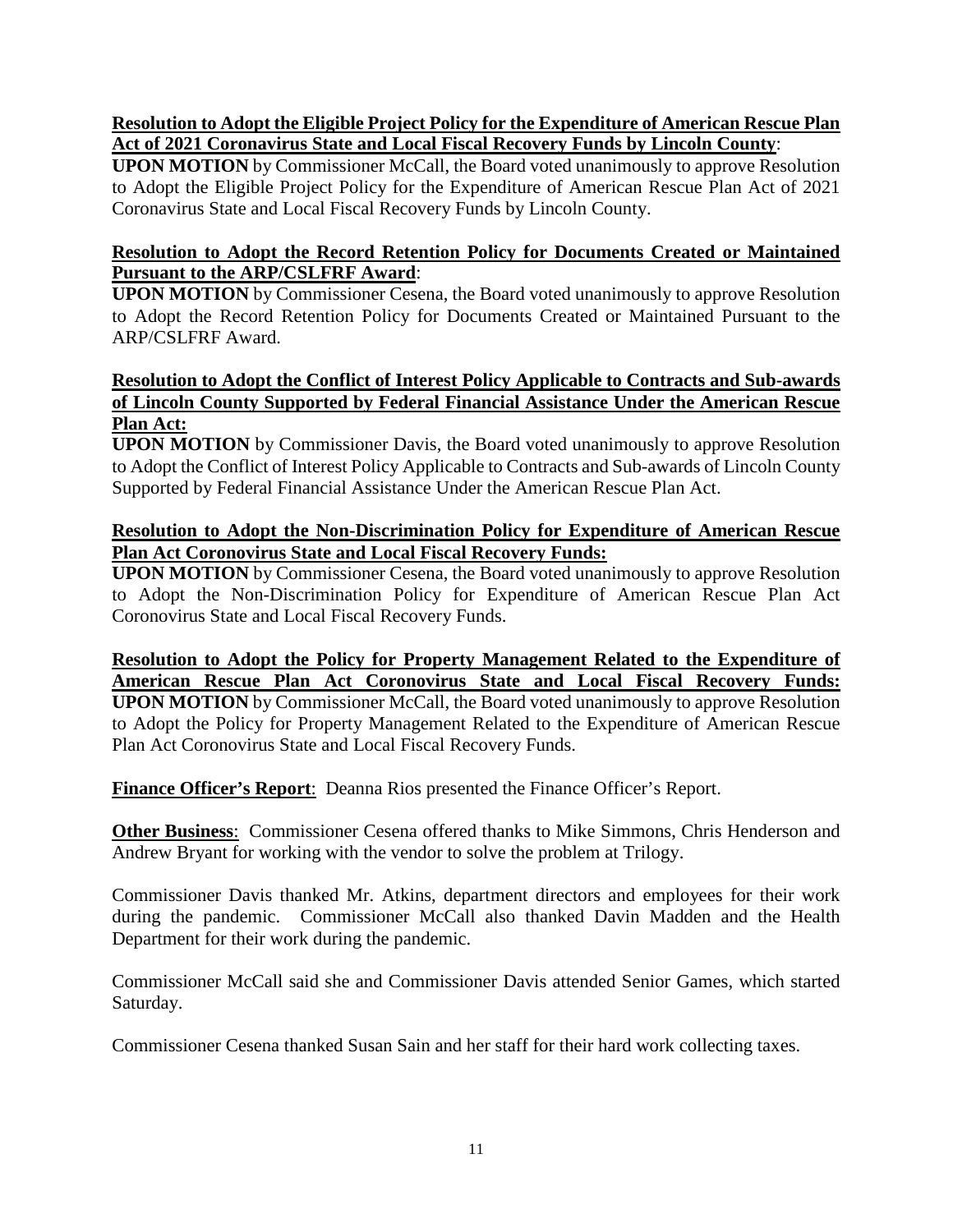**Closed Session**: **UPON MOTION** by Commissioner McCall, the Board voted unanimously to enter Closed Session pursuant to NCGS 143.318.11(a)

(3) To consult with an attorney employed or retained by the public body in order to preserve the attorney-client privilege between the attorney and the public body, which privilege is hereby acknowledged.

(5) To establish, or to instruct the public body's staff or negotiating agents concerning the position to be taken by or on behalf of the public body in negotiating (i) the price and other material terms of a contract or proposed contract for the acquisition of real property by purchase, option, exchange, or lease; or (ii) the amount of compensation and other material terms of an employment contract or proposed employment contract. (6) To consider the qualifications, competence, performance, character, fitness, conditions of appointment, or conditions of initial employment of an individual public officer or employee or prospective public officer or employee; or to hear or investigate a complaint, charge, or grievance by or against an individual public officer or employee.

The Board returned to open session and Vice Chairman Sigmon announced that no action was taken in Closed Session.

Candy Stevens presented a request for approval of a Transportation Dispatcher position, to be revised in the Budget Ordinance at a later date. The total cost for the remainder of 2022 will be \$11,091.75.

**UPON MOTION** by Commissioner McCall, the Board voted unanimously to move forward with the Transportation Dispatcher position as presented.

Megan Gilbert presented a purchase agreement between the Conservation Fund and Lincoln County for the purchase of 176.339 acres, located on Beth Haven Church Road, known as the Mundy property. The purchase amount is \$1,007,788.30 with a 60 day due diligence and \$10,000 earnest money deposit.

**UPON MOTION** by Commissioner Cesena, the Board voted unanimously to approve the purchase agreement with the Conservation Fund and allow the County Manager to execute on behalf of Lincoln County.

Adjourn: **UPON MOTION** by Commissioner McCall, the Board voted unanimously to adjourn.

Board of Commissioners

\_\_\_\_\_\_\_\_\_\_\_\_\_\_\_\_\_\_\_\_\_\_\_\_\_\_\_\_\_\_\_\_ \_\_\_\_\_\_\_\_\_\_\_\_\_\_\_\_\_\_\_\_\_\_\_\_\_\_\_\_\_\_\_\_\_\_\_\_ Amy S. Atkins, Clerk Milton Sigmon, Vice Chairman<br>Board of Commissioners Board of Commissioners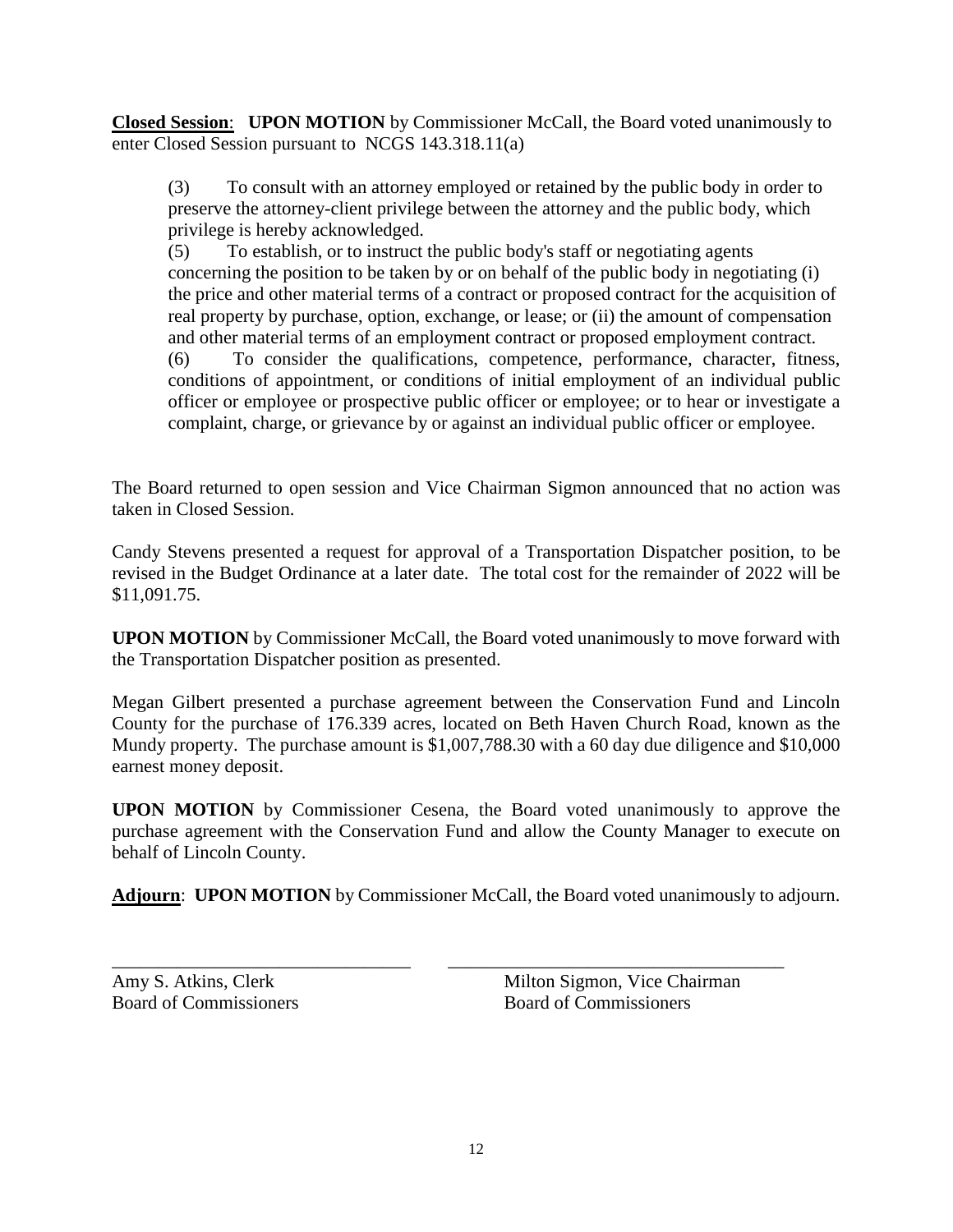#### **RESOLUTION TO ADOPT THE ALLOWABLE COSTS AND COST PRINCIPLES POLICY FOR EXPENDITURE OF AMERICAN RESCUE PLAN ACT CORONAVIRUS STATE AND LOCAL FISCAL RECOVERY FUNDS**

**WHEREAS** Lincoln County has received an allocation of funds from the Coronavirus State and Local Fiscal Recovery Funds of H.R. 1319 American Rescue Plan Act of 2021 (ARP/CSLFRF); and

**WHEREAS** the funds may be used for projects within these categories, to the extent authorized by state law.

- 1. Support public health expenditures, by funding COVID-19 mitigation efforts, medical expenses, behavioral healthcare, and certain public health and safety staff;
- 2. Address negative economic impacts caused by the public health emergency, including economic harms to workers, households, small businesses, impacted industries, and the public sector;
- 3. Replace lost public sector revenue, using this funding to provide government services to the extent of the reduction in revenue experienced due to the pandemic;
- 4. Provide premium pay for essential workers, offering additional support to those who have borne and will bear the greatest health risks because of their service in critical infrastructure sectors; and
- 5. Invest in water, sewer, and broadband infrastructure, making necessary investments to improve access to clean drinking water, support vital wastewater and stormwater infrastructure, and to expand access to broadband internet; and

**WHEREAS** the ARP/CSLFRF are subject to the provisions of the federal Uniform Grant Guidance, 2 CFR Sect. 200 (the "UG"), as provided in the Assistance Listing; and

**WHEREAS** the Compliance and Reporting Guidance for the State and Local Fiscal Recovery Funds provides, in relevant part:

**Allowable Costs/Cost Principles.** As outlined in the Uniform Guidance at 2 CFR Part 200, Subpart E regarding Cost Principles, allowable costs are based on the premise that a recipient is responsible for the effective administration of Federal awards, application of sound management practices, and administration of Federal funds in a manner consistent with the program objectives and terms and conditions of the award. Recipients must implement robust internal controls and effective monitoring to ensure compliance with the Cost Principles, which are important for building trust and accountability.

ARP/CSLFRF Funds may be, but are not required to be, used along with other funding sources for a given project. ARP/CSLFRF Funds may not be used for a non-Federal cost share or match where prohibited by other Federal programs, e.g., funds may not be used for the State share for Medicaid.

Treasury's Interim Final Rule and guidance and the Uniform Guidance outline the types of costs that are allowable, including certain audit costs. For example, pursuant to 2 CFR 200.425, a reasonably proportionate share of the costs of audits required by the Single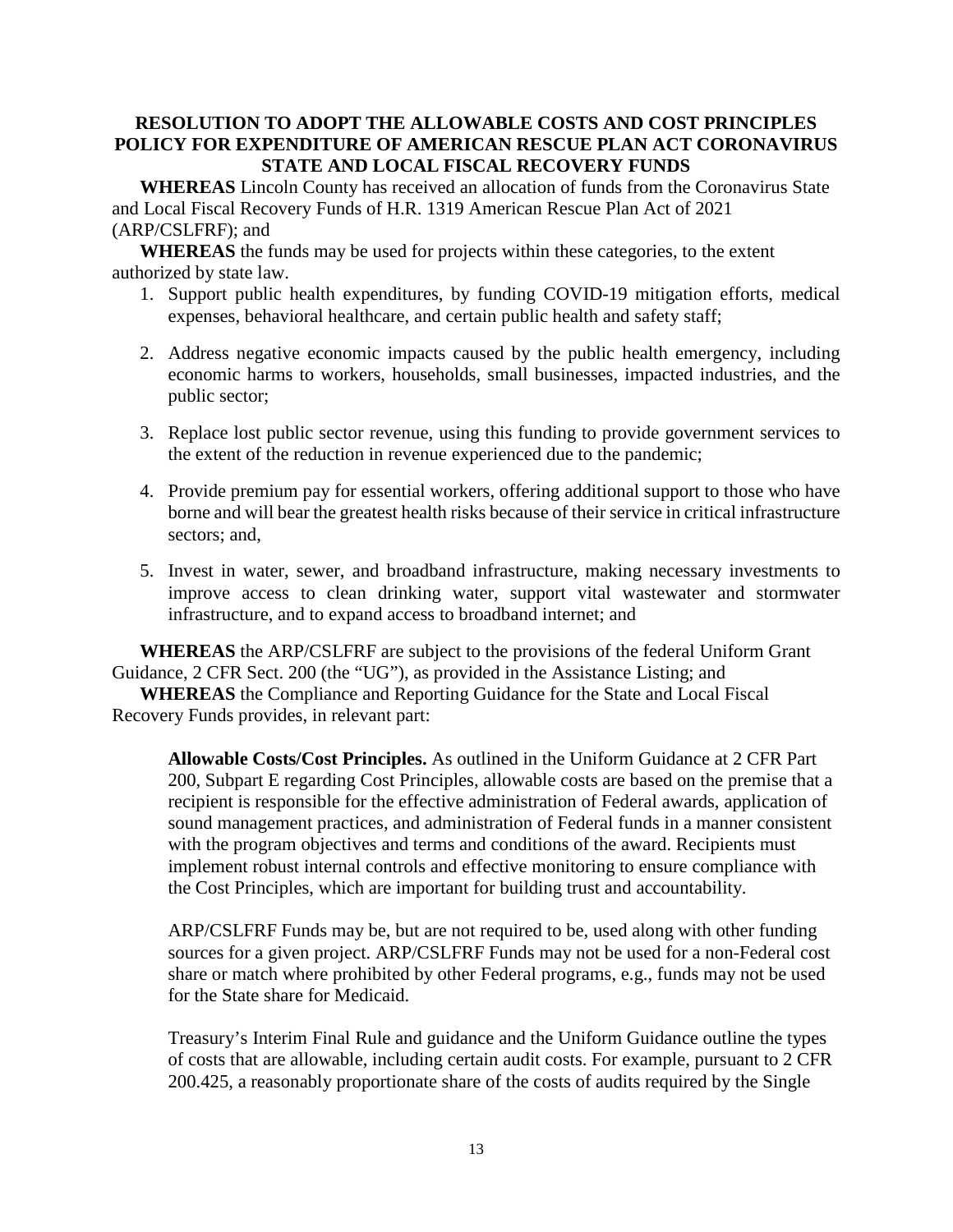Audit Act Amendments of 1996 are allowable; however, costs for audits that were not performed in accordance with 2 CFR Part 200, Subpart F are not allowable.

- a. Administrative costs*:* Recipients may use funds for administering the SLFRF program, including costs of consultants to support effective management and oversight, including consultation for ensuring compliance with legal, regulatory, and other requirements. Further, costs must be reasonable and allocable as outlined in 2 CFR 200.404 and 2 CFR 200.405. Pursuant to the ARP/CSLFRF Award Terms and Conditions, recipients are permitted to charge both direct and indirect costs to their SLFRF award as administrative costs. Direct costs are those that are identified specifically as costs of implementing the ARP/CSLFRF program objectives, such as contract support, materials, and supplies for a project. Indirect costs are general overhead costs of an organization where a portion of such costs are allocable to the ARP/CSLFRF award such as the cost of facilities or administrative functions like a director's office. Each category of cost should be treated consistently in like circumstances as direct or indirect, and recipients may not charge the same administrative costs to both direct and indirect cost categories, or to other programs. If a recipient has a current Negotiated Indirect Costs Rate Agreement (NICRA) established with a Federal cognizant agency responsible for reviewing, negotiating, and approving cost allocation plans or indirect cost proposals, then the recipient may use its current NICRA. Alternatively, if the recipient does not have a NICRA, the recipient may elect to use the de minimis rate of 10 percent of the modified total direct costs pursuant to 2 CFR 200.414(f).
- b. Salaries and Expenses*:* In general, certain employees' wages, salaries, and covered benefits are an eligible use of ARP/CSLFRF award funds; and

**WHEREAS** Subpart E of the UG dictates allowable costs and cost principles for expenditure of ARP/CSLFRF funds; and

**WHEREAS** Subpart E of the UG (specifically, 200.400) states that:

The application of these cost principles is based on the fundamental premises that:

- (a) The non-Federal entity is responsible for the efficient and effective administration of the Federal award through the application of sound management practices.
- (b) The non-Federal entity assumes responsibility for administering Federal funds in a manner consistent with underlying agreements, program objectives, and the terms and conditions of the Federal award.
- (c) The non-Federal entity, in recognition of its own unique combination of staff, facilities, and experience, has the primary responsibility for employing whatever form of sound organization and management techniques may be necessary in order to assure proper and efficient administration of the Federal award.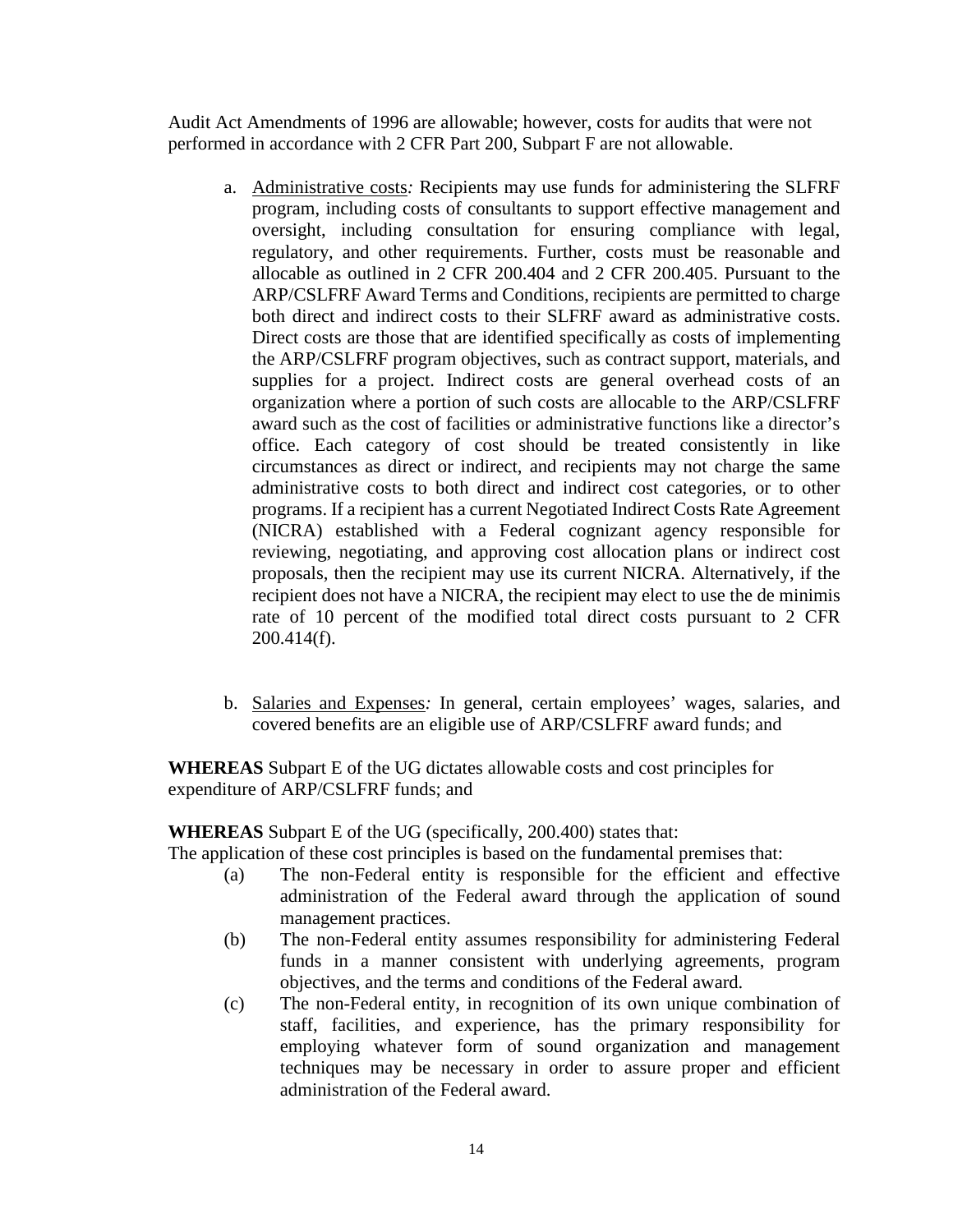- (d) The application of these cost principles should require no significant changes in the internal accounting policies and practices of the non-Federal entity. However, the accounting practices of the non-Federal entity must be consistent with these cost principles and support the accumulation of costs as required by the principles, and must provide for adequate documentation to support costs charged to the Federal award.
- (e) In reviewing, negotiating and approving cost allocation plans or indirect cost proposals, the cognizant agency for indirect costs should generally assure that the non-Federal entity is applying these cost accounting principles on a consistent basis during their review and negotiation of indirect cost proposals. Where wide variations exist in the treatment of a given cost item by the non-Federal entity, the reasonableness and equity of such treatments should be fully considered.
- (f) For non-Federal entities that educate and engage students in research, the dual role of students as both trainees and employees (including pre- and post-doctoral staff) contributing to the completion of Federal awards for research must be recognized in the application of these principles.
- (g) The non-Federal entity may not earn or keep any profit resulting from Federal financial assistance, unless explicitly authorized by the terms and conditions of the Federal award;

**NOW THEREFORE BE IT RESOLVED** that the Lincoln County Board of Commissioners hereby adopts and enacts the following Lincoln County Allowable Costs and Costs Principles Policy for the expenditure of ARP/CSLFRF funds.

This the <u>equal</u> day of April, 2022.

\_\_\_\_\_\_\_\_\_\_\_\_\_\_\_\_\_\_\_\_\_\_\_\_\_\_\_\_\_\_\_\_\_\_\_\_\_\_\_\_\_\_ **Milton Sigmon**, Vice-Chairman Lincoln County Board of Commissioners

**ATTEST:**

**\_\_\_\_\_\_\_\_\_\_\_\_\_\_\_\_\_\_\_\_\_\_\_\_\_\_\_\_\_\_\_\_\_** Amy S. Atkins Clerk to the Board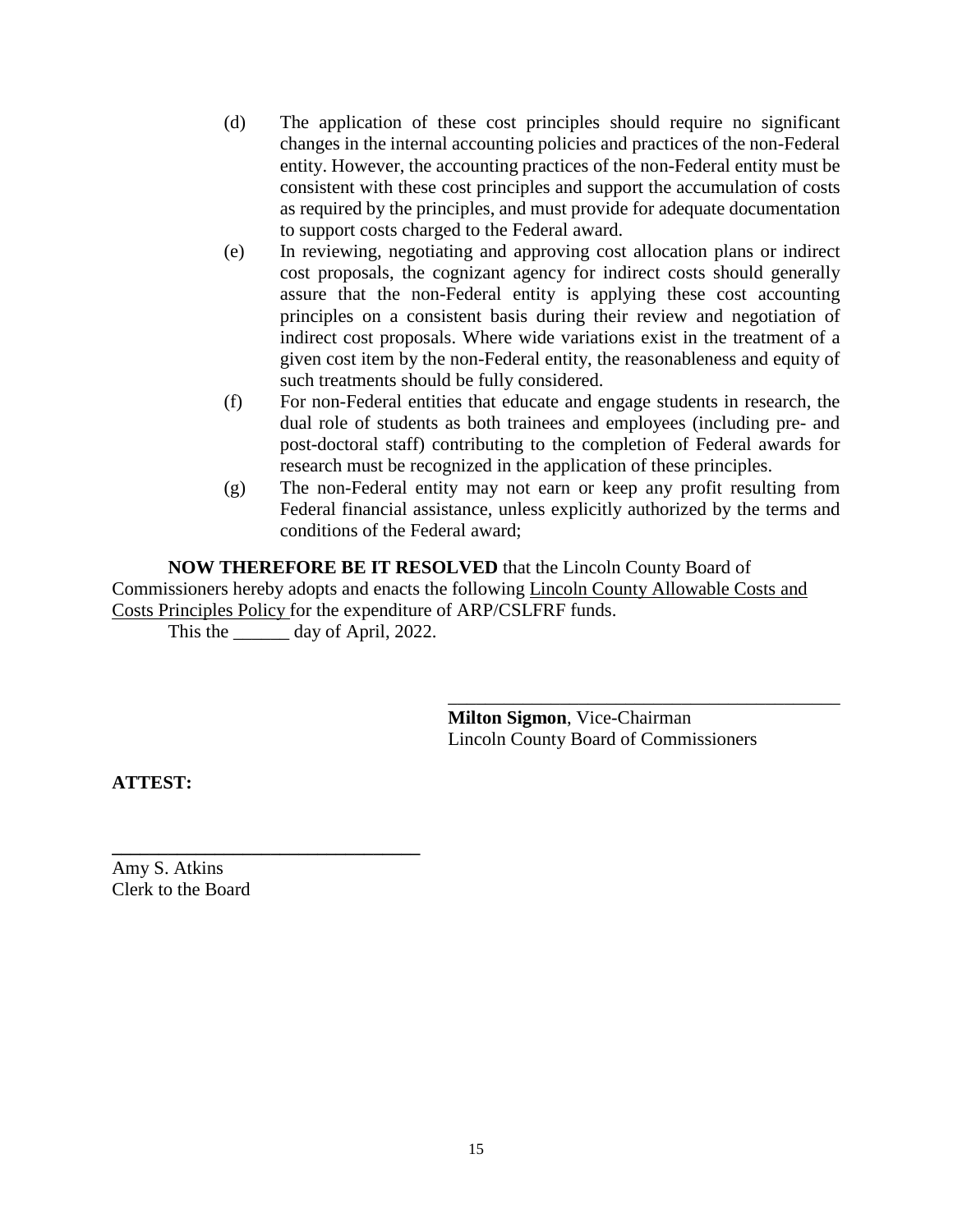

# **LINCOLN COUNTY Allowable Costs and Costs Principles Policy**

# **I.** ALLOWABLE COSTS AND COSTS PRINCIPLES POLICY OVERVIEW

Title 2 U.S. Code of Federal Regulations Part 200, Uniform Administrative Requirements, Cost Principles, and Audit Requirements for Federal Awards, commonly called Uniform Guidance ("UG"), specifically Subpart E, defines those items of cost that are allowable, and which are unallowable. The tests of allowability under these principles are: (a) the costs must be reasonable; (b) they must be allocable to eligible projects under the Coronavirus State and Local Fiscal Recovery Funds of H.R. 1319 American Rescue Plan Act of 2021 (ARP/CSLFRF); (c) they must be given consistent treatment through application of those generally accepted accounting principles appropriate to the circumstances; and (d) they must conform to any limitations or exclusions set forth in these principles or in the ARP/CSLFRF grant award as to types or amounts of cost items. Unallowable items fall into two categories: expenses which are by their nature unallowable (e.g., alcohol), and unallowable activities (e.g., fund raising).

Lincoln County (the "County") shall adhere to all applicable cost principles governing the use of federal grants. This policy addresses the proper classification of both direct and indirect charges to ARP/CSLFRF funded projects and enacts procedures to ensure that proposed and actual expenditures are consistent with the ARP/CSLFRF grant award terms and all applicable federal regulations in the UG.

Responsibility for following these guidelines lies with the Lincoln County Finance Department (the "Finance Department"), who are charged with the administration and financial oversight of the ARP/CSLFRF funds. Further, all County employees and officials who are involved in obligating, administering, expending, or monitoring ARP/CSLFRF grant funded projects should be well versed with the categories of costs that are generally allowable and unallowable. Questions on the allowability of costs should be directed to the Finance Department. As questions on allowability of certain costs may require interpretation and judgment, County personnel are encouraged to ask for assistance in making those determinations.

**II.** GENERAL COST ALLOWABILITY CRITERIA. All costs expended using ARP/CSLFRF funds must meet the following general criteria:

#### **1. Be necessary and reasonable for the proper and efficient performance and administration of the grant program.**

A cost must be *necessary* to achieve a project object. When determining whether a cost is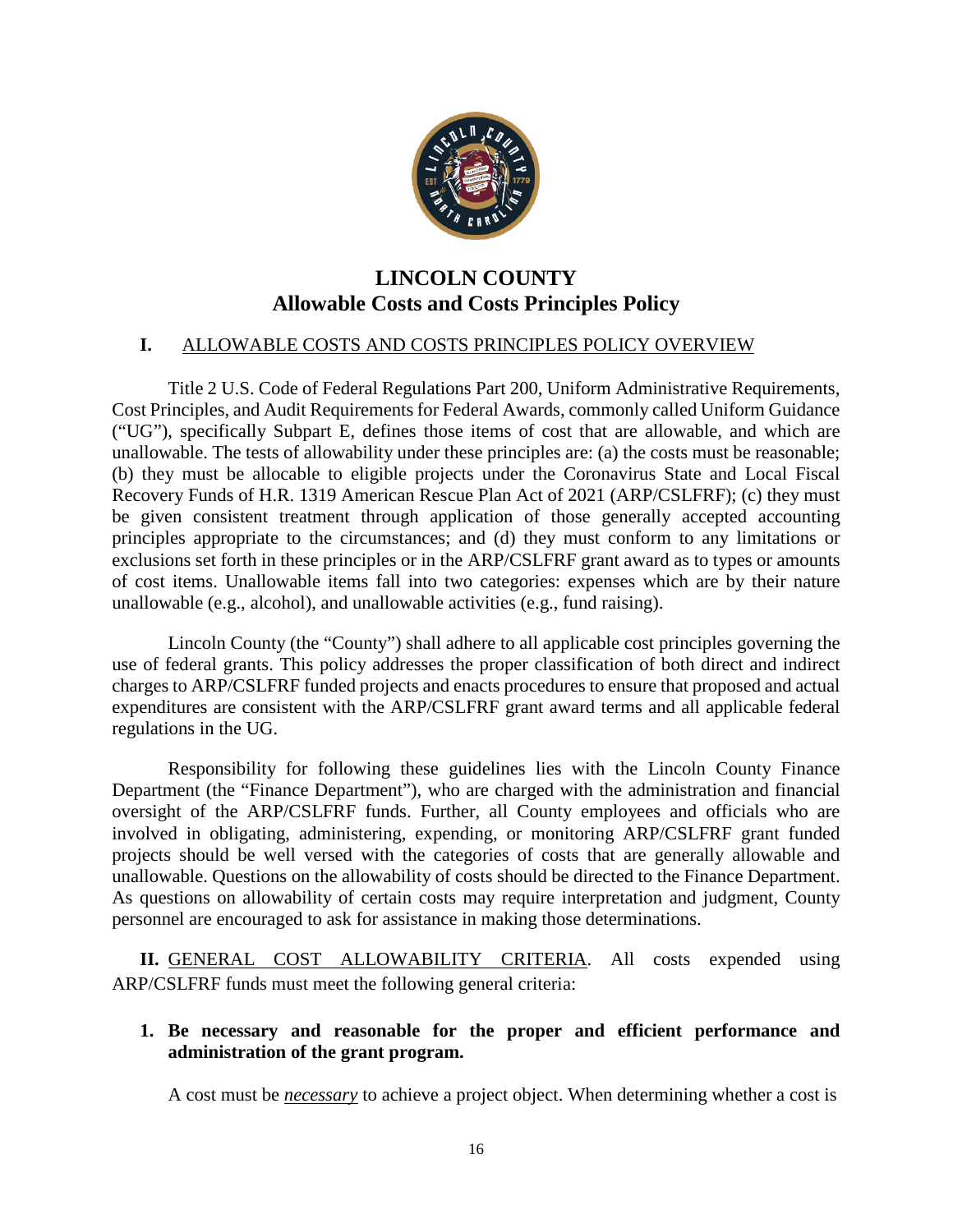necessary, consideration may be given to:

- Whether the cost is needed for the proper and efficient performance of the grant project.
- Whether the cost is identified in the approved project budget or application.
- Whether the cost aligns with identified needs based on results and findings from a needs assessment.
- Whether the cost addresses project goals and objectives and is based on program data.

A cost is *reasonable* if, in its nature and amount, it does not exceed that which would be incurred by a prudent person under the circumstances prevailing at the time the decision to incur the cost was made. For example, reasonable means that sound business practices were followed, and purchases were comparable to market prices. When determining reasonableness of a cost, consideration must be given to:

- Whether the cost is a type generally recognized as ordinary and necessary for the operation of Lincoln County or the proper and efficient performance of the federal award.
- The restraints or requirements imposed by factors, such as: sound business practices; arm's-length bargaining; federal, state, and other laws and regulations; and terms and conditions of the ARP/CSLFRF award.
- Market prices for comparable goods or services for the geographic area.
- Whether individuals concerned acted with prudence in the circumstances considering their responsibilities to the County, its employees, the public at large, and the federal government.
- Whether the County significantly deviates from its established practices and policies regarding the incurrence of costs, which may unjustifiably increase the ARP/CSLFRF award's cost.

## **2. Be allocable to the ARP/CSLFRF federal award.**

A cost is allocable to the ARP/CSLFRF award if the goods or services involved are chargeable or assignable to the ARP/CSLFRF award in accordance with the relative benefit received. This means that the ARP/CSLFRF grant program derived a benefit in proportion to the funds charged to the program.

If a cost benefits two or more projects or activities in proportions that can be determined without undue effort or cost, the cost must be allocated to the projects based on the proportional benefit. If a cost benefits two or more projects or activities in proportions that cannot be determined because of the interrelationship of the work involved, then the costs may be allocated or transferred to benefitted projects on any reasonable documented basis. Where the purchase of equipment or other capital asset is specifically authorized by the ARP/CSLFRF, the costs are assignable to the Federal award regardless of the use that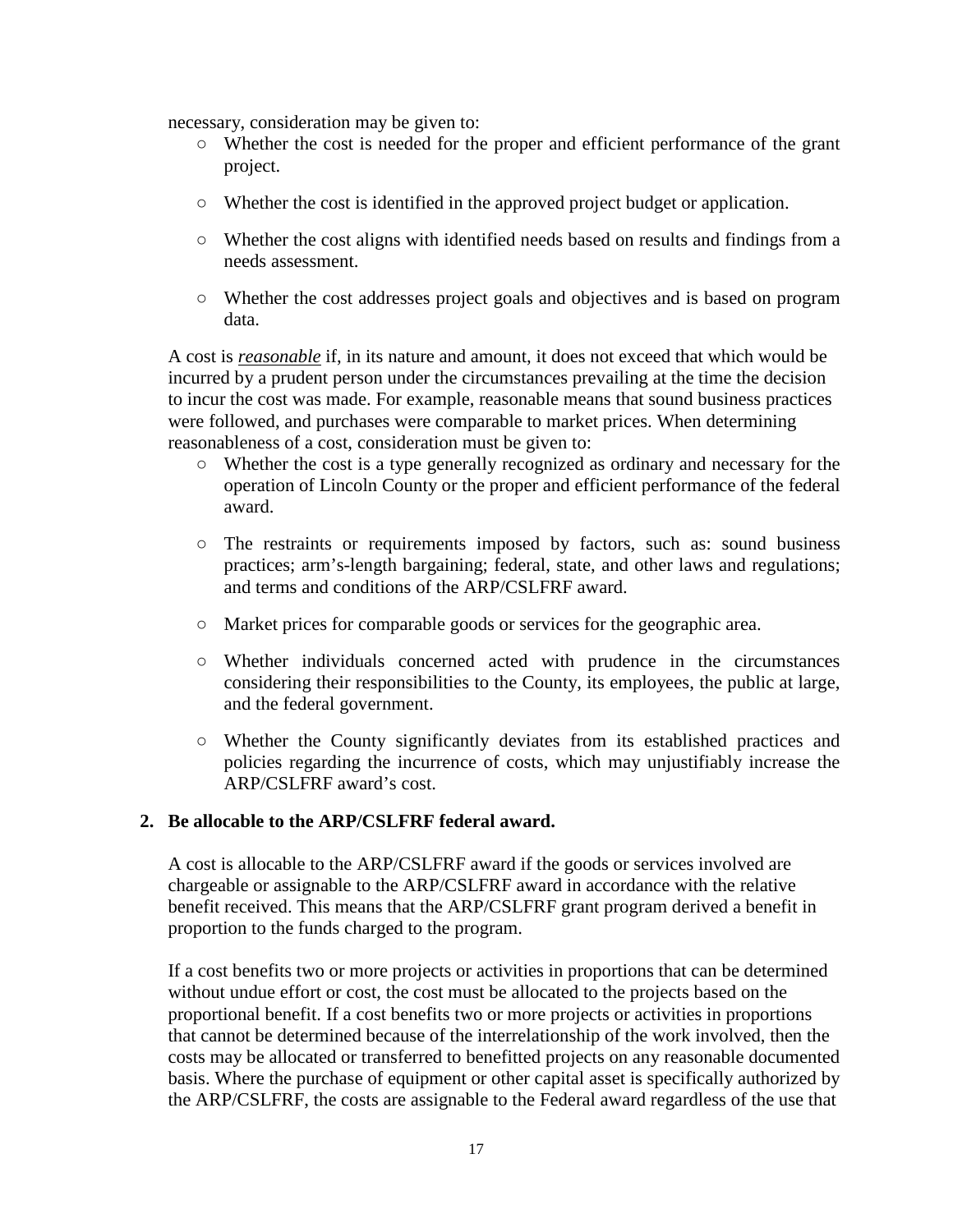may be made of the equipment or other capital asset involved when no longer needed for the purpose for which it was originally required.

- **3. Be authorized and not prohibited under state or local laws or regulations.**
- **4. Conform to any limitations or exclusions set forth in the principles, federal laws, ARP/CSLFRF award terms, and other governing regulations as to types or amounts of cost items.**
- **5. Be consistent with policies, regulations, and procedures that apply uniformly to both the ARP/CSLFRF federal award and other activities of the County.**
- **6. Be accorded consistent treatment.**

A cost MAY NOT be assigned to a federal award as a direct cost and also be charged to a federal award as an indirect cost. And a cost must be treated consistently for both federal award and non-federal award expenditures.

**7. Be determined in accordance with generally accepted accounting principles (GAAP), unless provided otherwise in the Uniform Guidance.** 

#### **8. Be net of all applicable credits.**

The term "applicable credits" refers to those receipts or reduction of expenditures that operate to offset or reduce expense items allocable to the federal award. Typical examples of such transactions are purchase discounts; rebates or allowances; recoveries or indemnities on losses; and adjustments of overpayments or erroneous charges. To the extent that such credits accruing to and received by the County related to the federal award, they shall be credited to the ARP/CSLFRF award, either as a cost reduction or a cash refund, as appropriate and consistent with the award terms.

#### **9. Be adequately documented.**

## **III.** SELECTED ITEMS OF COST

The Uniform Guidance examines the allowability of fifty-five (55) specific cost items (commonly referred to as Selected Items of Cost) in 2 CFR § 200.420-475, which are further identified in Exhibit A.

The Lincoln County Finance Department shall be responsible for determining cost allowability, must be familiar with the Selected Items of Cost. Lincoln County, and must follow the applicable regulations when charging these specific expenditures to the ARP/CSLFRF grant. The Lincoln County Finance Department personnel shall check costs against the selected items of cost requirements to ensure the cost is allowable and that all processes and documentation requirements are followed. In addition, North Carolina law, Lincoln County regulations, and program-specific rules may deem a cost as unallowable, and the Lincoln County Finance Department personnel must follow those non-federal rules as well.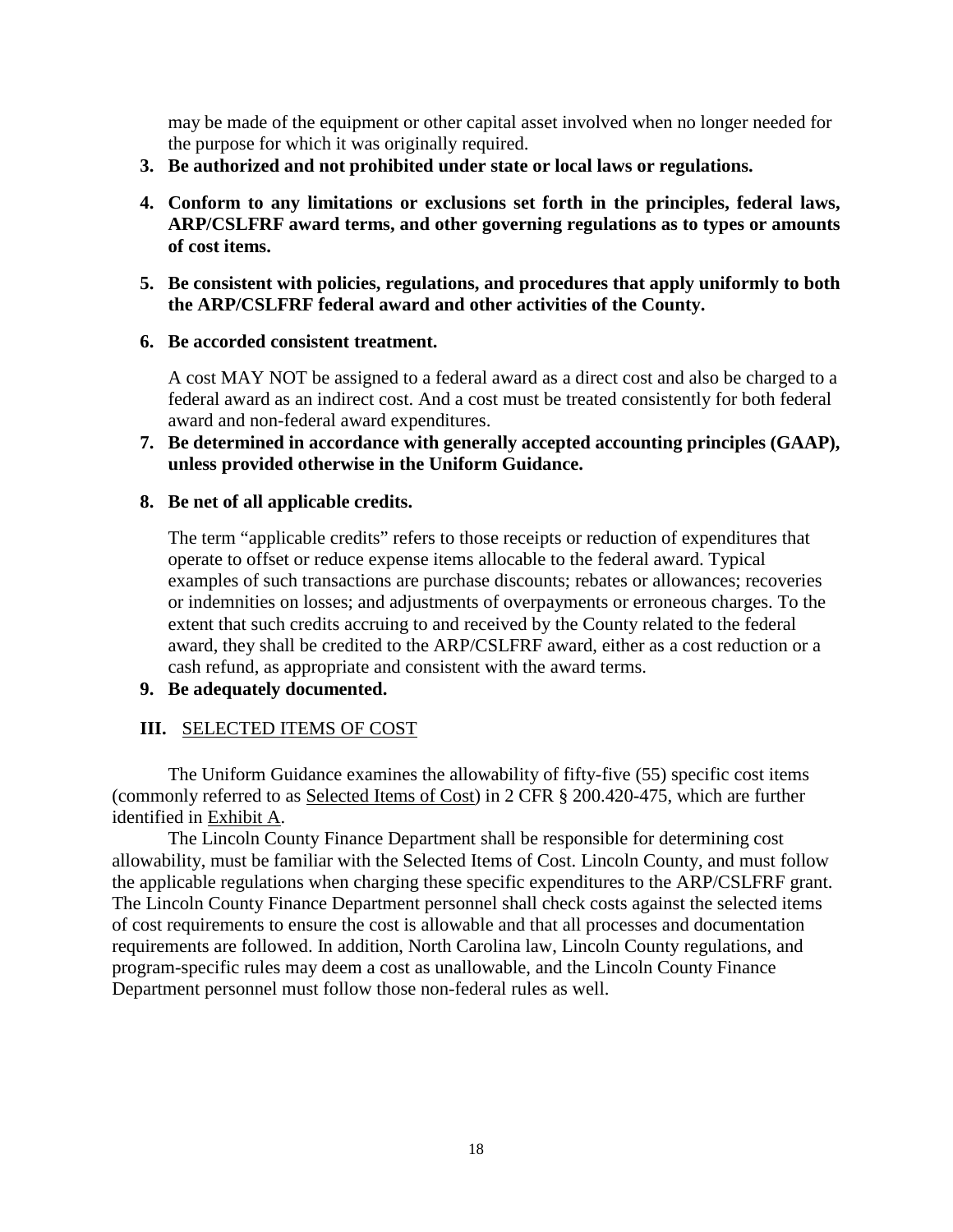#### **IV.**DIRECT AND INDIRECT COSTS.

Allowable and allocable costs must be appropriately classified as direct or indirect charges. It is essential that each item of cost be treated consistently in like circumstances either as a direct or an indirect cost.

**DIRECT** COSTS are expenses that are specifically associated with a particular ARP/CSLFRF-eligible project and that can be directly assigned to such activities relatively easily with a high degree of accuracy. Common examples of direct costs include salary and fringe benefits of personnel directly involved in undertaking an eligible project, equipment and supplies for the project, subcontracted service provider, or other materials consumed or expended in the performance of a grant-eligible project.

**INDIRECT COSTS** are (1) costs incurred for a common or joint purpose benefitting more than one ARP/CSLFRF-eligible project, and (2) not readily assignable to the project specifically benefited, without effort disproportionate to the results achieved. They are expenses that benefit more than one project or even more than one federal grant. Common examples of indirect costs include utilities, local telephone charges, shared office supplies, administrative or secretarial salaries.

For indirect costs, Lincoln County may charge a 10 percent *de minimis* rate of modified total direct costs (MTDC). According to Uniform Guidance Section 200.68 MTDC means all direct salaries and wages, applicable fringe benefits, materials and supplies, services, travel, and up to the first \$25,000.00 of each subaward (regardless of the period of performance the subawards under the award). MTDC EXCLUDES equipment, capital expenditures, charges for patient care, rental costs, tuition remission, scholarships and fellowships, participant support costs and the portion of each subaward in excess of \$25,000.

**V.** SPECIAL PROVISIONS FOR STATE AND LOCAL GOVERNMENTS. There are special provisions of the Uniform Guidance that apply only to states, local governments, and Indian Tribes and are provided herein.

#### **2 CFR § 200.444 – GENERAL COSTS OF GOVERNMENT.**

**(a)** For states, local governments, and Indian Tribes, the general costs of government are unallowable (except as provided in 2 CFR  $\S$  200.475). Unallowable costs include:

**(1)** Salaries and expenses of the Office of the Governor of a [state](https://www.law.cornell.edu/definitions/index.php?width=840&height=800&iframe=true&def_id=3d66cac5fd675bfc76ede4888b240176&term_occur=999&term_src=Title:2:Subtitle:A:Chapter:II:Part:200:Subpart:E:Subjgrp:41:200.444) or the chief executive of a [local government](https://www.law.cornell.edu/definitions/index.php?width=840&height=800&iframe=true&def_id=2351077af91a56a86cf7de12032e8194&term_occur=999&term_src=Title:2:Subtitle:A:Chapter:II:Part:200:Subpart:E:Subjgrp:41:200.444) or the chief executive of an [Indian tribe;](https://www.law.cornell.edu/definitions/index.php?width=840&height=800&iframe=true&def_id=2f3422fdfc29b5b6e44d5a6de124a7d8&term_occur=999&term_src=Title:2:Subtitle:A:Chapter:II:Part:200:Subpart:E:Subjgrp:41:200.444)

**(2)** Salaries and other expenses of a [state](https://www.law.cornell.edu/definitions/index.php?width=840&height=800&iframe=true&def_id=3d66cac5fd675bfc76ede4888b240176&term_occur=999&term_src=Title:2:Subtitle:A:Chapter:II:Part:200:Subpart:E:Subjgrp:41:200.444) legislature, tribal council, or similar local governmental body, such as a county supervisor, city council, school board, etc., whether incurred for purposes of legislation or executive direction;

**(3)** Costs of the judicial branch of a government;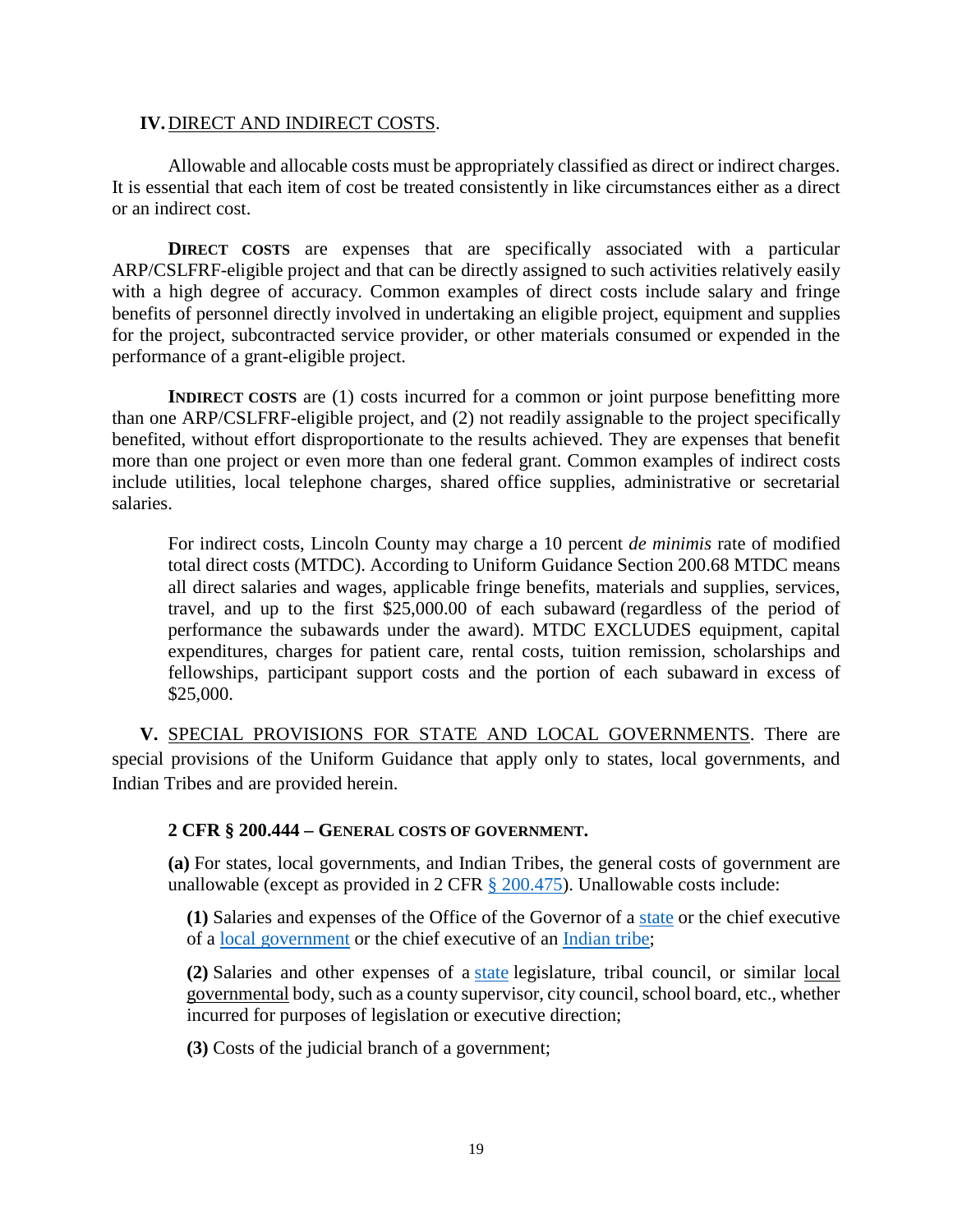**(4)** Costs of prosecutorial activities unless treated as a direct cost to a specific program if authorized by statute or regulation (however, this does not preclude the allowability of other legal activities of the Attorney General as described in 2 CFR [§ 200.435\)](https://www.law.cornell.edu/cfr/text/2/200.435); and

**(5)** Costs of other general types of government services normally provided to the general public, such as fire and police, unless provided for as a direct cost under a program statute or regulation.

**(b)** For [Indian tribes](https://www.law.cornell.edu/definitions/index.php?width=840&height=800&iframe=true&def_id=2f3422fdfc29b5b6e44d5a6de124a7d8&term_occur=999&term_src=Title:2:Subtitle:A:Chapter:II:Part:200:Subpart:E:Subjgrp:41:200.444) and Councils of Governments (COGs) (see definition for *Local government* in [§ 200.1](https://www.law.cornell.edu/cfr/text/2/200.1) of this part), up to 50% of salaries and expenses directly attributable to managing and operating [Federal programs](https://www.law.cornell.edu/definitions/index.php?width=840&height=800&iframe=true&def_id=7cbd32c5c688475f8e11a278f7b64299&term_occur=999&term_src=Title:2:Subtitle:A:Chapter:II:Part:200:Subpart:E:Subjgrp:41:200.444) by the chief executive and his or her staff can be included in the indirect cost calculation without documentation.

#### **2 CFR § 200.416 – COST ALLOCATION PLANS AND INDIRECT COST PROPOSALS.**

**(a)** For states, local governments and Indian tribes, certain services, such as motor pools, computer centers, purchasing, accounting, etc., are provided to operating agencies on a centralized basis. Since Federal awards are performed within the individual operating agencies, there needs to be a process whereby these central service costs can be identified and assigned to benefitted activities on a reasonable and consistent basis. The central service cost allocation plan provides that process.

**(b)** Individual operating agencies (governmental department or agency), normally charge Federal awards for indirect costs through an indirect cost rate. A separate indirect cost rate(s) proposal for each operating agency is usually necessary to claim indirect costs under Federal awards. Indirect costs include:

**(1)** The indirect costs originating in each department or agency of the governmental unit carrying out Federal awards and

**(2)** The costs of central governmental services distributed through the central service cost allocation plan and not otherwise treated as direct costs.

**(c)** The requirements for development and submission of cost allocation plans (for central service costs and public assistance programs) and indirect cost rate proposals are contained in appendices V, VI and VII to this part.

#### **2 CFR § 200.417 – INTERAGENCY SERVICE.**

The cost of services provided by one agency to another within the governmental unit may include allowable direct costs of the service plus a pro-rated share of indirect costs. A standard indirect cost allowance equal to ten percent of the direct salary and wage cost of providing the service (excluding overtime, shift premiums, and fringe benefits) may be used in lieu of determining the actual indirect costs of the service. These services do not include centralized services included in central service cost allocation plans as described in Appendix V to Part 200.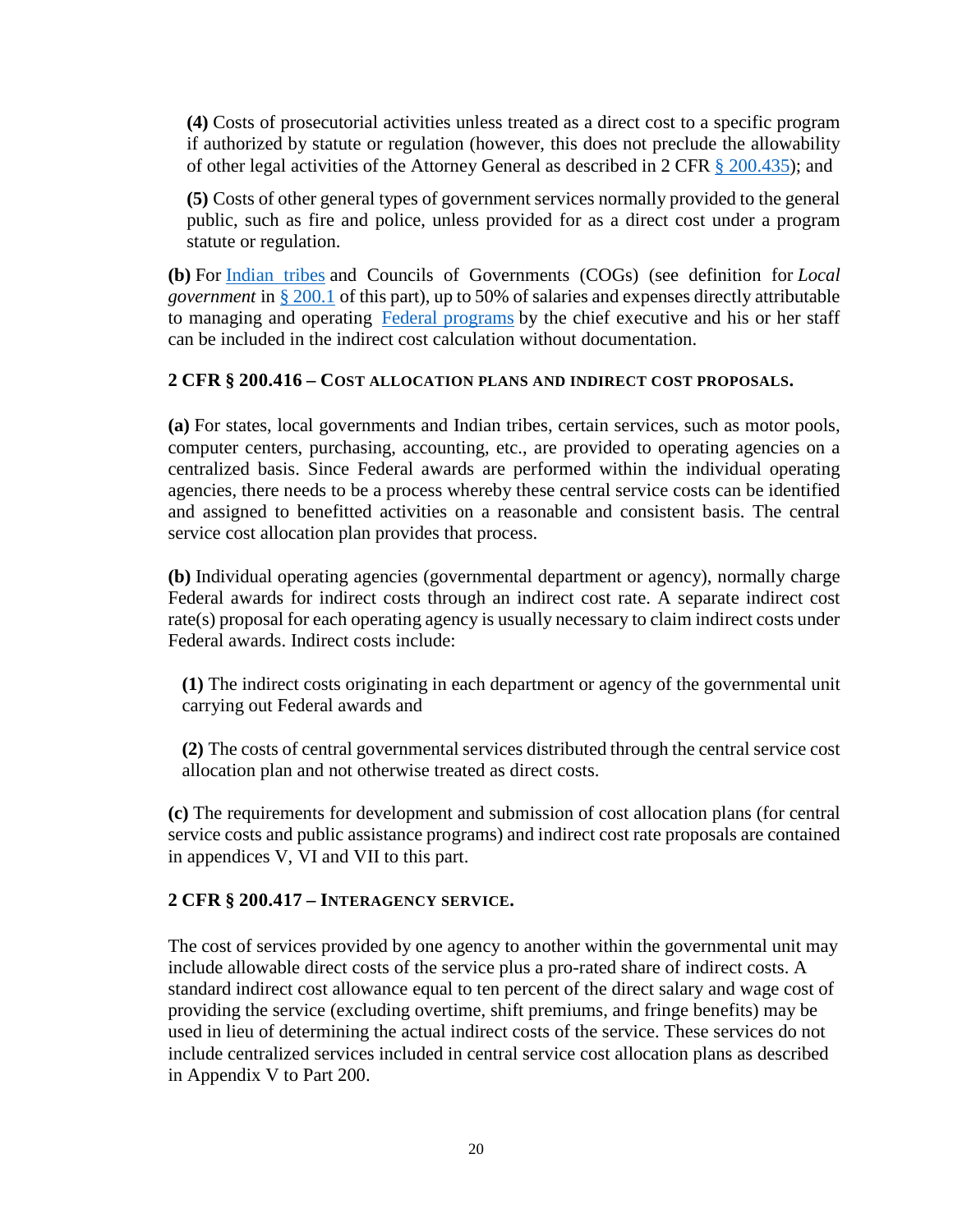#### **VI.** COST ALLOWABILITY REVIEW PROCESS.

**PREAPPROVAL COST ALLOWABILITY REVIEW.** Before an ARP/CSLFRF-funded project is authorized, the Finance Department must review the proposed cost items within an estimated project budget to determine whether they are allowable and allocable and whether cost items will be charged as direct or indirect expenses. This review will occur concurrently with the review of project eligibility and *before* obligating or expending any ARP/CSLFRF funds.

- **a.** County personnel must submit proposed ARP/CSLFRF projects to the Finance Department for review. In addition to other required information, all proposed project submissions must delineate estimated costs by cost item.
- **b.** Along with a general review of project eligibility and conformance with other governing board management directives, the Finance Department must review estimated costs for specific allowable cost requirements, budget parameters, indirect rates, fringe benefit rates, and those activities/costs that require preapproval by the US Treasury. The Finance Department should also refer to the Eligibility Determination Policy for the American Rescue Plan Act of 2021 Coronavirus State and Local Fiscal Recovery Funds during this review.
- **c.** If a proposed project includes a request for an unallowable cost, the Finance Department will return the proposal to the requesting party for review and, if practicable, allow for re-submission with the corrected cost items.
- **d.** Once a proposed project budget is pre-approved by the Finance Department, the County personnel responsible for implementing the project must conform actual obligations and expenditures to the pre-approved project budget.

**POST-EXPENDITURE COST ALLOWABILITY REVIEW.** Once an expenditure is incurred related to an eligible project, and an invoice or other demand for payment is submitted to the County, the Finance Department must perform a second review to ensure that actual expenditures comprise allowable costs.

- **a.** All invoices or other demands for payment must include a breakdown by cost item. The cost items should mirror those presented in the proposed budget for the project. If an invoice or other demand for payment does not include a breakdown by cost item, the Finance Department will return the invoice to the project manager and/or vendor, or contractor for correction.
- **b.** The Finance Department must review the individual cost items listed on the invoice or other demand for payment to determine their allowability and allocability.
- **c.** If all cost items are deemed allowable and properly allocable, the Finance Department must proceed through the County's normal disbursement process.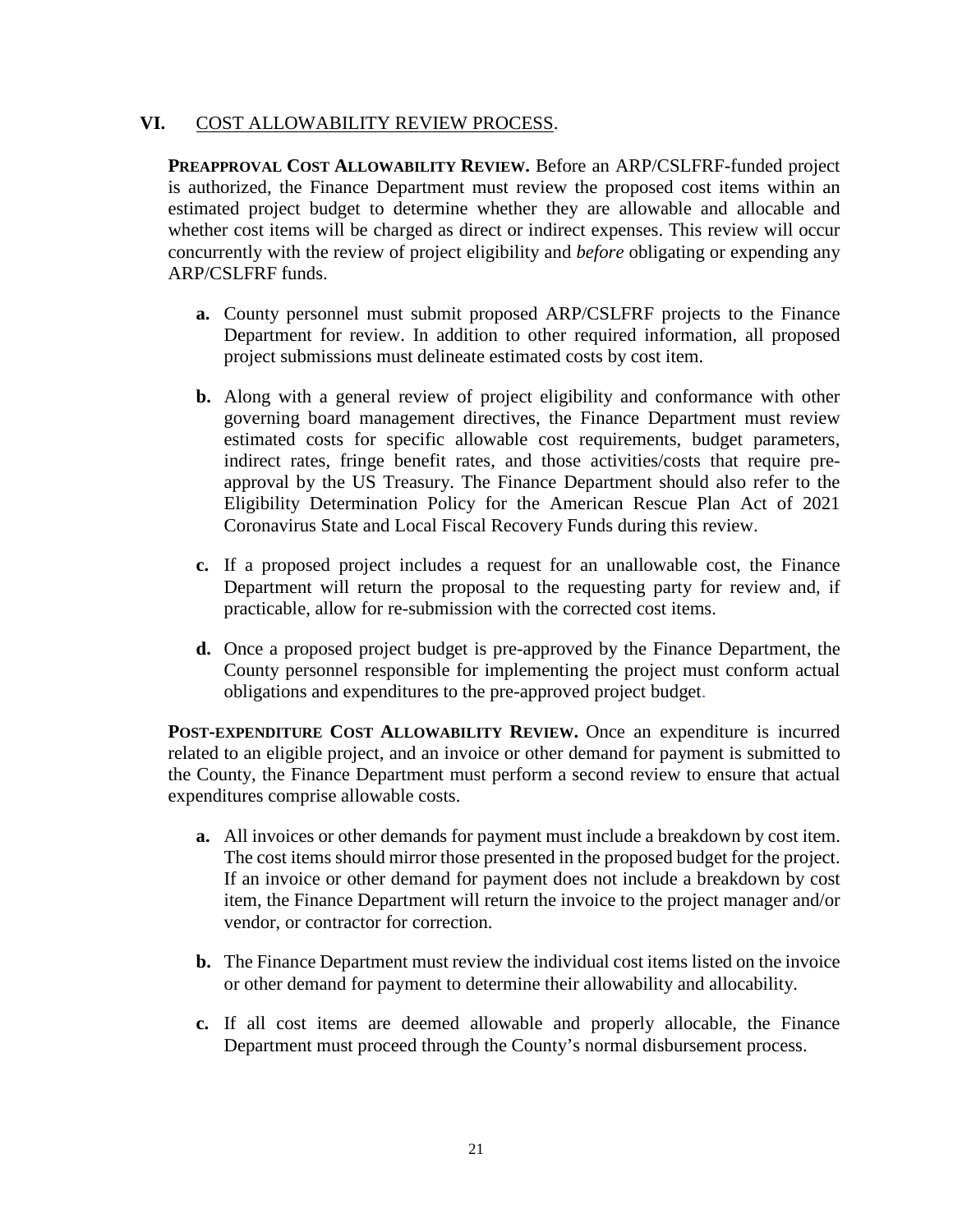- **d.** If any cost item is deemed unallowable, the Finance Department will notify the project management and/or vendor, or contractor that a portion of the invoice or other demand for payment will not be paid with ARP/CSLFRF funds. The Finance Department may in their discretion, and consistent with this policy, allow an invoice or other demand for payment to be resubmitted with a revised cost allocation. If the County remains legally obligated by contract or otherwise to pay the disallowed cost item, it must identify other County funds to cover the disbursement. The Lincoln County Board of Commissioners must approve any allocation of other funds for this purpose.
- **e.** The Finance Department must retain appropriate documentation of budgeted cost items per project and actual obligations and expenditures of cost items per project pursuant to the Record Retention Policy.

#### **VII.** COST TRANSFERS

Any costs charged to the ARP/CSLFRF federal award that do not meet the allowable cost criteria must be removed from the award account and charged to an account that does not require adherence to federal Uniform Guidance or other applicable guidelines.

Failure to adequately follow this policy and related procedures could result in questioned costs, audit findings, potential repayment of disallowed costs and discontinuance of funding.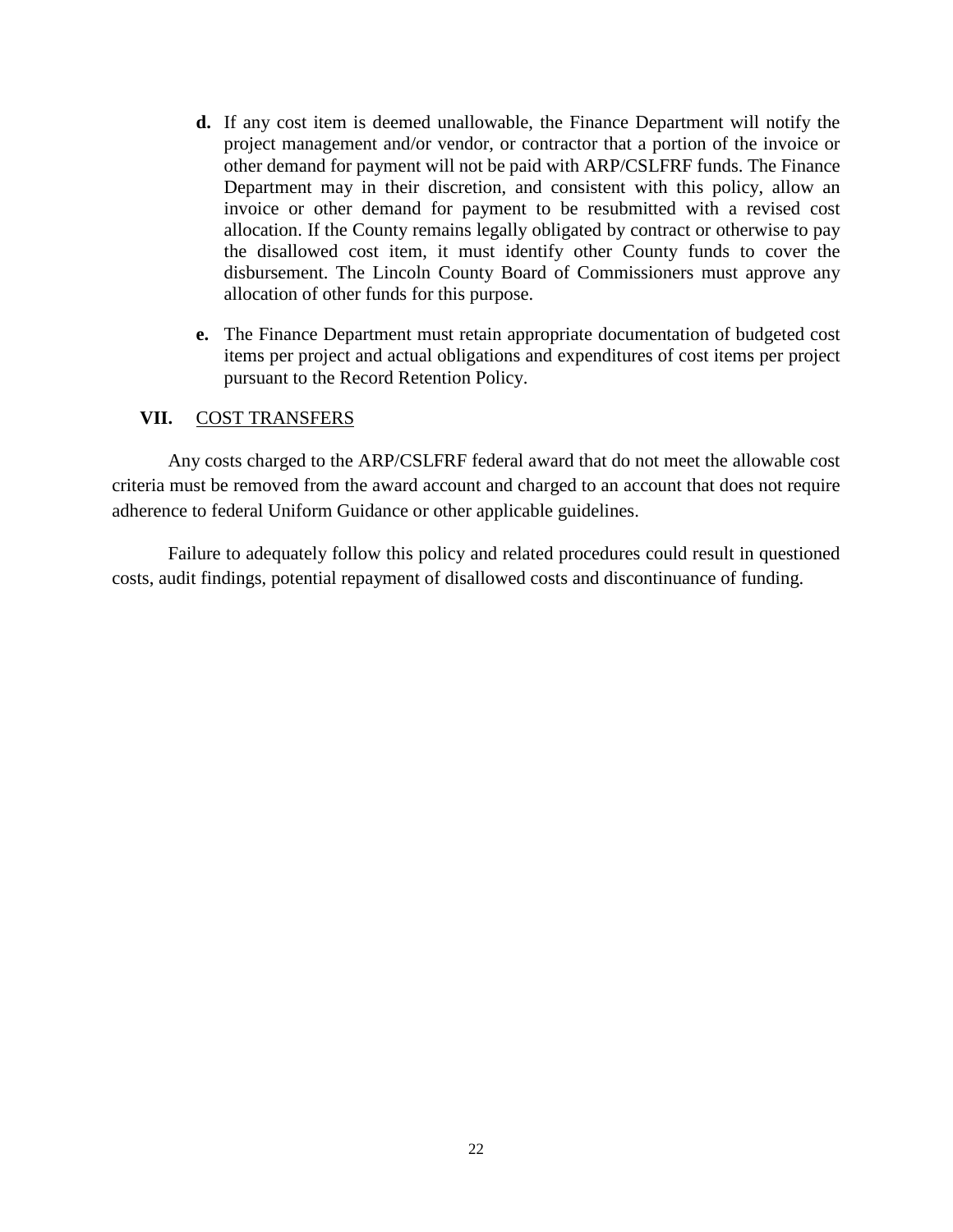# **EXHIBIT A**

| <b>Selected Items of Cost</b>                                                                             | <b>Uniform</b><br><b>Guidance</b><br><b>General</b><br><b>Reference</b> | <b>Allowability</b>                                                                                                                                |
|-----------------------------------------------------------------------------------------------------------|-------------------------------------------------------------------------|----------------------------------------------------------------------------------------------------------------------------------------------------|
| Advertising and public relations costs                                                                    | 2 CFR § 200.421                                                         | Allowable with restrictions                                                                                                                        |
| Advisory councils                                                                                         | 2 CFR § 200.422                                                         | Allowable with restrictions                                                                                                                        |
| Alcoholic beverages                                                                                       | 2 CFR § 200.423                                                         | Unallowable                                                                                                                                        |
| Alumni/ae activities                                                                                      | 2 CFR § 200.424                                                         | Not specifically addressed                                                                                                                         |
| Audit services                                                                                            | 2 CFR § 200.425                                                         | Allowable with restrictions                                                                                                                        |
| Bad debts                                                                                                 | 2 CFR § 200.426                                                         | Unallowable                                                                                                                                        |
| Bonding costs                                                                                             | 2 CFR § 200.427                                                         | Allowable with restrictions                                                                                                                        |
| Collection of improper payments                                                                           | 2 CFR § 200.428                                                         | Allowable                                                                                                                                          |
| Commencement and convocation costs                                                                        | 2 CFR § 200.429                                                         | Not specifically addressed                                                                                                                         |
| Compensation – personal services                                                                          | 2 CFR § 200.430                                                         | Allowable with restrictions; Special<br>conditions apply (e.g., $\S$ 200.430(i)(5))                                                                |
| Compensation – fringe benefits                                                                            | 2 CFR § 200.431                                                         | Allowable with restrictions                                                                                                                        |
| Conferences                                                                                               | 2 CFR § 200.432                                                         | Allowable with restrictions                                                                                                                        |
| Contingency provisions                                                                                    | 2 CFR § 200.433                                                         | Unallowable with exceptions                                                                                                                        |
| Contributions and donations                                                                               | 2 CFR § 200.434                                                         | Unallowable (made by non-federal<br>entity); not reimbursable but value may<br>be used as cost sharing or matching<br>(made to non-federal entity) |
| Defense and prosecution of criminal<br>and civil proceedings, claims, appeals<br>and patent infringements | 2 CFR § 200.435                                                         | Allowable with restrictions                                                                                                                        |
| Depreciation                                                                                              | 2 CFR § 200.436                                                         | Allowable with qualifications                                                                                                                      |
| Employee health and welfare costs                                                                         | 2 CFR § 200.437                                                         | Allowable with restrictions                                                                                                                        |
| <b>Entertainment costs</b>                                                                                | 2 CFR § 200.438                                                         | Unallowable with exceptions                                                                                                                        |
| Equipment and other capital<br>expenditures                                                               | 2 CFR § 200.439                                                         | Allowability based on specific<br>requirement                                                                                                      |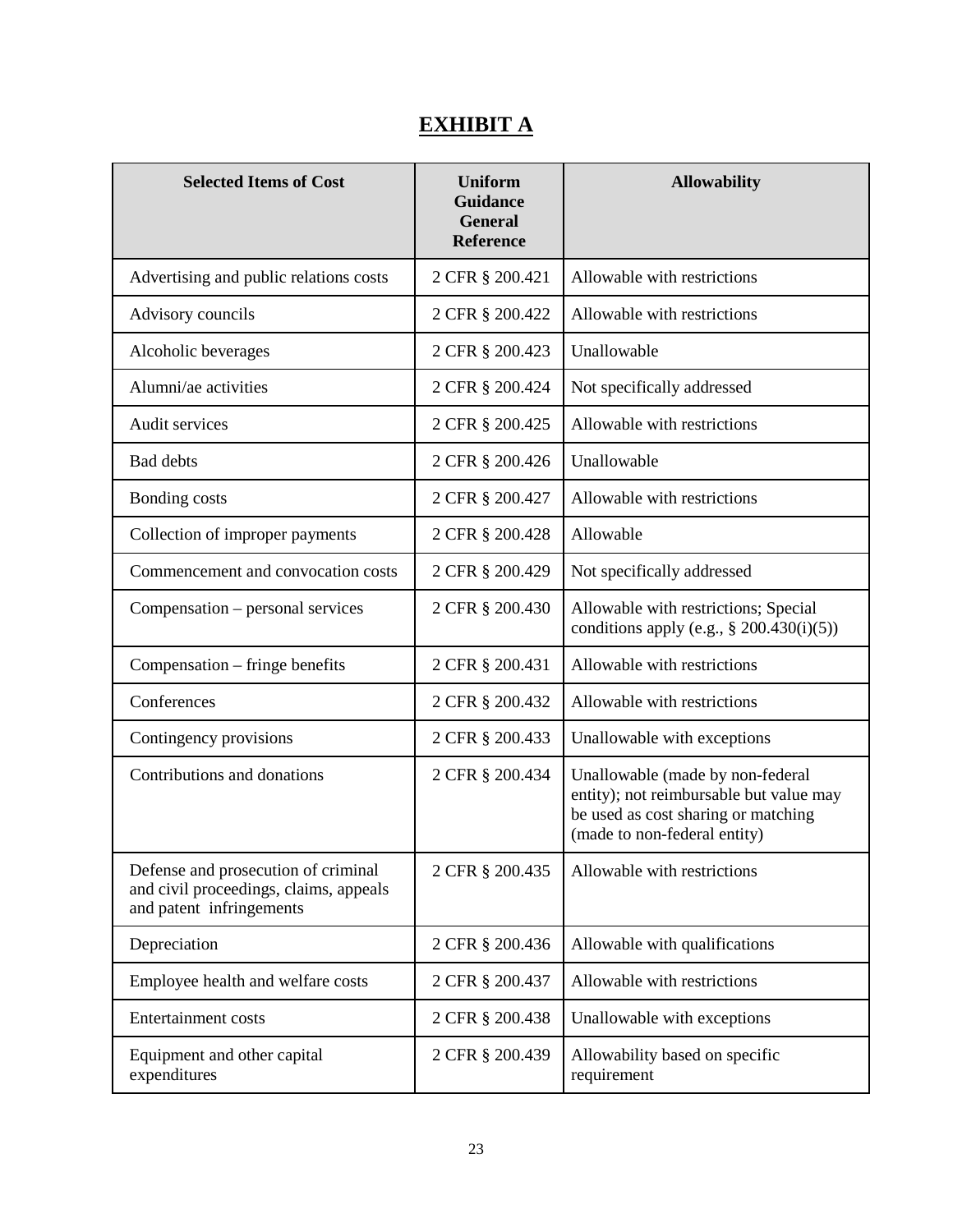| Exchange rates                                                        | 2 CFR § 200.440 | Allowable with restrictions                                                                                                   |
|-----------------------------------------------------------------------|-----------------|-------------------------------------------------------------------------------------------------------------------------------|
| Fines, penalties, damages and other<br>settlements                    | 2 CFR § 200.441 | Unallowable with exceptions                                                                                                   |
| Fund raising and investment<br>management costs                       | 2 CFR § 200.442 | Unallowable with exceptions                                                                                                   |
| Gains and losses on disposition of<br>depreciable assets              | 2 CFR § 200.443 | Allowable with restrictions                                                                                                   |
| General costs of government                                           | 2 CFR § 200.444 | Unallowable with exceptions                                                                                                   |
| Goods and services for personal use                                   | 2 CFR § 200.445 | Unallowable (goods/services); allowable<br>(housing) with restrictions                                                        |
| Idle facilities and idle capacity                                     | 2 CFR § 200.446 | Idle facilities - unallowable with<br>exceptions; Idle capacity - allowable with<br>restrictions                              |
| Insurance and indemnification                                         | 2 CFR § 200.447 | Allowable with restrictions                                                                                                   |
| Intellectual property                                                 | 2 CFR § 200.448 | Allowable with restrictions                                                                                                   |
| Interest                                                              | 2 CFR § 200.449 | Allowable with restrictions                                                                                                   |
| Lobbying                                                              | 2 CFR § 200.450 | Unallowable                                                                                                                   |
| Losses on other awards or contracts                                   | 2 CFR § 200.451 | Unallowable (however, they are required<br>to be included in the indirect cost rate<br>base for allocation of indirect costs) |
| Maintenance and repair costs                                          | 2 CFR § 200.452 | Allowable with restrictions                                                                                                   |
| Materials and supplies costs, including<br>costs of computing devices | 2 CFR § 200.453 | Allowable with restrictions                                                                                                   |
| Memberships, subscriptions, and<br>professional activity costs        | 2 CFR § 200.454 | Allowable with restrictions; unallowable<br>for lobbying organizations                                                        |
| Organization costs                                                    | 2 CFR § 200.455 | Unallowable except federal prior approval                                                                                     |
| Participant support costs                                             | 2 CFR § 200.456 | Allowable with prior approval of the<br>federal awarding agency                                                               |
| Plant and security costs                                              | 2 CFR § 200.457 | Allowable; capital expenditures are<br>subject to $\S 200.439$                                                                |
| Pre-award costs                                                       | 2 CFR § 200.458 | Allowable if consistent with other<br>allowabilities and with prior approval of<br>the federal awarding agency                |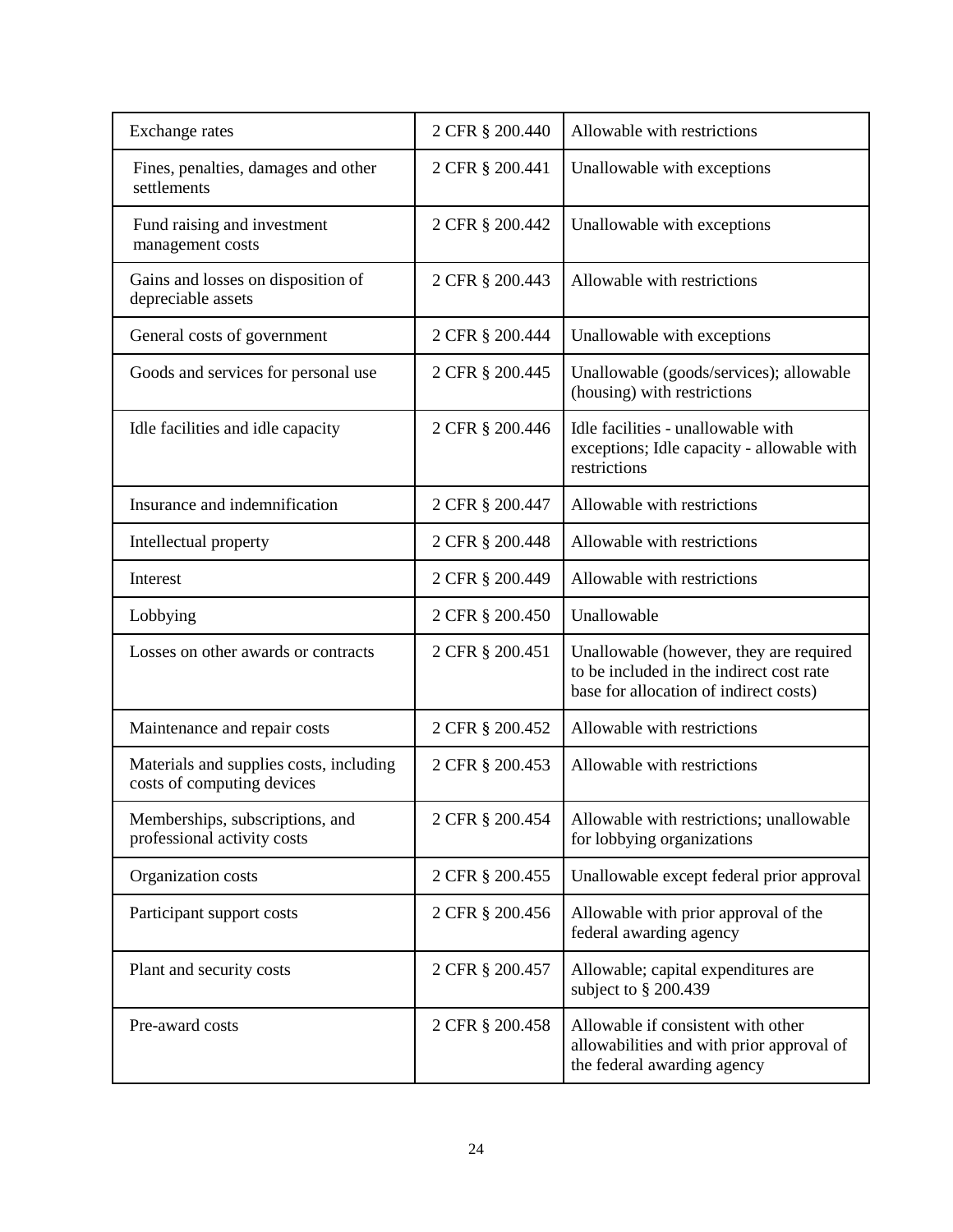| Professional services costs                    | 2 CFR § 200.459 | Allowable with restrictions                                          |
|------------------------------------------------|-----------------|----------------------------------------------------------------------|
| Proposal costs                                 | 2 CFR § 200.460 | Allowable with restrictions                                          |
| Publication and printing costs                 | 2 CFR § 200.461 | Allowable with restrictions                                          |
| Rearrangement and reconversion costs           | 2 CFR § 200.462 | Allowable (ordinary and normal)                                      |
| Recruiting costs                               | 2 CFR § 200.463 | Allowable with restrictions                                          |
| Relocation costs of employees                  | 2 CFR § 200.464 | Allowable with restrictions                                          |
| Rental costs of real property and<br>equipment | 2 CFR § 200.465 | Allowable with restrictions                                          |
| Scholarships and student aid costs             | 2 CFR § 200.466 | Not specifically addressed                                           |
| Selling and marketing costs                    | 2 CFR § 200.467 | Unallowable with exceptions                                          |
| Specialized service facilities                 | 2 CFR § 200.468 | Allowable with restrictions                                          |
| Student activity costs                         | 2 CFR § 200.469 | Unallowable unless specifically provided<br>for in the federal award |
| Taxes (including Value Added Tax)              | 2 CFR § 200.470 | Allowable with restrictions                                          |
| <b>Termination costs</b>                       | 2 CFR § 200.471 | Allowable with restrictions                                          |
| Training and education costs                   | 2 CFR § 200.472 | Allowable for employee development                                   |
| Transportation costs                           | 2 CFR § 200.473 | Allowable with restrictions                                          |
| <b>Travel</b> costs                            | 2 CFR § 200.474 | Allowable with restrictions                                          |
| <b>Trustees</b>                                | 2 CFR § 200.475 | Not specifically addressed                                           |

#### **RESOLUTION TO ADOPT THE CONFLICT OF INTEREST POLICY APPLICABLE TO CONTRACTS AND SUBAWARDS OF LINCOLN COUNTY SUPPORTED BY FEDERAL FINANCIAL ASSISTANCE UNDER THE AMERICAN RESCUE PLAN ACT**

**WHEREAS** Lincoln County has received an allocation of funds from the Coronavirus State and Local Fiscal Recovery Funds of H.R. 1319 American Rescue Plan Act of 2021 (ARP/CSLFRF); and

**WHEREAS** the funds may be used for projects within these categories, to the extent authorized by state law.

6. Support public health expenditures, by funding COVID-19 mitigation efforts, medical expenses, behavioral healthcare, and certain public health and safety staff;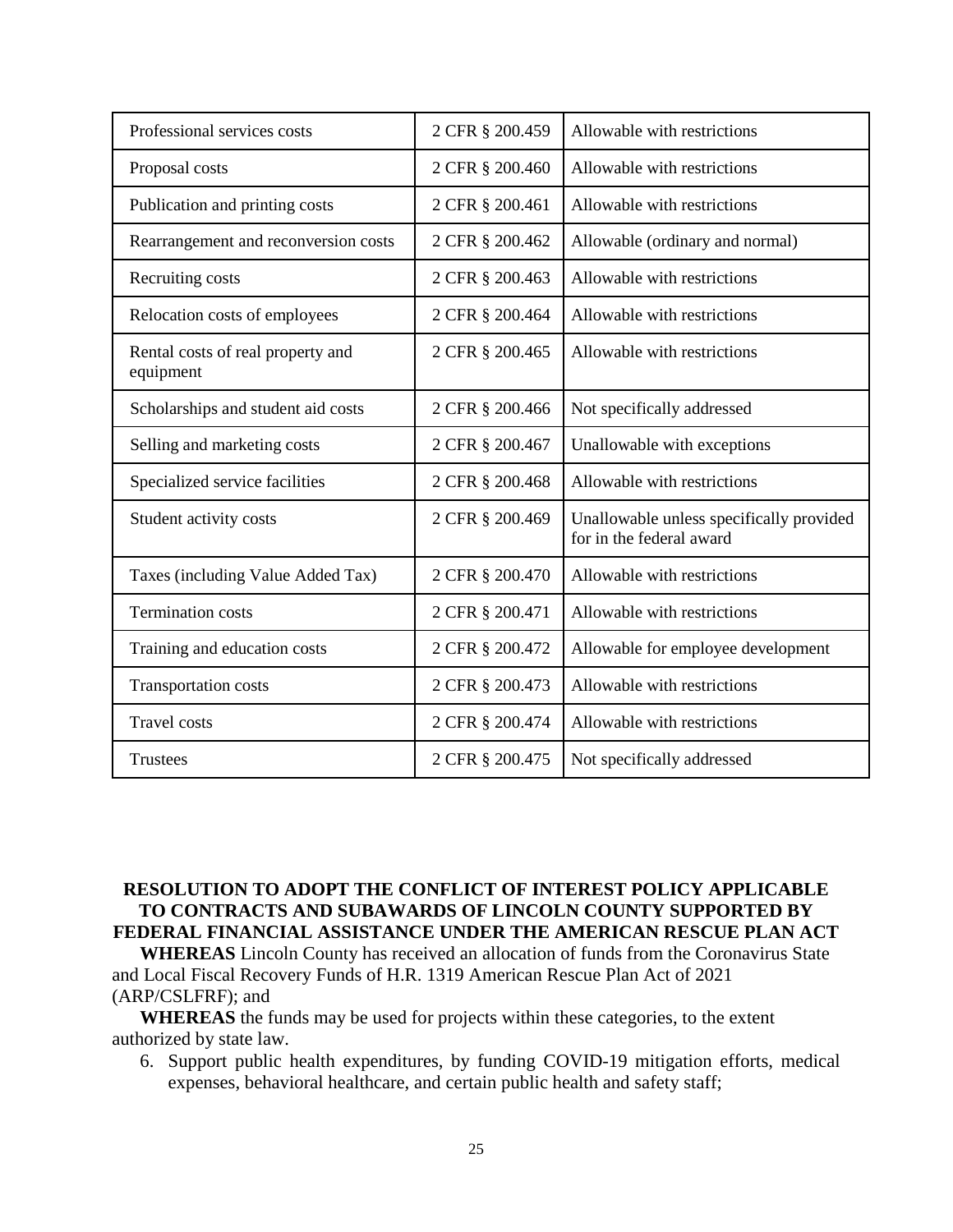- 7. Address negative economic impacts caused by the public health emergency, including economic harms to workers, households, small businesses, impacted industries, and the public sector;
- 8. Replace lost public sector revenue, using this funding to provide government services to the extent of the reduction in revenue experienced due to the pandemic;
- 9. Provide premium pay for essential workers, offering additional support to those who have borne and will bear the greatest health risks because of their service in critical infrastructure sectors; and,
- 10. Invest in water, sewer, and broadband infrastructure, making necessary investments to improve access to clean drinking water, support vital wastewater and stormwater infrastructure, and to expand access to broadband internet; and

**WHEREAS** the ARP/CSLFRF are subject to the provisions of the federal Uniform Grant Guidance, 2 CFR Sect. 200 (the "UG"), as provided in the Assistance Listing; and

**WHEREAS** the Final Rule for the State and Local Fiscal Recovery Funds provides, in relevant part:

As part of accepting the Award Terms and Conditions for SLFRF, each recipient agreed to maintain a conflict-of-interest policy consistent with 2 C.F.R. § 200.318(c) that is applicable to all activities funded with the SLFRF award. Pursuant to this requirement, decisions concerning SLFRF funds must be free of undisclosed personal or organizational conflicts of interest, both in fact and in appearance. Recipients may avoid conflicts of interest in providing assistance to nonprofits or making subrecipient awards by, inter alia, making aid available to nonprofits on generally applicable terms or utilizing a competitive grant process, respectively. A recipient may not use control over SLFRF funds for their own private gain. Furthermore, no employee, officer, or agent may participate in the selection, award, or administration of a contract supported by a federal award if he or she has a real or apparent conflict of interest.

**WHEREAS,** the UG (specifically, 2 C.F.R. § 200.318(c)(1)) requires recipients of Federal financial assistance to "maintain written standards of conduct covering conflicts of interest and governing the actions of its employees engaged in the selection, award and administration of contracts"; and

**NOW THEREFORE BE IT RESOLVED** that the Lincoln County Board of Commissioners hereby adopts and enacts the following Conflict of Interest Policy Applicable to Contracts of Lincoln County Supported by Federal Financial Assistance Under the American Rescue Plan Act.

This the day of April, 2022.

**Milton Sigmon**, Vice-Chairman Lincoln County Board of Commissioners

\_\_\_\_\_\_\_\_\_\_\_\_\_\_\_\_\_\_\_\_\_\_\_\_\_\_\_\_\_\_\_\_\_\_\_\_\_\_\_\_\_\_

**ATTEST:**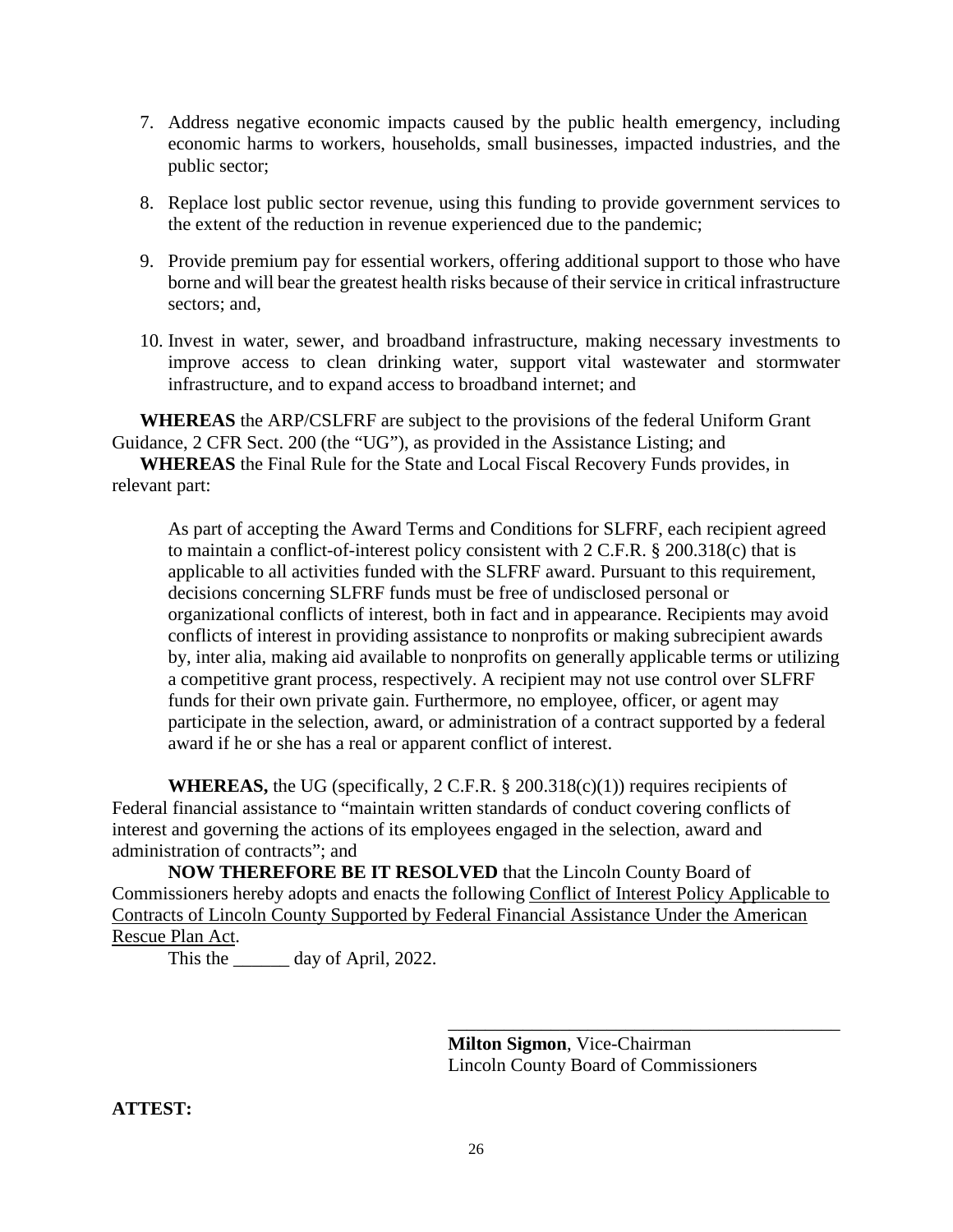Amy S. Atkins Clerk to the Board

**\_\_\_\_\_\_\_\_\_\_\_\_\_\_\_\_\_\_\_\_\_\_\_\_\_\_\_\_\_\_\_\_\_**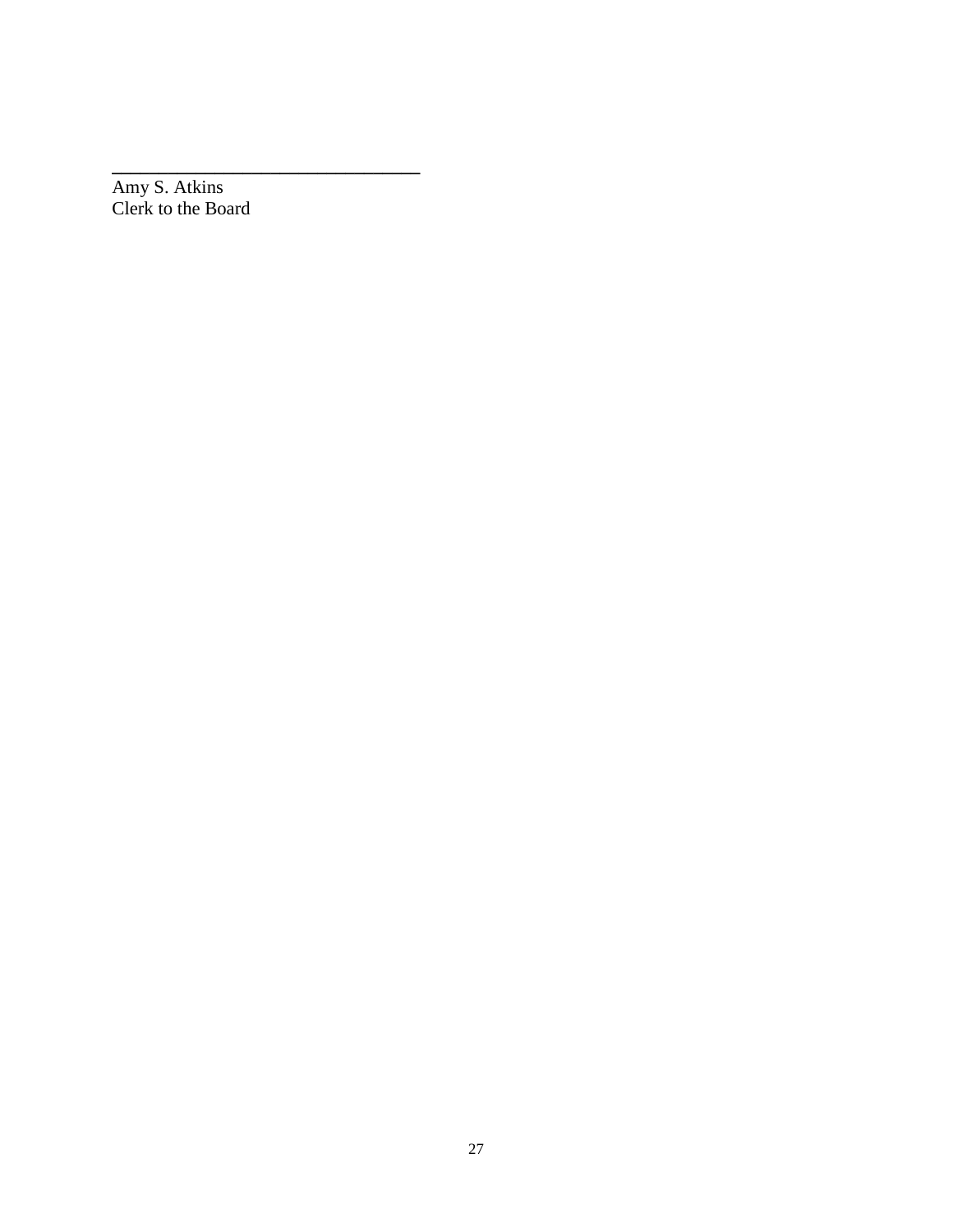

#### **LINCOLN COUNTY CONFLICT OF INTEREST POLICY APPLICABLE TO CONTRACTS OF LINCOLN COUNTY SUPPORTED BY FEDERAL FINANCIAL ASSISTANCE UNDER THE AMERICAN RESCUE PLAN ACT**

## **I. Scope of Policy**

- **a.** Purpose of Policy. This Conflict of Interest Policy (the "*Policy*") establishes conflict of interest standards that (1) apply when Lincoln County, a body corporate and politic (the "*County*") enters into a Contract (as defined in Section II hereof) and (2) meet or exceed the requirements of North Carolina law and 2 C.F.R. § 200.318(c).
- **b.** Application of Policy. This Policy shall apply when the County (1) enters into a Contract to be funded, in part or in whole, by Federal Financial Assistance to which 2 C.F.R. § 200.318(c) applies under the **American Rescue Plan Act**. If a federal statute, regulation, or the terms of a financial assistance agreement applicable to a particular form of Federal Financial Assistance conflicts with any provision of this Policy, such federal statute, regulation, or terms of the financial assistance agreement shall govern.

## **II. Definitions**

Capitalized terms used in this Policy shall have the meanings ascribed thereto in this Section II: Any capitalized term used in this Policy but not defined in this Section II shall have the meaning set forth in 2 C.F.R. § 200.1.

- **a.** "*COI Point of Contact*" means the individual identified in Section III(a) of this Policy.
- **b.** "*Contract*" means, for the purpose of Federal Financial Assistance, a legal instrument by which the County purchases property or services needed to carry out a program or project under a Federal award.
- **c.** "*Contractor*" means an entity or individual that receives a Contract.
- **d.** *"Covered Individual*" means a Public Officer, employee, or agent of the County. [1](#page-27-0)

<span id="page-27-0"></span> $12$  C.F.R. § 200.318(c)(1) prohibits any "employee, officer, or agent" of a recipient or subrecipient from participating in the "selection, award, or administration of a contract supported by a Federal award if he or she has a real or apparent conflict of interest." 2 C.F.R. Part 200 does not define the term "agent". The plain meaning of the term suggests that it likely would encompass individuals that are directly under contract with a unit and that act on behalf of or provide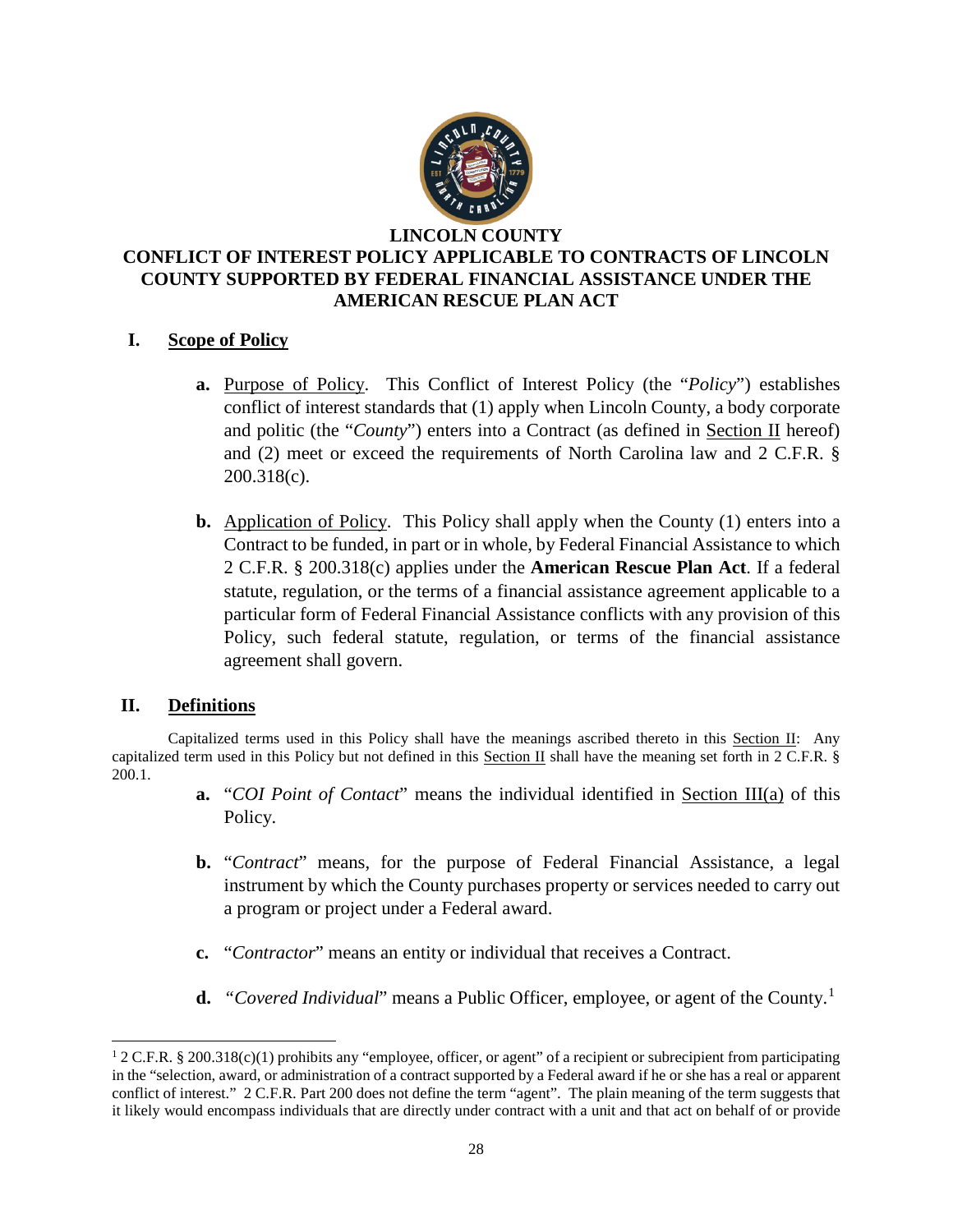- **e.** "*Covered Nonprofit Organization*" means a nonprofit corporation, organization, or association, incorporated or otherwise, that is organized or operating in the State of North Carolina primarily for religious, charitable, scientific, literary, public health and safety, or educational purposes, excluding any board, entity, or other organization created by the State of North Carolina or the County.
- **f.** "*Direct Benefit*" means, with respect to a Public Officer or employee of the County, or the spouse of any such Public Officer or employee, (i) having a ten percent (10%) ownership interest or other interest in a Contract; (ii) deriving any income or commission directly from a Contract; or (iii) acquiring property under a Contract.
- **g.** "*Federal Financial Assistance*" means Federal financial assistance that the County receives or administers in the form of grants, cooperative agreements, non-cash contributions or donations of property (including donated surplus property), direct appropriations, food commodities, and other Federal financial assistance (except that the term does not include loans, loan guarantees, interest subsidies, or insurance).
- **h.** "*Governing Board*" means the Board of County Commissioners of the County.
- **i.** "*Immediate Family Member*" means, with respect to any Covered Individual, (i) a spouse, and parents thereof, (ii) a child, and parent thereof, (iii) a parent, and spouse thereof, (iv) a sibling, and spouse thereof, (v) a grandparent and grandchild, and spouses thereof, (vi) domestic partners and parents thereof, including domestic partners of any individual in (ii) through (v) of this definition; and (vii) any individual related by blood or affinity whose close association with the Covered Individual is the equivalent of a family relationship.
- **j.** "*Involved in Making or Administering*" means (i) with respect to a Public Official or employee, (a) overseeing the performance of a Contract or having authority to make decisions regarding a Contract or to interpret a Contract, or (b) participating in the development of specifications or terms or in the preparation or award of a Contract, (ii) only with respect to a Public Official, being a member of a board, commission, or other body of which the Public Official is a member, taking action on the Contract, whether or not the Public Official actually participates in that action.
- **k.** "*Public Officer*" means an individual who is elected or appointed to serve or represent the County (including, without limitation, any member of the Governing Board), other than an employee or independent contractor of the County.

 $\overline{a}$ 

advice to a unit—but the term also might encompass individuals who have an ownership interest in a legal entity under contract with a unit.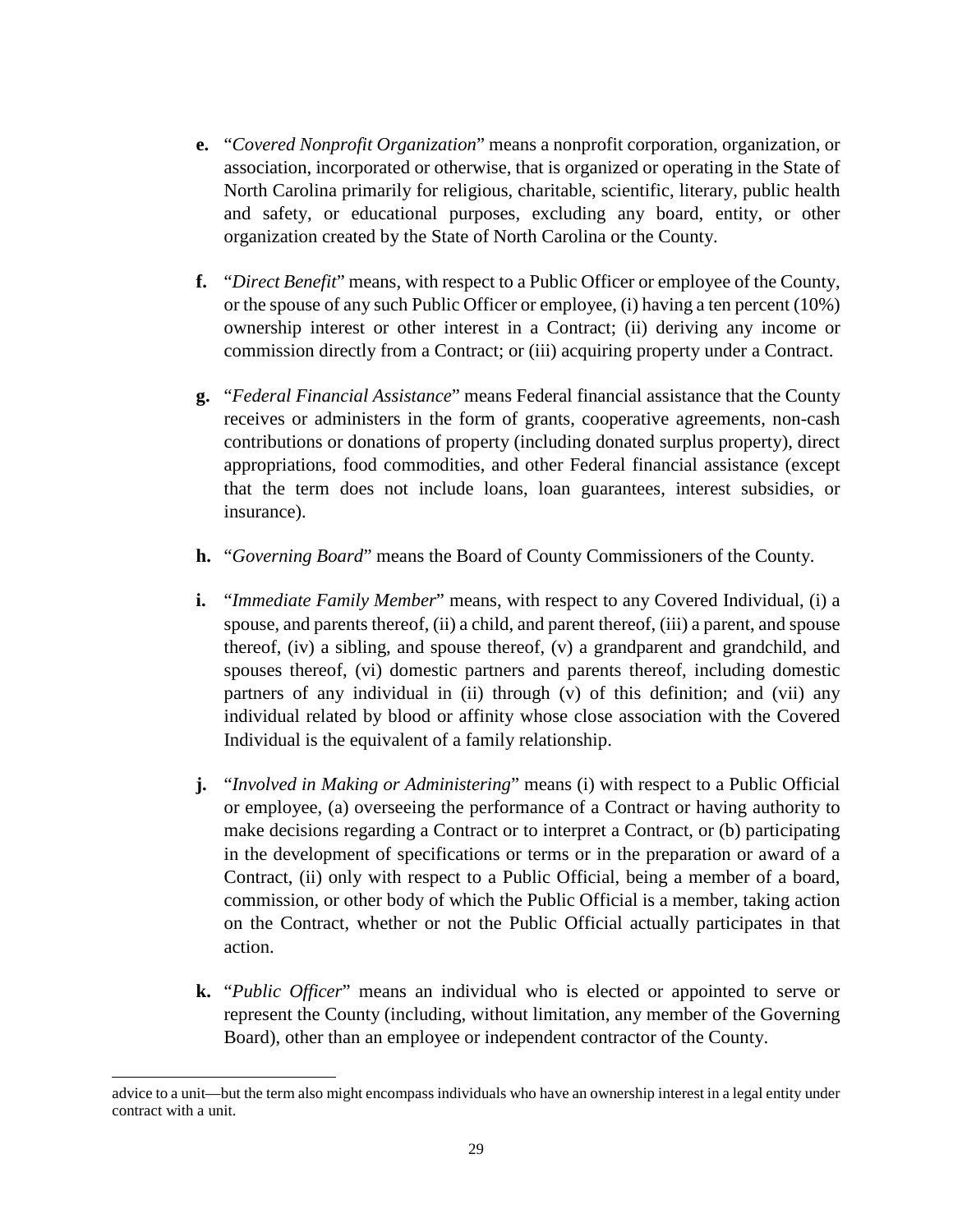- **l.** "*Recipient*" means an entity, usually but not limited to non-Federal entities, that receives a Federal award directly from a Federal awarding agency. The term does not include Subrecipients or individuals that are beneficiaries of the award.
- **m.** "*Related Party*" means (i) an Immediate Family Member of a Covered Individual, (ii) a partner of a Covered Individual, or (iii) a current or potential employer (other than the County) of a Covered Individual, of a partner of a Covered Individual, or of an Immediate Family Member of a Covered Individual.
- **n.** "*Subcontract*" means any agreement entered into by a Subcontractor to furnish supplies or services for the performance of a Contract or a Subcontract. It includes, but is not limited to, purchase orders, and changes and modifications to purchase orders.
- **o.** "*Subcontractor*" means an entity that receives a Subcontract.

## **III. COI Point of Contact.**

- **a.** Appointment of COI Point of Contact. The **Human Resources Director** of the County, shall have primary responsibility for managing the disclosure and resolution of potential or actual conflicts of interest arising under this Policy. In the event that the **Human Resources Director** is unable to serve in such capacity, the **County Attorney** shall assume responsibility for managing the disclosure and resolution of conflicts of interest arising under this Policy. The individual with responsibility for managing the disclosure and resolution of potential or actual conflicts of interest under this Section III(a) shall be known as the "*COI Point of Contact*".
- **b.** Distribution of Policy. The COI Point of Contact shall ensure that each Covered Individual receives a copy of this Policy.

## **IV. Conflict of Interest Standards in Contracts and Subawards**

- **a.** North Carolina Law. North Carolina law restricts the behavior of Public Officials and employees of the County involved in contracting on behalf of the County. The County shall conduct the selection, award, and administration of Contracts in accordance with the prohibitions imposed by the North Carolina General Statutes and restated in this Section III.
	- i. G.S. § 14-234(a)(1). A Public Officer or employee of the County Involved in Making or Administering a Contract on behalf of the County shall not derive a Direct Benefit from such a Contract.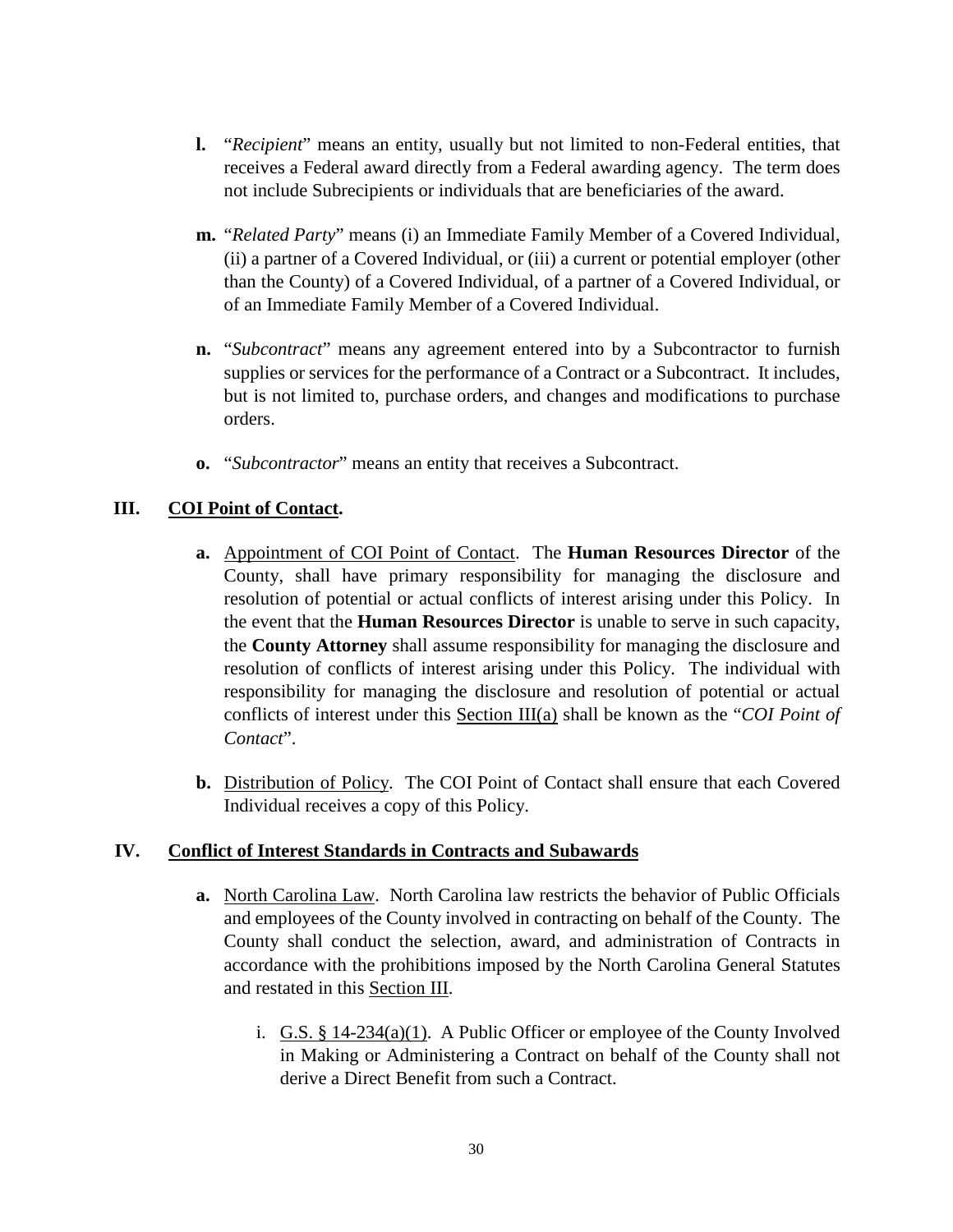- ii. G.S.  $\S$  14-234(a)(3). No Public Officer or employee of the County may solicit or receive any gift, favor, reward, service, or promise of reward, including a promise of future employment, in exchange for recommending, influencing, or attempting to influence the award of a Contract by the County.
- iii. G.S. § 14-234.3. If a member of the Governing Board of the County serves as a director, officer, or governing board member of a Covered Nonprofit Organization, such member shall not (1) deliberate or vote on a Contract between the County and the Covered Nonprofit Corporation, (2) attempt to influence any other person who deliberates or votes on a Contract between the County and the Covered Nonprofit Corporation, or (3) solicit or receive any gift, favor, reward, service, or promise of future employment, in exchange for recommending or attempting to influence the award of a Contract to the Covered Nonprofit Organization.
- iv. G.S. § 14-234.1. A Public Officer or employee of the County shall not, in contemplation of official action by the Public Officer or employee, or in reliance on information which was made known to the public official or employee and which has not been made public, (1) acquire a pecuniary interest in any property, transaction, or enterprise or gain any pecuniary benefit which may be affected by such information or other information, or (2) intentionally aid another in violating the provisions of this section.

#### **b.** Federal Standards.

- i. Prohibited Conflicts of Interest in Contracting. Without limiting any specific prohibition set forth in Section IV(a), a Covered Individual may not participate in the selection, award, or administration of a Contract if such Covered Individual has a real or apparent conflict of interest.
	- 1. Real Conflict of Interest. A real conflict of interest shall exist when the Covered Individual or any Related Party has a financial or other interest in or a tangible personal benefit from a firm considered for a Contract. Exhibit A attached hereto provides a non-exhaustive list of examples of (i) financial or other interests in a firm considered for a Contract, and (ii) tangible personal benefits from a firm considered for a Contract.
	- 2. Apparent Conflict of Interest. An apparent conflict of interest shall exist where a real conflict of interest may not exist under Section  $IV(b)(i)(1)$ , but where a reasonable person with knowledge of the relevant facts would find that an existing situation or relationship creates the appearance that a Covered Individual or any Related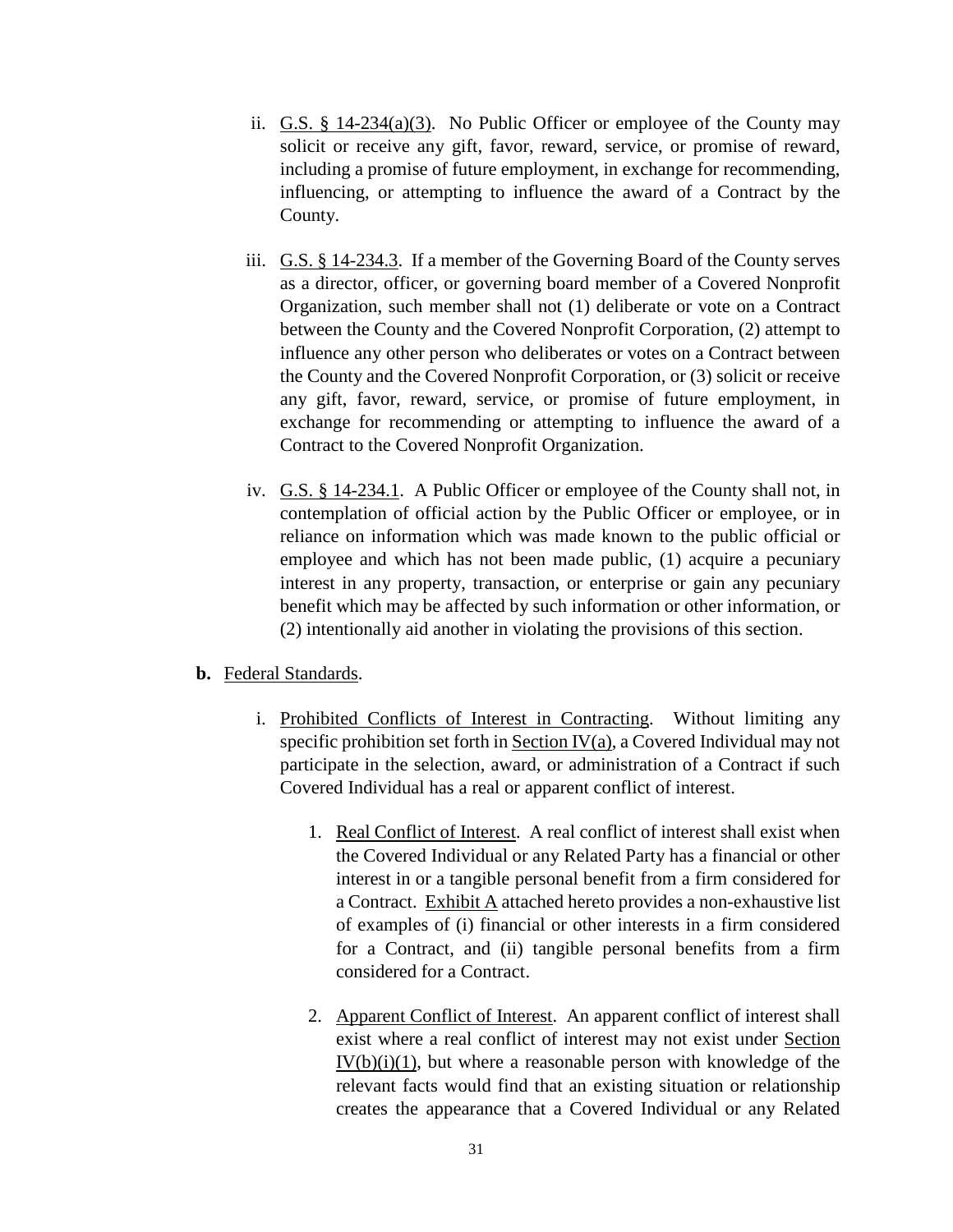Party has a financial or other interest in or a tangible personal benefit from a firm considered for a Contract.

- ii. Identification and Management of Conflicts of Interest.
	- 1. Duty to Disclose.
		- a. Each Covered Individual expected to be or actually involved in the selection, award, or administration of a Contract has an ongoing duty to disclose to the COI Point of Contact potential real or apparent conflicts of interest arising under this Policy.
		- b. If the value of a proposed Contract or Subaward exceeds \$250,000.00, the COI Point of Contact shall collect a Conflict of Interest Disclosure Form contained in Exhibit C from each Covered Individual and file such Conflict of Interest Disclosure Form in records of the County.
	- 2. Identification Prior to Award of Contract.
		- a. Prior to the County's award of a Contract, the COI Point of Contact shall complete the appropriate Compliance Checklist contained in Exhibit B attached hereto and file such Compliance Checklist in the records of the County.
	- 3. Management Prior to Award of Contract.
		- a. If, after completing the Compliance Checklist, the COI Point of Contact identifies a potential real or apparent conflict of interest relating to a proposed Contract, the COI Point of Contact shall disclose such finding in writing to the County Manager and to each member of the Governing Board. If the Governing Board desires to enter into the proposed Contract despite the identification by the COI Point of Contact of a potential real or apparent conflict of interest, it may either:
			- i. Accept the finding of the COI Point of Contact and direct the COI Point of Contact to obtain authorization to enter into the Contract from the Federal awarding agency with appropriate mitigation measures; or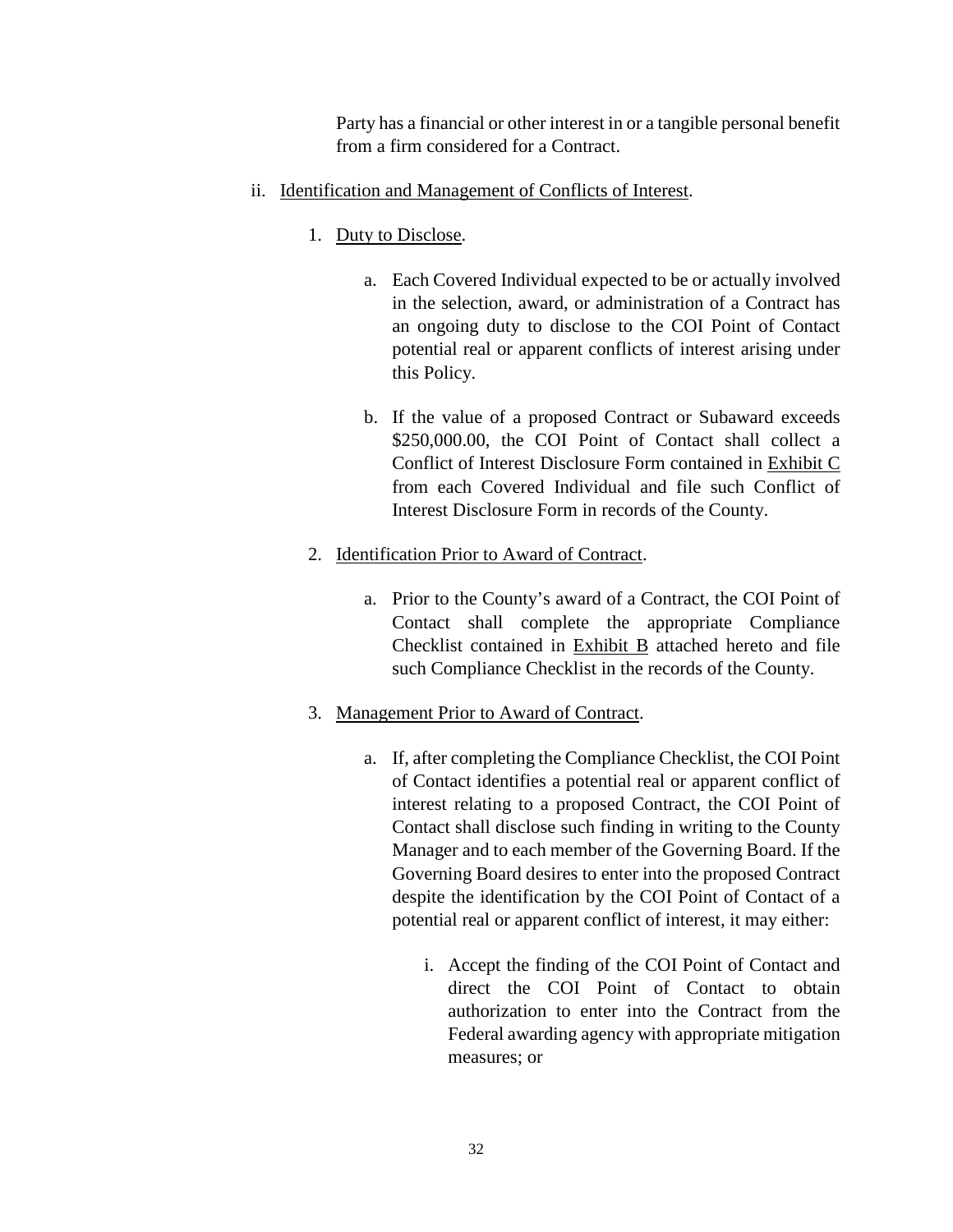- ii. Reject the finding of the COI Point of Contact and enter into the Contract. In rejecting any finding of the COI Point of Contact, the Governing Board shall in writing document a justification supporting such rejection.
- b. If the COI Point of Contact does not identify a potential real or apparent conflict of interest relating to a proposed Contract, the County may enter into the Contract in accordance with the County's purchasing policy.
- 4. Identification After Award of Contract.
	- a. If the COI Point of Contact discovers that a real or apparent conflict of interest has arisen *after* the County has entered into a Contract, the COI Point of Contact shall, as soon as possible, disclose such finding to the County Manager and to each member of the Governing Board. Upon discovery of such a real or apparent conflict of interest, the County shall cease all payments under the relevant Contract until the conflict of interest has been resolved.
- 5. Management After Award of Contract.
	- a. Following the receipt of such disclosure of a potential real or apparent conflict of interest pursuant to Section IV(b)(ii)(4), the Governing Board may reject the finding of the COI Point of Contact by documenting in writing a justification supporting such rejection. If the Governing Board fails to reject the finding of the COI Point of Contact within 15 days of receipt, the COI Point of Contact shall:
		- i. Disclose the conflict to the Federal awarding agency providing such Federal Financial Assistance in accordance with 2 C.F.R. § 200.112 and/or applicable regulations of the agency, or

## **V. Gift Standards**

**a.** Federal Standard. Subject to the exceptions set forth in Section V(b), a Covered Individual may not solicit or accept gratuities, favors, or anything of monetary value from a Contractor or a Subcontractor.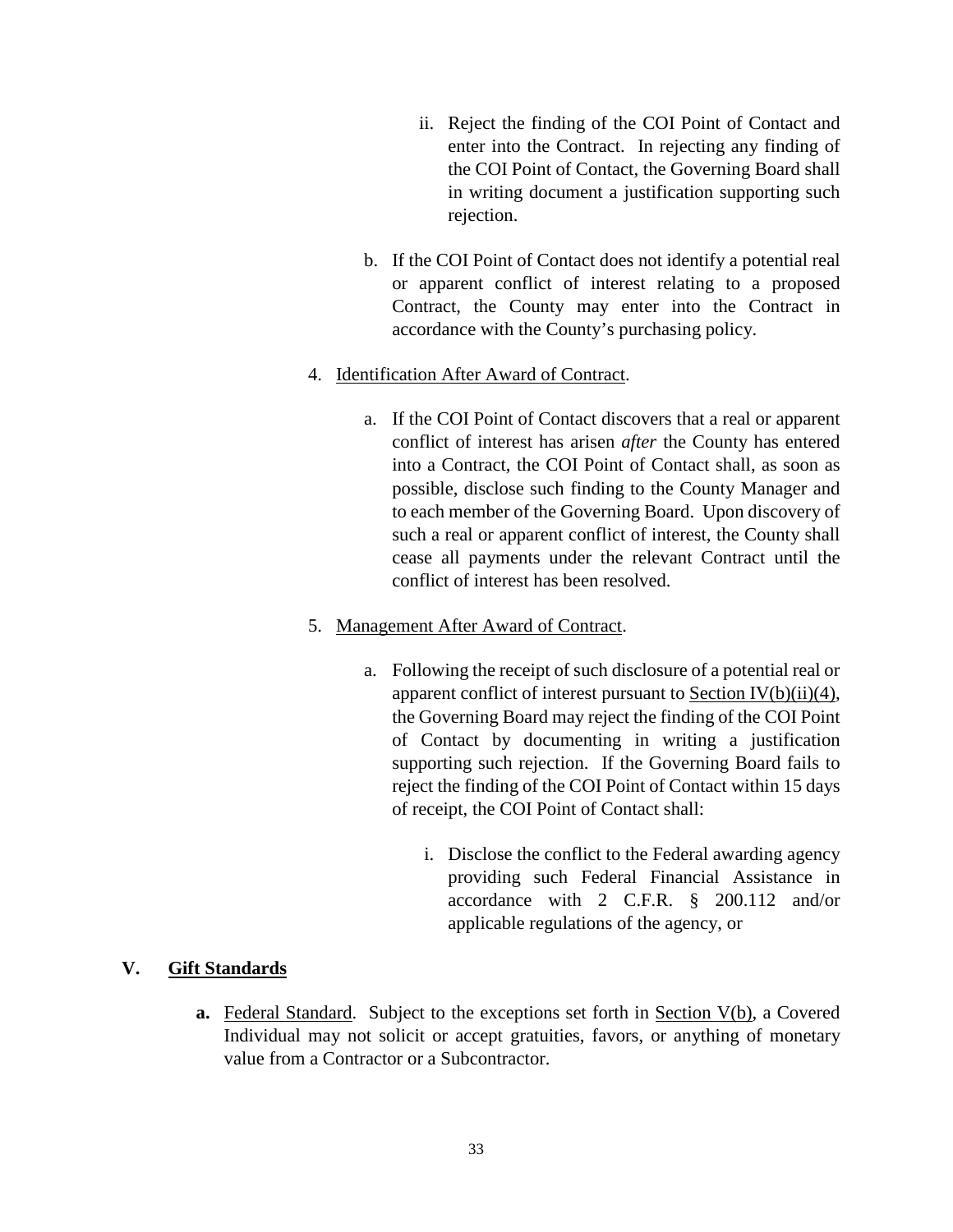- **b.** Exception. Notwithstanding Section V(a), a Covered Individual may accept an unsolicited gift from a Contractor or Subcontractor of one or more types specified below if the gift has an aggregate market value of \$20.00 or less per source per occasion, provided that the aggregate market value of all gifts received by the Covered Individual pursuant to this Section V(b) does not exceed \$50.00 in a calendar year:
	- i. honorariums for participating in meetings;
	- ii. advertising items or souvenirs of nominal value; or
	- iii. meals furnished at banquets.
- **c.** Internal Reporting. A Covered Individual shall report any gift accepted under Section  $V(b)$  to the COI Point of Contact. If required by regulation of a Federal awarding agency, the COI Point of Contact shall report such gifts to the Federal awarding agency.

## **VI. Violations of Policy**

- **a.** Disciplinary Actions for Covered Individuals. Any Covered Individual that fails to disclose a real, apparent, or potential real or apparent conflict of interest arising with respect to the Covered Individual or Related Party may be subject to disciplinary action, including, but not limited to, an employee's termination or suspension of employment with or without pay, the consideration or adoption of a resolution of censure of a Public Official by the Governing Board, or termination of an agent's contract with the County.
- **b.** Disciplinary Actions for Contractors and Subcontractors. The County shall terminate any Contract with a Contractor or Subcontractor that violates any provision of this Policy.
- **c.** Protections for Whistleblowers. In accordance with 41 U.S.C. § 4712, the County shall not discharge, demote, or otherwise discriminate against an employee in reprisal for disclosing to any of the list of persons or entities provided below, information that the employee reasonably believes is evidence of gross mismanagement of a federal contract or grant, a gross waste of federal funds, an abuse of authority relating to a federal contract or grant, a substantial and specific danger to public health or safety, or a violation of law, rule, or regulation related to a federal contract (including the competition for or negotiation of a contract) or grant: (i) a member of Congress or a representative of a committee of Congress; (ii) an Inspector General; (iii) the Government Accountability Office; (iv) a Treasury or other federal agency employee responsible for grant oversight or management; (v) an authorized official of the Department of Justice or other law enforcement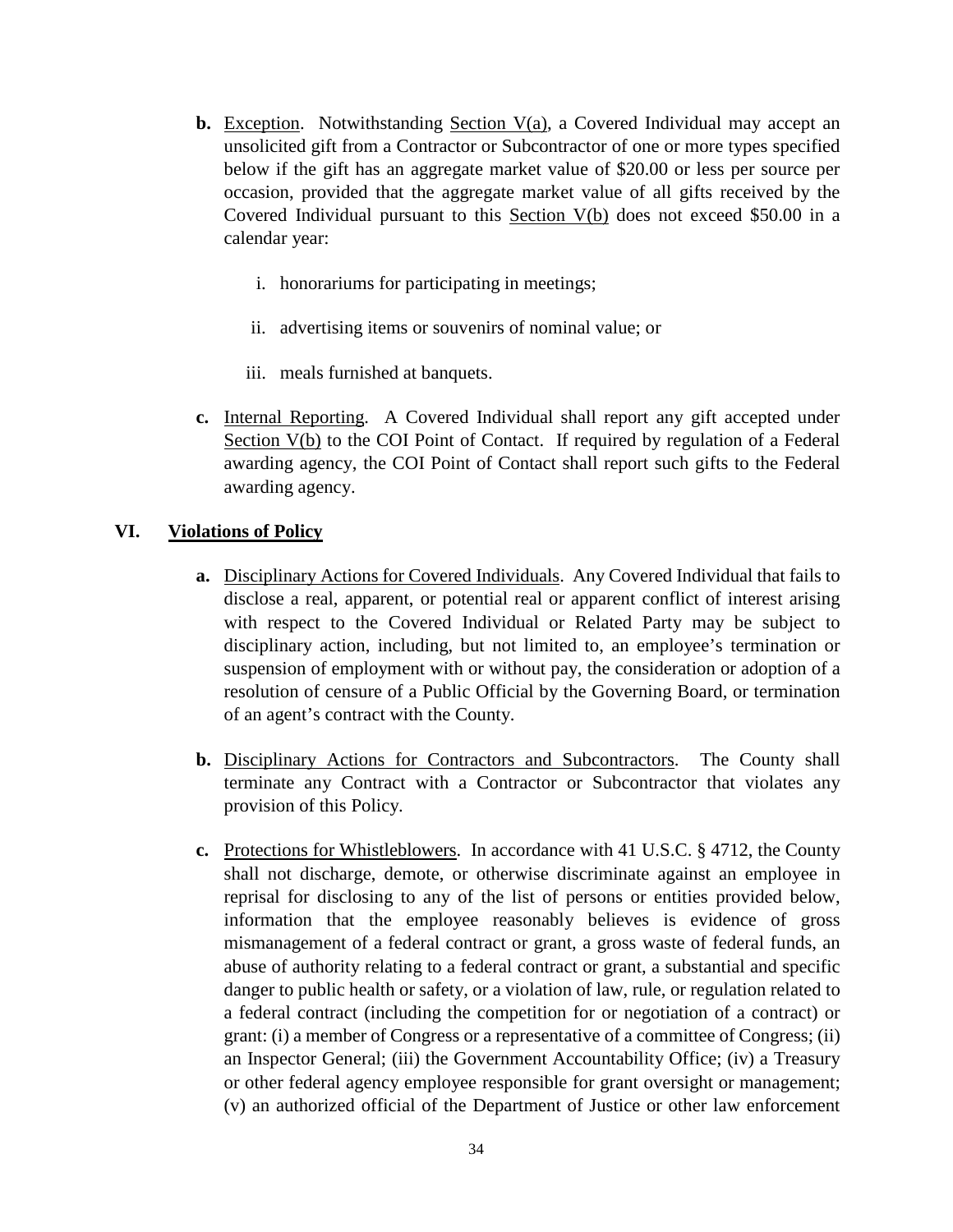agency; (vi) a court or grand jury; of (vii) a management official or other employee of the County, a Contractor, or Subcontractor who has the responsibility to investigate, discover, or address misconduct.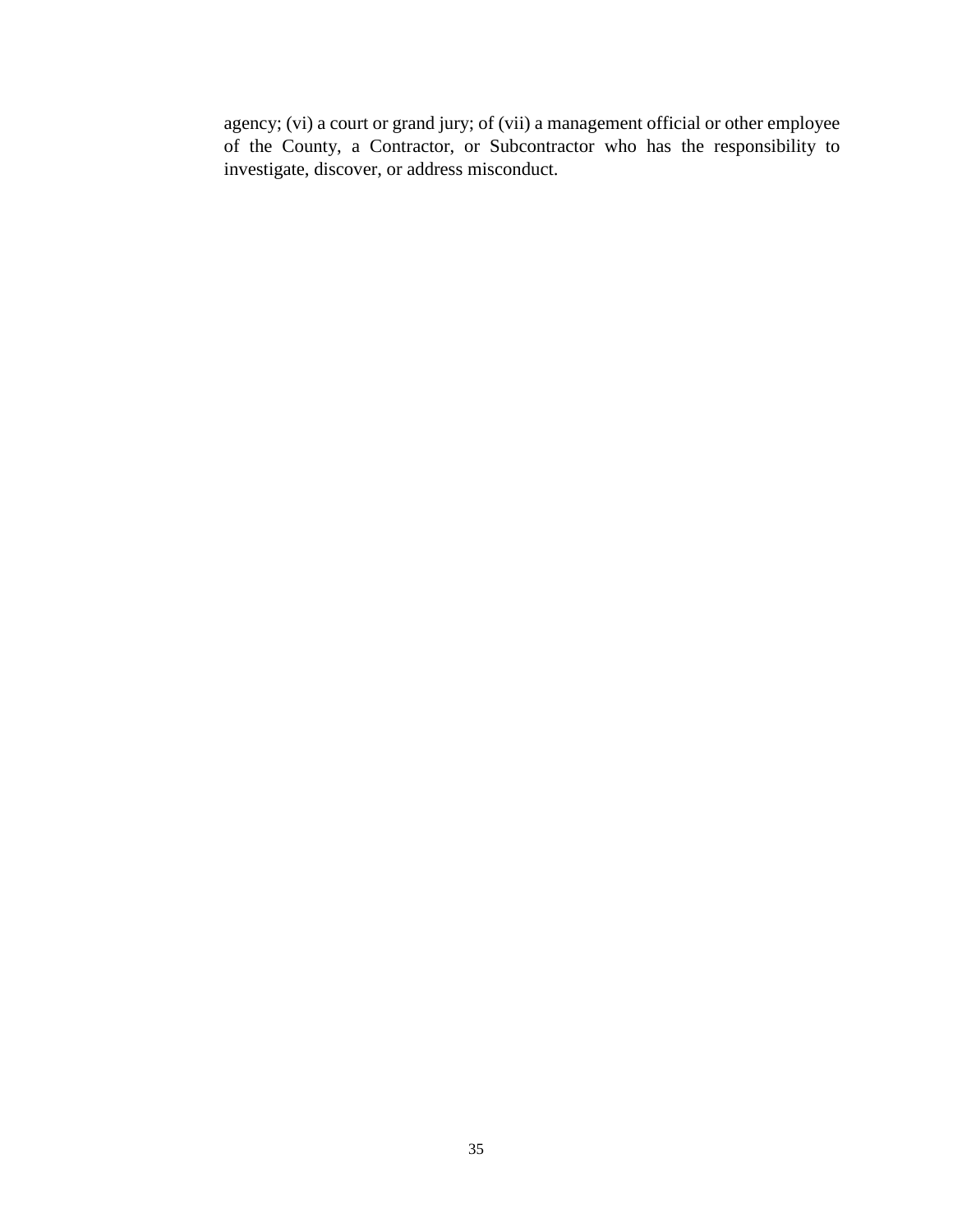#### **EXHIBIT A** Examples

| Laurence                                                     |                                                               |  |
|--------------------------------------------------------------|---------------------------------------------------------------|--|
| Potential Examples of a "Financial or Other                  | Potential Examples of a "Tangible Personal Benefit"           |  |
| Interest" in a Firm Or Organization Considered for a         | From a Firm or Organization Considered for a                  |  |
| <b>Contract or Subaward</b>                                  | <b>Contract or Subaward</b>                                   |  |
| Direct or indirect equity interest in a firm or organization | Opportunity to be employed by the firm considered for         |  |
| considered for a Contract or Subaward, which may             | a contract, an affiliate of that firm, or any other firm with |  |
| include:                                                     | a relationship with the firm considered for a Contract.       |  |
| Stock in a corporation.                                      |                                                               |  |
| Membership interest in a limited                             | A position as a director or officer of the firm or            |  |
| liability company.                                           | organization, even if uncompensated.                          |  |
| Partnership interest in a general or                         |                                                               |  |
| limited partnership.                                         |                                                               |  |
| Any right to control the firm or                             |                                                               |  |
| organization's affairs. For example, a                       |                                                               |  |
| controlling equity interest in an entity                     |                                                               |  |
| that controls or has the right to control                    |                                                               |  |
| a firm considered for a contract.                            |                                                               |  |
| Option to purchase any equity interest                       |                                                               |  |
| in a firm or organization.                                   |                                                               |  |
| Holder of any debt owed by a firm considered for a           | A referral of business from a firm considered for a           |  |
| Contract or Subaward, which may include:                     | Contract or Subaward.                                         |  |
| Secured debt (e.g., debt backed by an                        |                                                               |  |
| asset of the firm (like a firm's building                    |                                                               |  |
| or equipment))                                               |                                                               |  |
| Unsecured debt (e.g., a promissory                           |                                                               |  |
| note evidencing a promise to repay a                         |                                                               |  |
| loan).                                                       |                                                               |  |
| Holder of a judgment against<br>$\circ$                      |                                                               |  |
| the firm.                                                    |                                                               |  |
| Supplier or contractor to a firm or organization             | Political or social influence (e.g., a promise of             |  |
| considered for a Contract or Subaward.                       | appointment to an local office or position on a public        |  |
|                                                              | board or private board).                                      |  |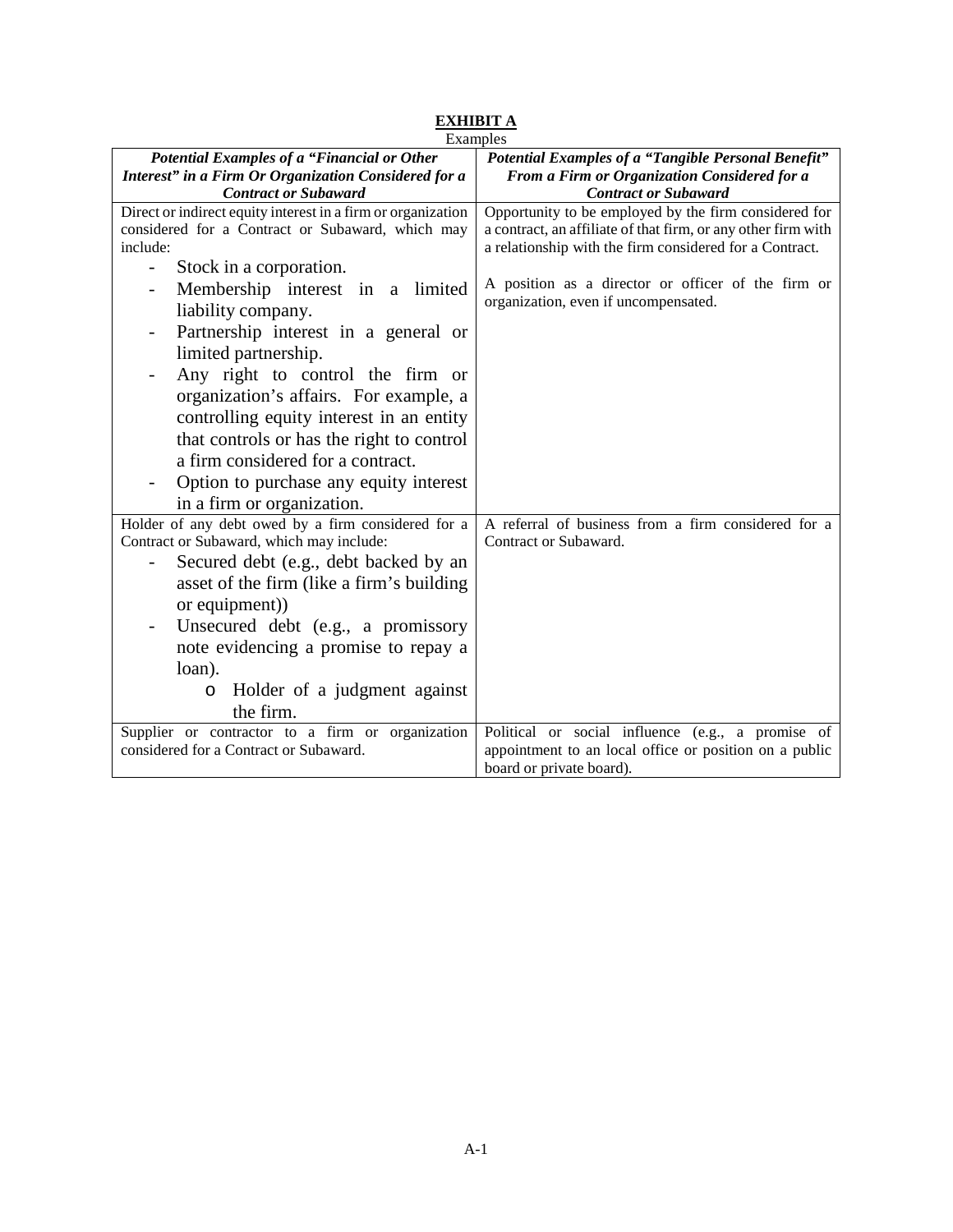#### **EXHIBIT B COMPLIANCE CHECKLIST FOR OVERSIGHT OF CONTRACT CONFLICTS OF INTEREST**

Lincoln County, a body corporate and politic (the "*County*") has adopted a Conflict of Interest Policy ("*Policy*") that governs the County's expenditure of Federal Financial Assistance (as defined in Section II of the Policy). The Policy designates the Human Resources Director of the County as the "COI Point of Contact." The Policy requires the COI Point of Contact to complete this Compliance Checklist to identify potential real or apparent conflicts of interest in connection with proposed Contracts (as defined in Section II) and file the Checklist in the records of the County. *Instructions for Completion*

- 1. The COI Point of Contact shall complete Steps 1 through 5 of the Checklist below.
- 2. If the value of the proposed Contract exceeds \$250,000.00, the COI Point of Contact shall collect a Conflict of Interest Disclosure Form from each Covered Individual.
- 3. If the COI Point of Contact identifies a potential real or apparent conflict of interest after completing this Compliance Checklist, the COI Point of Contact shall report such potential conflict of interest to the County Manager and to each member of the Governing Board.

#### *Definitions*.

- 1. *Covered Individual*.Each person identified in Section 1 of this Checklist is a "Covered Individual" for purposes of this Compliance Checklist and the Policy.
- 2. *Immediate Family Member* means, with respect to any Covered Individual, (i) a spouse, and parents thereof, (ii) a child, and parent thereof, (iii) a parent, and spouse thereof, (iv) a sibling, and spouse thereof, (v) a grandparent and grandchild, and spouses thereof, (vi) domestic partners and parents thereof, including domestic partners of any individual in (ii) through (v) of this definition; and (vii) any individual related by blood or affinity whose close association with the Covered Individual is the equivalent of a family relationship.
- 3. *Related Party* means (i) an Immediate Family Member of a Covered Individual, (ii) a partner of a Covered Individual, or (iii) a current or potential employer (other than the County) of a Covered Individual, of a partner of a Covered Individual, or of an Immediate Family Member of a Covered Individual.

| sten |  |
|------|--|
|------|--|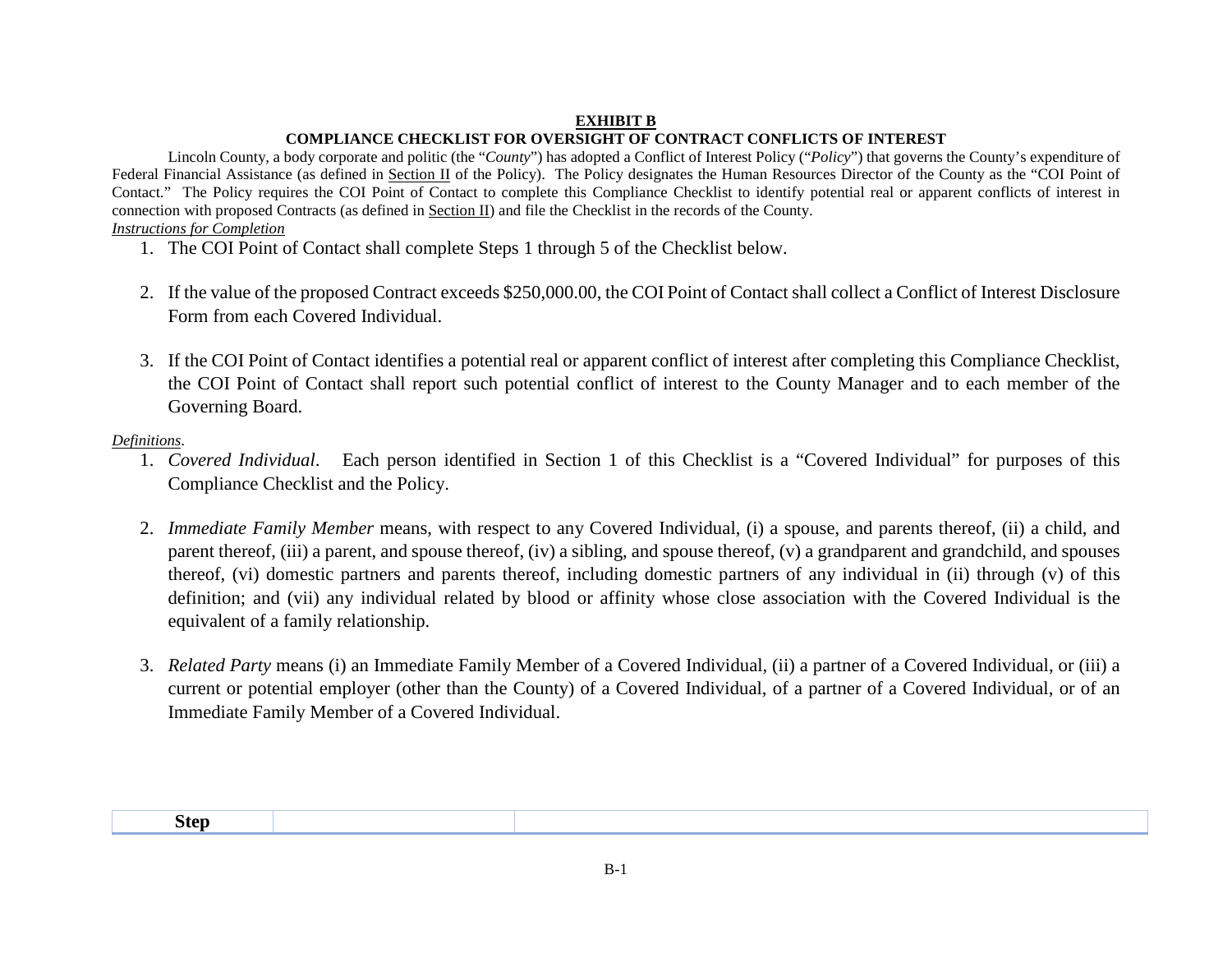| $\mathbf{1}$                                                            | Identify the proposed<br>Contract, counterparty, and<br>the subject of the Contract.                                                                                                                                                                   | Name of Contract:                                                                               |        |  |
|-------------------------------------------------------------------------|--------------------------------------------------------------------------------------------------------------------------------------------------------------------------------------------------------------------------------------------------------|-------------------------------------------------------------------------------------------------|--------|--|
|                                                                         |                                                                                                                                                                                                                                                        | Name of Counterparty                                                                            |        |  |
|                                                                         |                                                                                                                                                                                                                                                        | <b>Subject of Contract:</b>                                                                     |        |  |
| $\overline{2}$                                                          | Identify all individuals involved in the selection, award, or administration of the Contract. These individuals are<br>"Covered Individuals". Ensure that each Covered Individual has been provided with a copy of the Conflict of<br>Interest Policy. |                                                                                                 |        |  |
|                                                                         | <b>Public Officials</b>                                                                                                                                                                                                                                | <b>Employees</b>                                                                                | Agents |  |
|                                                                         |                                                                                                                                                                                                                                                        |                                                                                                 |        |  |
|                                                                         |                                                                                                                                                                                                                                                        |                                                                                                 |        |  |
| $\overline{\mathbf{3}}$                                                 | Identify whether any Covered Individual has a (i) financial or other interest in, or (ii) tangible personal benefit from<br>the firm considered for a Contract. [If the estimated Contract amount exceeds \$250,000.00, ensure that each               |                                                                                                 |        |  |
|                                                                         |                                                                                                                                                                                                                                                        | Covered Individual files a Conflict of Interest Disclosure Form with the COI Point of Contact.] |        |  |
| <b>Any identified</b>                                                   | <b>Public Officials</b>                                                                                                                                                                                                                                | <b>Employees</b>                                                                                | Agents |  |
| interest in Step 3<br>is a potential<br>"real" conflict of<br>interest. |                                                                                                                                                                                                                                                        |                                                                                                 |        |  |
| 4                                                                       | Identify whether any Related Party has a (i) financial or other interest in or (ii) tangible personal benefit from the                                                                                                                                 |                                                                                                 |        |  |
|                                                                         | firm considered from a Contract. If the estimated Contract amount exceeds \$250,000.00, ensure that each                                                                                                                                               |                                                                                                 |        |  |
|                                                                         | Covered Individual files a Conflict of Interest Disclosure Form with the COI Point of Contact.                                                                                                                                                         |                                                                                                 |        |  |
| <b>Any identified</b>                                                   | <b>Public Officials - Related</b>                                                                                                                                                                                                                      | <b>Employees - Related Party</b><br><b>Agents</b> – Related Party                               |        |  |
| interest in Step 4                                                      | <b>Party</b>                                                                                                                                                                                                                                           |                                                                                                 |        |  |
| is a potential                                                          |                                                                                                                                                                                                                                                        |                                                                                                 |        |  |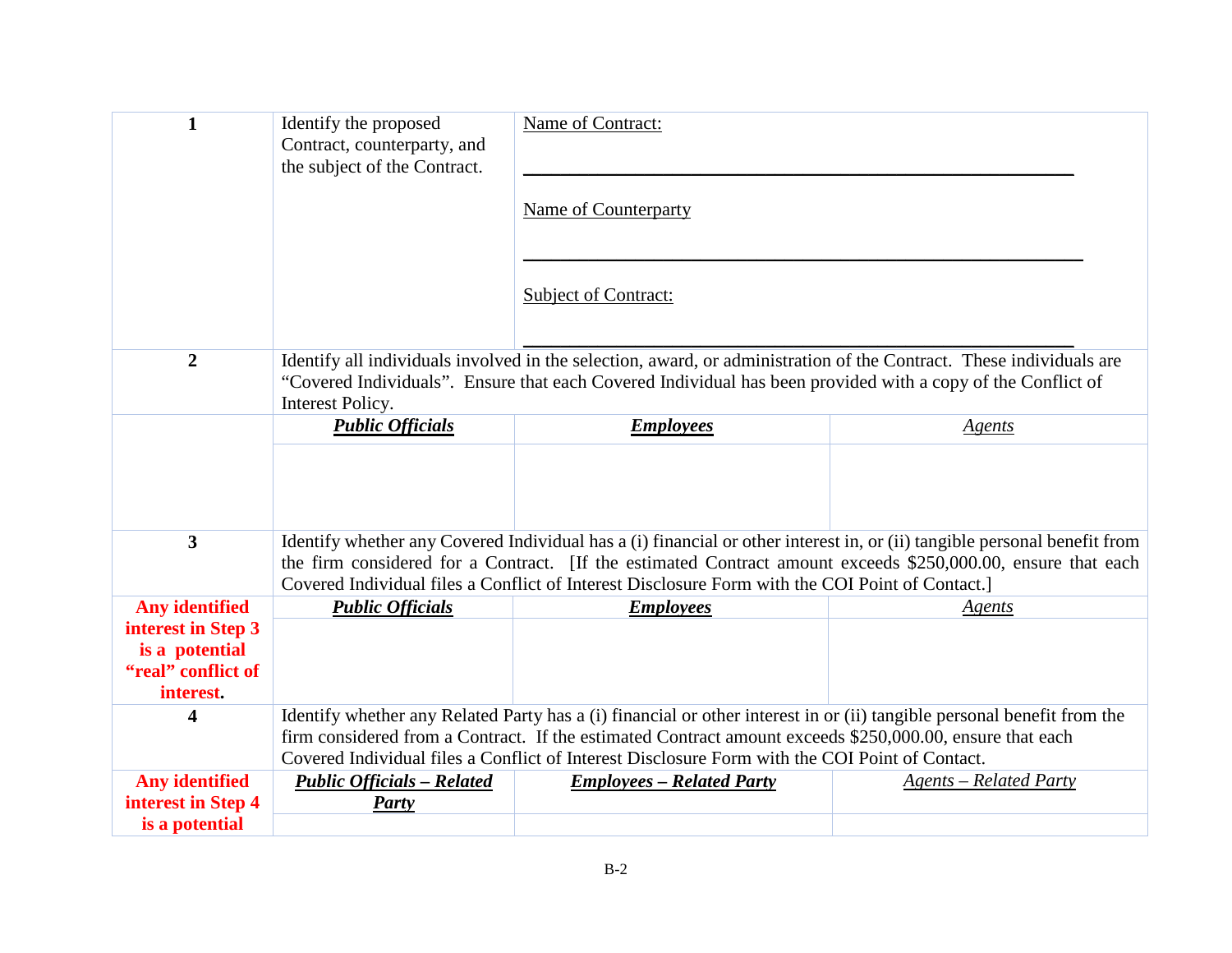| "real" conflict of<br>interest. |                                                                                                                                                                                                                                                   |  |  |  |  |
|---------------------------------|---------------------------------------------------------------------------------------------------------------------------------------------------------------------------------------------------------------------------------------------------|--|--|--|--|
|                                 |                                                                                                                                                                                                                                                   |  |  |  |  |
| 5                               | Identify whether a reasonable person with knowledge of the relevant facts would find that an existing situation or<br>relationship creates the <i>appearance</i> that a Covered Individual or any Related Party has a financial or other interest |  |  |  |  |
|                                 | in or a tangible personal benefit from a firm considered for a Contract? If yes, explain.                                                                                                                                                         |  |  |  |  |
| <b>Any identified</b>           | <b>Public Officials</b><br><b>Employees</b><br>Agents                                                                                                                                                                                             |  |  |  |  |
| interest in Step 5              |                                                                                                                                                                                                                                                   |  |  |  |  |
| is a potential                  |                                                                                                                                                                                                                                                   |  |  |  |  |
| "apparent"                      |                                                                                                                                                                                                                                                   |  |  |  |  |
| conflict of                     |                                                                                                                                                                                                                                                   |  |  |  |  |
| interest.                       |                                                                                                                                                                                                                                                   |  |  |  |  |

COI Point of Contact: \_\_\_\_\_\_\_\_\_\_\_\_\_\_\_\_\_\_\_\_\_\_\_\_\_\_\_\_\_\_ Signature of COI Point of Contact: \_\_\_\_\_\_\_\_\_\_\_\_\_\_\_\_\_\_\_\_\_\_\_\_\_\_\_\_\_\_ Date of Completion: \_\_\_\_\_\_\_\_\_\_\_\_\_\_\_\_\_\_\_\_\_\_\_\_\_\_\_\_\_\_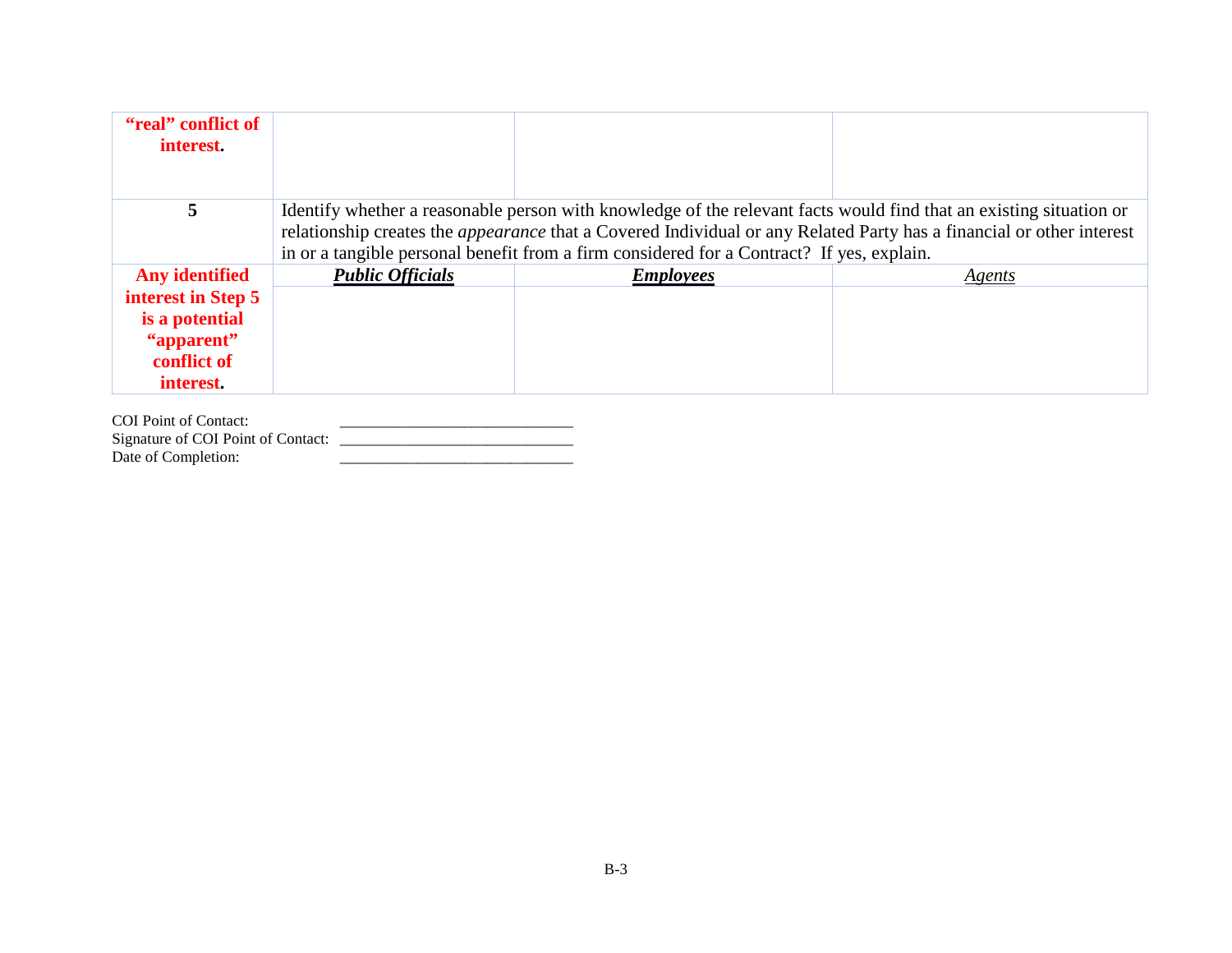#### **EXHIBIT C**

#### **LINCOLN COUNTY CONTRACT CONFLICT OF INTEREST DISCLOSURE FORM FOR OFFICIALS, EMPLOYEES, AND AGENTS**

Lincoln County, a body corporate and politic (the "*County*") has adopted a Conflict of Interest Policy ("*Policy*") that governs the County's expenditure of Federal Financial Assistance (as defined in Section II of the Policy). The Policy designates the Lincoln County Director of Human Resources as the "COI Point of Contact."

The COI Point of Contact has identified you as an official, employee, or agent of the County that may be involved in the selection, award, or administration of the following contract:

(the "*Contract*"). To safeguard the County's expenditure of Federal Financial Assistance, the COI Point of Contact has requested that you identify any potential real or apparent conflicts of interest in the Firm considered for the award of a Contract. Using the  $Exhibit A$  to the Policy as a guide, please answer the following questions:

1. Do you have a financial or other interest in a firm considered for this Contract?

\_\_\_\_\_\_\_\_\_\_\_\_\_\_\_\_\_\_\_\_\_\_\_\_\_\_\_\_\_\_\_\_\_\_\_\_\_\_\_\_\_\_\_\_\_\_\_\_\_\_\_\_\_\_\_\_\_\_\_\_\_\_\_\_\_

\_\_\_\_\_\_\_\_\_\_\_\_\_\_\_\_\_\_\_\_\_\_\_\_\_\_\_\_\_\_\_\_\_\_\_\_\_\_\_\_\_\_\_\_\_\_\_\_\_\_\_\_\_\_\_\_\_\_\_\_\_\_\_\_\_

\_\_\_\_\_\_\_\_\_\_\_\_\_\_\_\_\_\_\_\_\_\_\_\_\_\_\_\_\_\_\_\_\_\_\_\_\_\_\_\_\_\_\_\_\_\_\_\_\_\_\_\_\_\_\_\_\_\_\_\_\_\_\_\_\_ \_\_\_\_\_\_\_\_\_\_\_\_\_\_\_\_\_\_\_\_\_\_\_\_\_\_\_\_\_\_\_\_\_\_\_\_\_\_\_\_\_\_\_\_\_\_\_\_\_\_\_\_\_\_\_\_\_\_\_\_\_\_\_\_\_ \_\_\_\_\_\_\_\_\_\_\_\_\_\_\_\_\_\_\_\_\_\_\_\_\_\_\_\_\_\_\_\_\_\_\_\_\_\_\_\_\_\_\_\_\_\_\_\_\_\_\_\_\_\_\_\_\_\_\_\_\_\_\_\_\_

Yes \_\_\_\_\_\_ No \_\_\_\_\_\_\_ Unsure: \_\_\_\_\_\_\_ If the answer is Yes or Unsure, please explain:

2. Will you receive any tangible personal benefit from a firm considered for this Contract?

Yes \_\_\_\_\_\_ No \_\_\_\_\_\_\_ Unsure: \_\_\_\_\_\_\_ If the answer is Yes or Unsure, please explain:

- 3. For purposes of Question 3(a) and 3(b), your "Immediate Family Members" include: (i) your spouse and their parents, (ii) your child, (iii) your parent and any spouse of your parent, (iv) your sibling and any spouse of your sibling, (v) your grandparents or grandchildren, and the spouses of each, (vi) any domestic partner of any individual in (ii) through (v) of this definition; and (vii) any individual related by blood or affinity whose close association with you is the equivalent of a family relationship.
	- a. Do you have an Immediate Family Member with a financial or other interest in a firm considered for this Contract?

|  | $Yes \_\_\_\_\_\$ No $\_\_\_\_\_\_\$ Unsure: $\_\_\_\_\_\_\_\_\_\$<br>If the answer is Yes or Unsure, please explain:                |
|--|--------------------------------------------------------------------------------------------------------------------------------------|
|  |                                                                                                                                      |
|  | b. Do you have an Immediate Family Member that will receive a tangible<br>personal benefit from a firm considered for this Contract? |
|  | Yes No Unsure:                                                                                                                       |
|  | 4. Do you have any other partner with a financial or other interest in a firm considered for                                         |

this Contract?

 $Yes \_\_\_\_\_\_\_\$  No  $\_\_\_\_\_\_\_\_\_\_\_\_\_\_\_\_\_\_\_\_\_\_\_\_\_$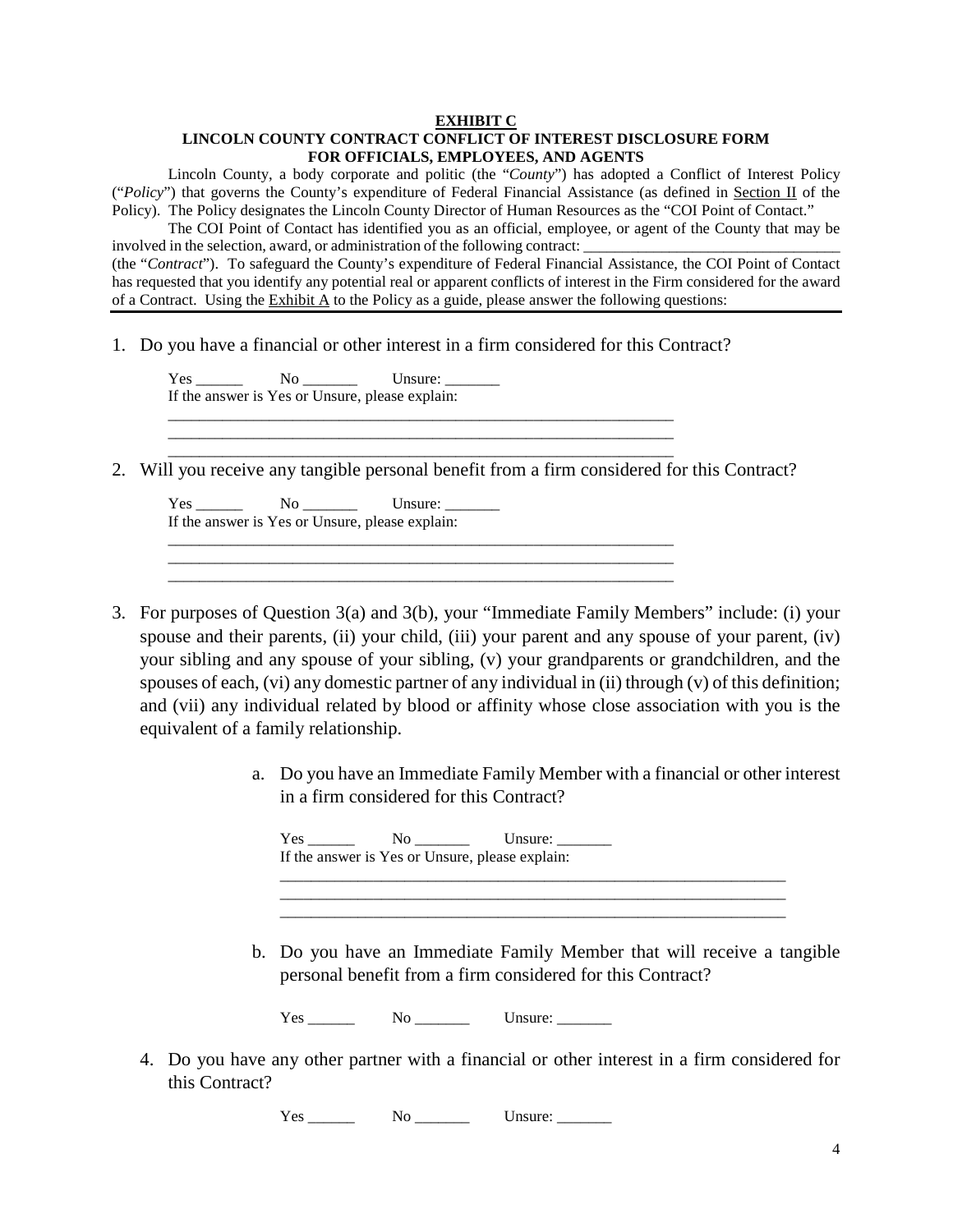If the answer is Yes or Unsure, please explain:

5. Will any other partner of yours receive any tangible personal benefit from a firm considered for this Contract?

\_\_\_\_\_\_\_\_\_\_\_\_\_\_\_\_\_\_\_\_\_\_\_\_\_\_\_\_\_\_\_\_\_\_\_\_\_\_\_\_\_\_\_\_\_\_\_\_\_\_\_\_\_\_\_\_\_\_\_\_\_\_\_\_\_ \_\_\_\_\_\_\_\_\_\_\_\_\_\_\_\_\_\_\_\_\_\_\_\_\_\_\_\_\_\_\_\_\_\_\_\_\_\_\_\_\_\_\_\_\_\_\_\_\_\_\_\_\_\_\_\_\_\_\_\_\_\_\_\_\_ \_\_\_\_\_\_\_\_\_\_\_\_\_\_\_\_\_\_\_\_\_\_\_\_\_\_\_\_\_\_\_\_\_\_\_\_\_\_\_\_\_\_\_\_\_\_\_\_\_\_\_\_\_\_\_\_\_\_\_\_\_\_\_\_\_

\_\_\_\_\_\_\_\_\_\_\_\_\_\_\_\_\_\_\_\_\_\_\_\_\_\_\_\_\_\_\_\_\_\_\_\_\_\_\_\_\_\_\_\_\_\_\_\_\_\_\_\_\_\_\_\_\_\_\_\_\_\_\_\_\_ \_\_\_\_\_\_\_\_\_\_\_\_\_\_\_\_\_\_\_\_\_\_\_\_\_\_\_\_\_\_\_\_\_\_\_\_\_\_\_\_\_\_\_\_\_\_\_\_\_\_\_\_\_\_\_\_\_\_\_\_\_\_\_\_\_

\_\_\_\_\_\_\_\_\_\_\_\_\_\_\_\_\_\_\_\_\_\_\_\_\_\_\_\_\_\_\_\_\_\_\_\_\_\_\_\_\_\_\_\_\_\_\_\_\_\_\_\_\_\_\_\_\_\_\_\_\_\_\_\_\_ \_\_\_\_\_\_\_\_\_\_\_\_\_\_\_\_\_\_\_\_\_\_\_\_\_\_\_\_\_\_\_\_\_\_\_\_\_\_\_\_\_\_\_\_\_\_\_\_\_\_\_\_\_\_\_\_\_\_\_\_\_\_\_\_\_

Yes \_\_\_\_\_\_ No \_\_\_\_\_\_\_ Unsure: \_\_\_\_\_\_\_ If the answer is Yes or Unsure, please explain:

6. Does your current or potential employer (other than the County) have a financial or other interest in a firm considered for this Contract or will such current or potential employer receive a tangible personal benefit from this Contract?

> Yes \_\_\_\_\_\_ No \_\_\_\_\_\_\_ Unsure: \_\_\_\_\_\_\_ If the answer is Yes or Unsure, please explain:

#### 7. Benefits to Employers

a. Does a current or potential employer (other than the County) of any of your Immediate Family Members have a financial or other interest in a firm considered for this Contract?

> $Yes \_\_\_\_\_\_\_\$  No  $\_\_\_\_\_\_\_\_\_\_\_\_\_\_\_\_\_\_\_\_\_\_\_\_\_...$ If the answer is Yes or Unsure, please explain:

b. Will a current or potential employer (other than the County) of any of your Immediate Family Members receive a tangible personal benefit from this Contract?

\_\_\_\_\_\_\_\_\_\_\_\_\_\_\_\_\_\_\_\_\_\_\_\_\_\_\_\_\_\_\_\_\_\_\_\_\_\_\_\_\_\_\_\_\_\_\_\_\_\_\_\_\_\_\_\_\_\_\_\_\_\_\_\_\_ \_\_\_\_\_\_\_\_\_\_\_\_\_\_\_\_\_\_\_\_\_\_\_\_\_\_\_\_\_\_\_\_\_\_\_\_\_\_\_\_\_\_\_\_\_\_\_\_\_\_\_\_\_\_\_\_\_\_\_\_\_\_\_\_\_

Yes \_\_\_\_\_\_ No \_\_\_\_\_\_\_ Unsure: \_\_\_\_\_\_\_ If the answer is Yes or Unsure, please explain:

c. Does a current or potential employer (other than the County) of any partner of yours have a financial or other interest in a firm considered for this Contract?

\_\_\_\_\_\_\_\_\_\_\_\_\_\_\_\_\_\_\_\_\_\_\_\_\_\_\_\_\_\_\_\_\_\_\_\_\_\_\_\_\_\_\_\_\_\_\_\_\_\_\_\_\_\_\_\_\_\_\_\_\_\_\_\_\_ \_\_\_\_\_\_\_\_\_\_\_\_\_\_\_\_\_\_\_\_\_\_\_\_\_\_\_\_\_\_\_\_\_\_\_\_\_\_\_\_\_\_\_\_\_\_\_\_\_\_\_\_\_\_\_\_\_\_\_\_\_\_\_\_\_

Yes \_\_\_\_\_\_ No \_\_\_\_\_\_\_ Unsure: \_\_\_\_\_\_\_ If the answer is Yes or Unsure, please explain:

d. Will a current or potential employer (other than the County) of any partner of yours receive a tangible personal benefit from this Contract?

\_\_\_\_\_\_\_\_\_\_\_\_\_\_\_\_\_\_\_\_\_\_\_\_\_\_\_\_\_\_\_\_\_\_\_\_\_\_\_\_\_\_\_\_\_\_\_\_\_\_\_\_\_\_\_\_\_\_\_\_\_\_\_\_\_ \_\_\_\_\_\_\_\_\_\_\_\_\_\_\_\_\_\_\_\_\_\_\_\_\_\_\_\_\_\_\_\_\_\_\_\_\_\_\_\_\_\_\_\_\_\_\_\_\_\_\_\_\_\_\_\_\_\_\_\_\_\_\_\_\_

\_\_\_\_\_\_\_\_\_\_\_\_\_\_\_\_\_\_\_\_\_\_\_\_\_\_\_\_\_\_\_\_\_\_\_\_\_\_\_\_\_\_\_\_\_\_\_\_\_\_\_\_\_\_\_\_\_\_\_\_\_\_\_\_\_ \_\_\_\_\_\_\_\_\_\_\_\_\_\_\_\_\_\_\_\_\_\_\_\_\_\_\_\_\_\_\_\_\_\_\_\_\_\_\_\_\_\_\_\_\_\_\_\_\_\_\_\_\_\_\_\_\_\_\_\_\_\_\_\_\_

Yes \_\_\_\_\_\_ No \_\_\_\_\_\_\_ Unsure: \_\_\_\_\_\_\_ If the answer is Yes or Unsure, please explain: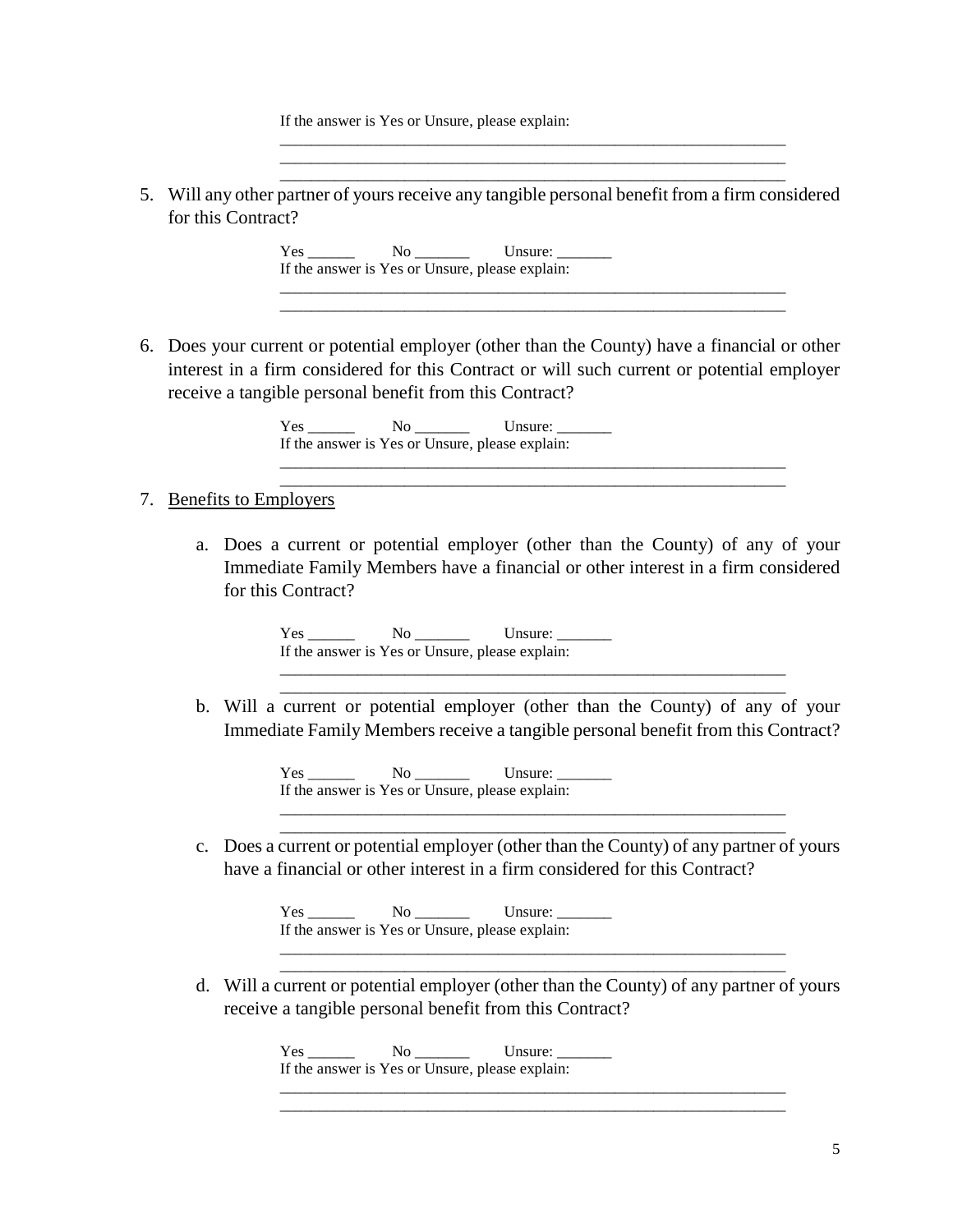8. Does any existing situation or relationship create the *appearance* that you have a financial or other interest in a firm considered for this Contract or will receive a tangible personal benefit from a firm considered for this Contract?

Yes No Unsure:

If the answer is Yes or Unsure, please explain:

9. Does any existing situation or relationship create the *appearance* that any Immediate Family Member of yours has a financial or other interest in a firm considered for this Contract or will receive a tangible personal benefit from a firm considered for this Contract?

\_\_\_\_\_\_\_\_\_\_\_\_\_\_\_\_\_\_\_\_\_\_\_\_\_\_\_\_\_\_\_\_\_\_\_\_\_\_\_\_\_\_\_\_\_\_\_\_\_\_\_\_\_\_\_\_\_\_\_\_\_\_\_\_\_ \_\_\_\_\_\_\_\_\_\_\_\_\_\_\_\_\_\_\_\_\_\_\_\_\_\_\_\_\_\_\_\_\_\_\_\_\_\_\_\_\_\_\_\_\_\_\_\_\_\_\_\_\_\_\_\_\_\_\_\_\_\_\_\_\_

\_\_\_\_\_\_\_\_\_\_\_\_\_\_\_\_\_\_\_\_\_\_\_\_\_\_\_\_\_\_\_\_\_\_\_\_\_\_\_\_\_\_\_\_\_\_\_\_\_\_\_\_\_\_\_\_\_\_\_\_\_\_\_\_\_ \_\_\_\_\_\_\_\_\_\_\_\_\_\_\_\_\_\_\_\_\_\_\_\_\_\_\_\_\_\_\_\_\_\_\_\_\_\_\_\_\_\_\_\_\_\_\_\_\_\_\_\_\_\_\_\_\_\_\_\_\_\_\_\_\_

\_\_\_\_\_\_\_\_\_\_\_\_\_\_\_\_\_\_\_\_\_\_\_\_\_\_\_\_\_\_\_\_\_\_\_\_\_\_\_\_\_\_\_\_\_\_\_\_\_\_\_\_\_\_\_\_\_\_\_\_\_\_\_\_\_ \_\_\_\_\_\_\_\_\_\_\_\_\_\_\_\_\_\_\_\_\_\_\_\_\_\_\_\_\_\_\_\_\_\_\_\_\_\_\_\_\_\_\_\_\_\_\_\_\_\_\_\_\_\_\_\_\_\_\_\_\_\_\_\_\_

\_\_\_\_\_\_\_\_\_\_\_\_\_\_\_\_\_\_\_\_\_\_\_\_\_\_\_\_\_\_\_\_\_\_\_\_\_\_\_\_\_\_\_\_\_\_\_\_\_\_\_\_\_\_\_\_\_\_\_\_\_\_\_\_\_ \_\_\_\_\_\_\_\_\_\_\_\_\_\_\_\_\_\_\_\_\_\_\_\_\_\_\_\_\_\_\_\_\_\_\_\_\_\_\_\_\_\_\_\_\_\_\_\_\_\_\_\_\_\_\_\_\_\_\_\_\_\_\_\_\_

Yes \_\_\_\_\_\_\_\_\_\_ No \_\_\_\_\_\_\_\_\_\_\_ Unsure: \_\_\_\_\_\_\_\_\_

If the answer is Yes or Unsure, please explain:

10. Does any existing situation or relationship create the *appearance* that your current or potential employer (other than the County) has a financial or other interest in a firm considered for this Contract or will receive a tangible personal benefit from a firm considered for this Contract?

Yes \_\_\_\_\_\_\_\_ No \_\_\_\_\_\_\_\_ Unsure: \_\_\_\_\_\_\_\_

If the answer is Yes or Unsure, please explain:

11. Does any existing situation or relationship create the *appearance* that any current or potential employer (other than the County) of any of your Immediate Family Members has a financial or other interest in a firm considered for this Contract or will receive a tangible personal benefit from a firm considered for this Contract?

Yes No Unsure:

If the answer is Yes or Unsure, please explain:

12. Does any existing situation or relationship create the *appearance* that any current or potential employer (other than the County) of any other partner has a financial or other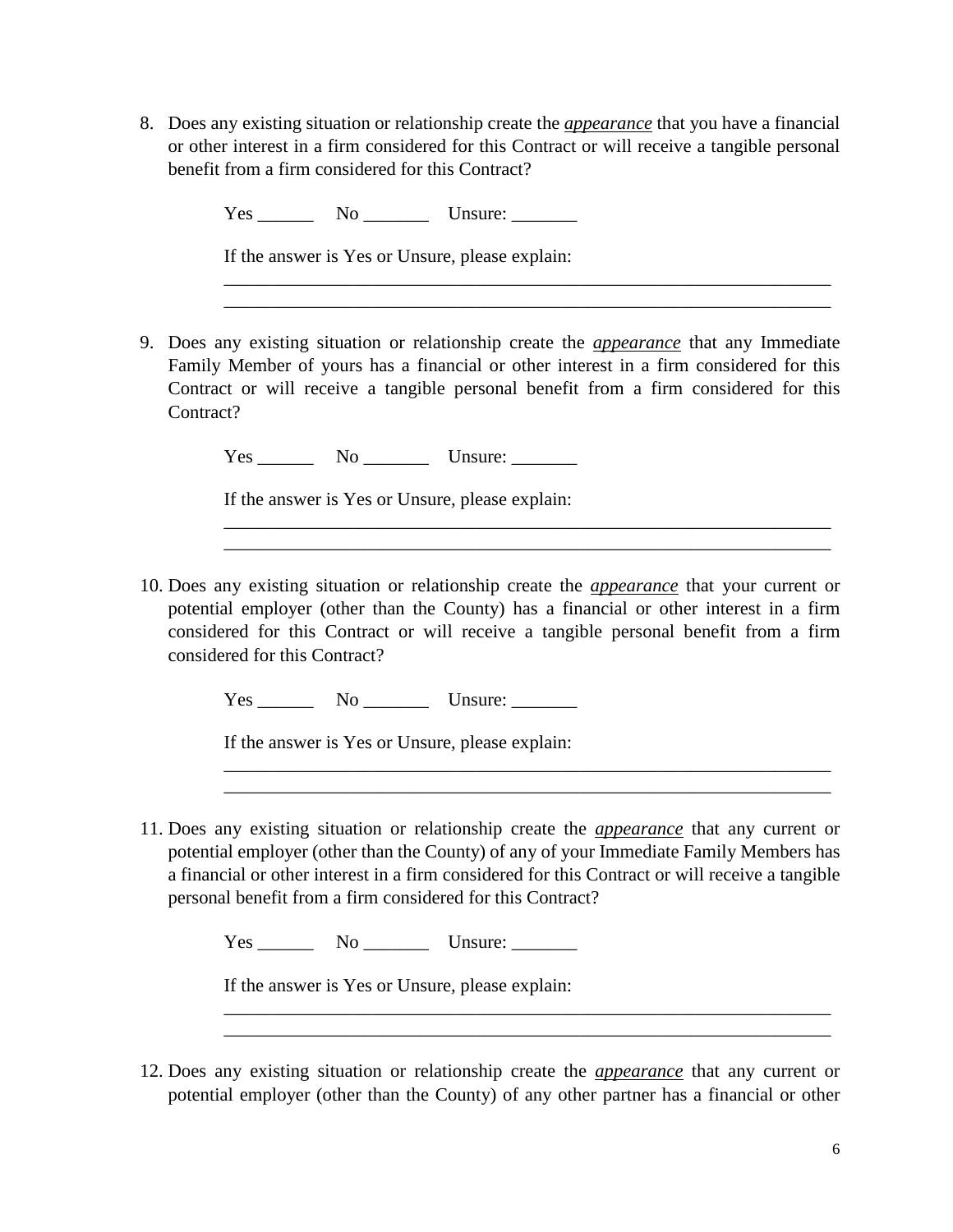interest in a firm considered for this Contract or will receive a tangible personal benefit from a firm considered for this Contract?

|                                                                                    | Yes | No Unsure:                                      |  |
|------------------------------------------------------------------------------------|-----|-------------------------------------------------|--|
|                                                                                    |     | If the answer is Yes or Unsure, please explain: |  |
|                                                                                    |     |                                                 |  |
|                                                                                    |     | * * * * * * * * *                               |  |
| Sign Name:<br>Print Name:<br>Name of Employer<br>Job Title:<br>Date of Completion: |     |                                                 |  |

**RESOLUTION TO ADOPT THE ELIGIBLE PROJECT POLICY FOR THE EXPENDITURE OF AMERICAN RESCUE PLAN ACT OF 2021 CORONAVIRUS STATE AND LOCAL FISCAL RECOVERY FUNDS BY LINCOLN COUNTY WHEREAS**, Lincoln County has received an allocation of funds from the Coronavirus

\* \* \* \* \* \* \* \* \*

State and Local Fiscal Recovery Funds of H.R. 1319 American Rescue Plan Act of 2021 (ARP/CSLFRF); and

**WHEREAS,** the US Treasury is responsible for implementing ARP/CSLFRF and has enacted a Final Rule outlining eligible projects; and

**WHEREAS,** the funds may be used for projects within these categories, to the extent authorized by North Carolina law.

- 11. Support public health expenditures, by funding COVID-19 mitigation efforts, medical expenses, behavioral healthcare, and certain public health and safety staff;
- 12. Address negative economic impacts caused by the public health emergency, including economic harms to workers, households, small businesses, impacted industries, and the public sector;
- 13. Replace lost public sector revenue, using this funding to provide government services to the extent of the reduction in revenue experienced due to the pandemic;
- 14. Provide premium pay for essential workers, offering additional support to those who have borne and will bear the greatest health risks because of their service in critical infrastructure sectors; and,
- 15. Invest in water, sewer, and broadband infrastructure, making necessary investments to improve access to clean drinking water, support vital wastewater and stormwater infrastructure, and to expand access to broadband internet; and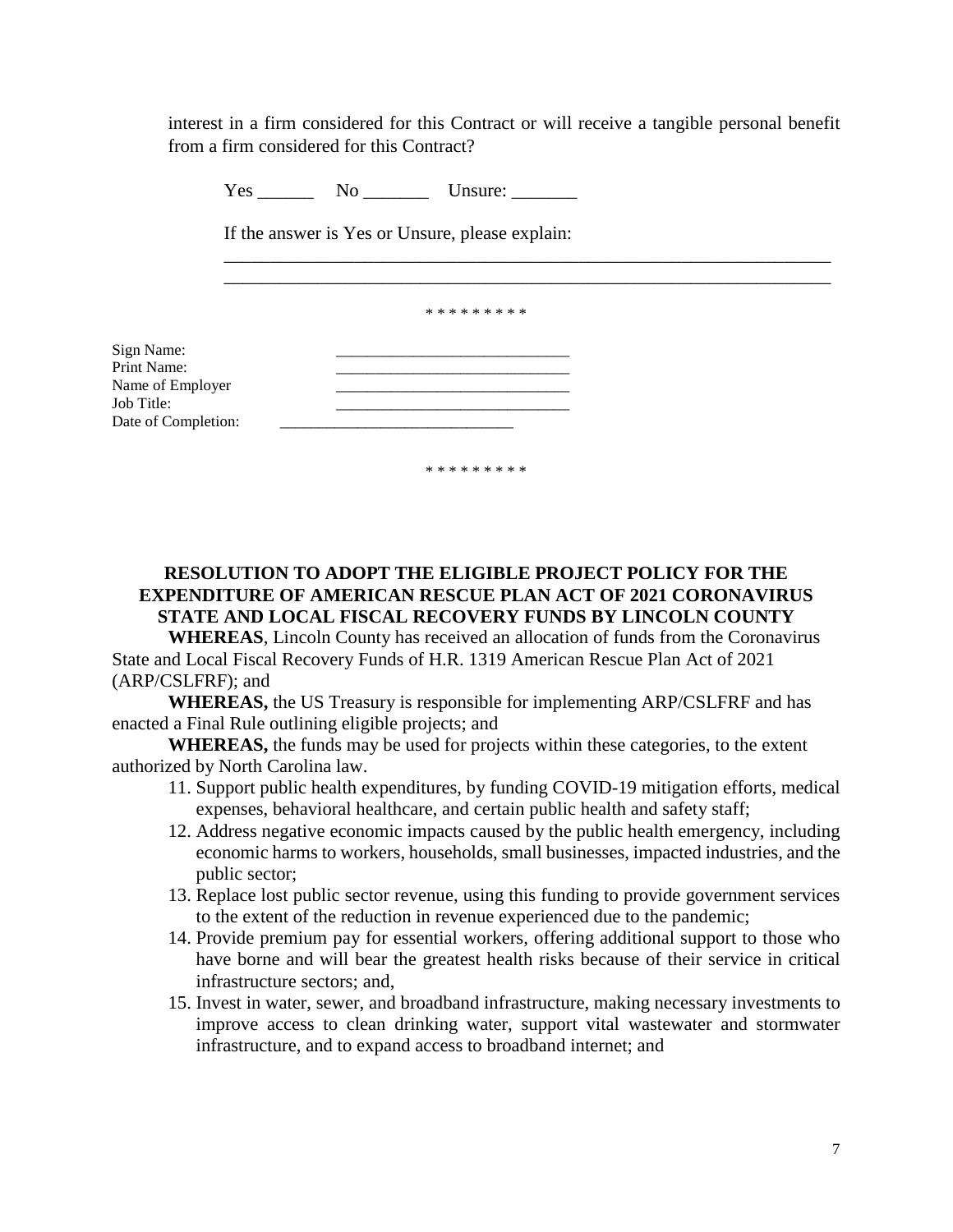**WHEREAS,** the expenditure of ARP/CSLFRF funds are subject to the provisions of the federal Uniform Grant Guidance, 2 CFR Part 200 (UG), as provided in the Assistance Listing; and

**WHEREAS,** the US Treasury has issued a Compliance and Reporting Guidance v.2.1 (November 15, 2021) dictating implementation of the ARP/CSLFRF award terms and compliance requirements; and

**WHEREAS** the Compliance and Reporting Guidance states on page 6 that:

"Per 2 CFR Part 200.303, your organization must develop and implement effective internal controls to ensure that funding decisions under the SLFRF award constitute eligible uses of funds, and document determinations."

**NOW THEREFORE BE IT RESOLVED** that the Lincoln County Board of Commissioners hereby adopts and enacts the following Eligibility Determination Policy for American Rescue Plan Act of 2021 Coronavirus State and Local Fiscal Recovery Funds for ARP/CSLFRF funds.

This the <u>equal</u> day of April, 2022.

**\_\_\_\_\_\_\_\_\_\_\_\_\_\_\_\_\_\_\_\_\_\_\_\_\_\_\_\_\_\_\_\_\_**

**Milton Sigmon**, Vice-Chairman Lincoln County Board of Commissioners

\_\_\_\_\_\_\_\_\_\_\_\_\_\_\_\_\_\_\_\_\_\_\_\_\_\_\_\_\_\_\_\_\_\_\_\_\_\_\_\_\_\_

**ATTEST:**

Amy S. Atkins Clerk to the Board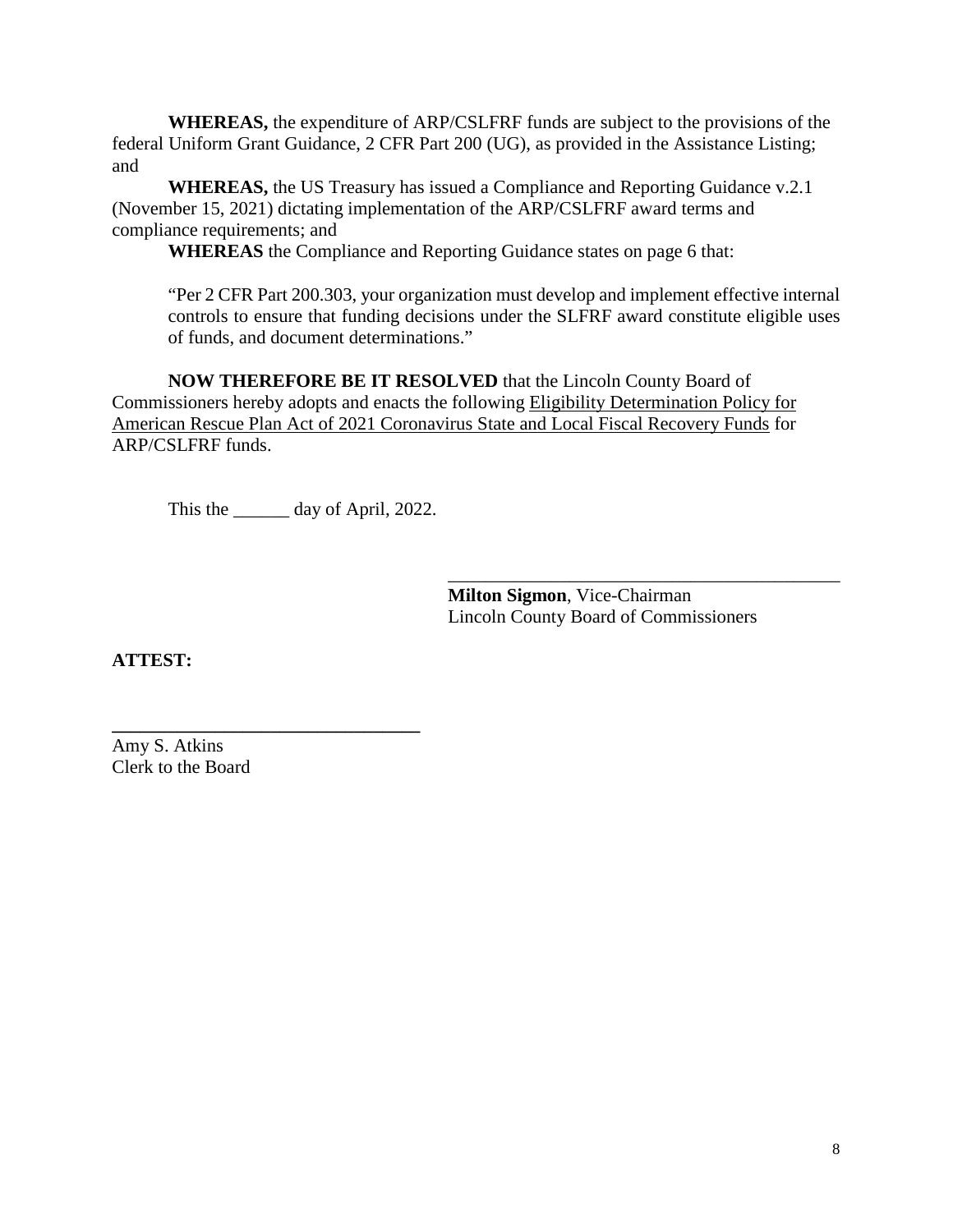

# **LINCOLN COUNTY**

# **Eligibility Determination Policy for American Rescue Plan Act of 2021 Coronavirus State and Local Fiscal Recovery Funds**

This policy defines the permissible and prohibited uses of the Coronavirus State and Local Fiscal Recovery Funds of H.R. 1319 American Rescue Plan Act of 2021 (ARP/CSLFRF) funds. It also outlines the procedures for determining how Lincoln County (the "County") will spend its ARP/CSLFRF funds.

# **I.** PERMISSIBLE USES OF ARP/CSLFRF FUNDING.

The US Treasury issued its **Final Rule** regarding use of ARPA funds on January 6, 2022. The Final Rule is effective as of April 1, 2022. Until that date, a local government may proceed under the regulation promulgated by US Department of the Treasury in its [Interim](https://www.govinfo.gov/content/pkg/FR-2021-05-17/pdf/2021-10283.pdf)  [Final Rule](https://www.govinfo.gov/content/pkg/FR-2021-05-17/pdf/2021-10283.pdf) or the Final Rule.) The Final Rule (and the Interim Final Rule) identify permissible uses of ARP/CSLFRF funds and certain limitations and process requirements. Under the Final Rule and Interim Final Rule, local governments must allocate ARP/CSLFRF funds no later than December 31, 2024 and disburse all funding no later than December 31, 2026. Failure of an entity to expend all funds by December 31, 2026 will result in forfeiture of ARPA funds.

## **ARP/CSLFRF funds may be used for projects within the following categories of expenditures:**

- **1.** Support public health expenditures, by funding COVID-19 mitigation efforts, medical expenses, behavioral healthcare, and certain public health and safety staff.
- **2.** Address negative economic impacts caused by the public health emergency, including economic harms to workers, households, small businesses, impacted industries, and the public sector.
- **3.** Replace lost public sector revenue, using this funding to provide government services to the extent of the reduction in revenue experienced due to the pandemic.
- **4.** Provide premium pay for essential workers, offering additional support to those who have borne and will bear the greatest health risks because of their service in critical infrastructure sectors.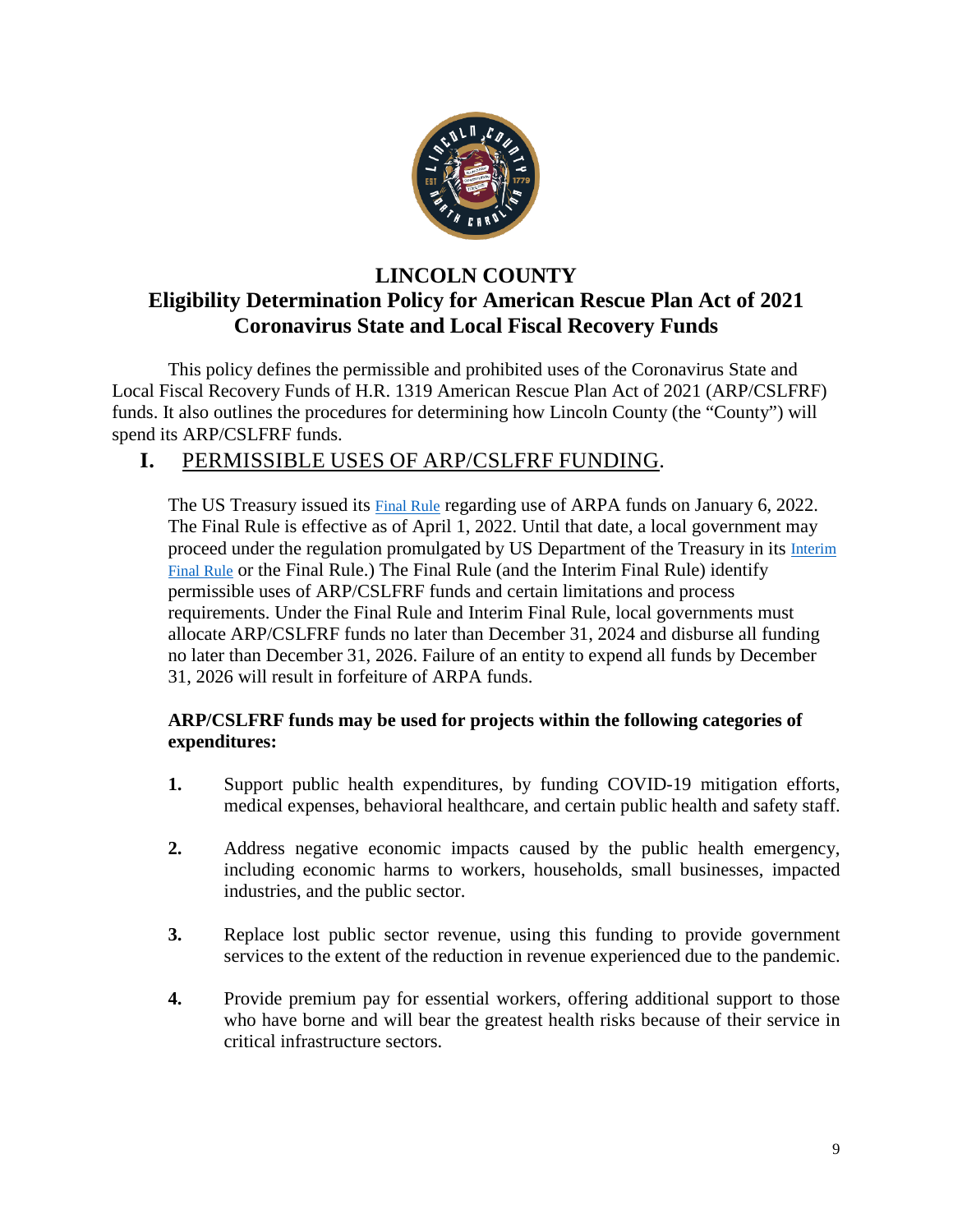**5.** Invest in water, sewer, and broadband infrastructure, making necessary investments to improve access to clean drinking water, support vital wastewater and stormwater infrastructure, and to expand access to broadband internet.

# **II.** PROHIBITED USES OF ARPA FUNDING.

THE ARP/CSLFRF AND US TREASURY'S FINAL RULE PROHIBIT CERTAIN USES OF ARP/CSLFRF FUNDS. SPECIFICALLY, ARP/CSLFRF FUNDS MAY NOT BE USED FOR THE FOLLOWING PROJECTS, AND THE COUNTY, AND ANY OF ITS CONTRACTORS, MAY NOT EXPEND ANY ARP/CSLFRF FUNDS FOR PURPOSES WITHIN THE FOLLOWING CATEGORIES OF EXPENDITURES:

- **1.** To make a deposit into a pension fund that constitutes an extraordinary payment of an accrued, unfunded liability (Note: routine contributions as part of a payroll obligation for an eligible project are allowed);
- **2.** To borrow money or make debt service payments;
- **3.** To replenish rainy day funds or fund other financial reserves;
- **4.** To satisfy an obligation arising from a settlement agreement, judgment, consent decree, or judicially confirmed debt restricting in a judicial, administrative, or regulatory proceeding;
- **5.** For a project that includes a term or condition that undermines efforts to stop the spread of COVID-19 or discourages compliance with recommendations and guidelines in CDC guidance for stopping the spread of COVID-19;
- **6.** In violation of the conflict-of-interest requirements imposed by the award terms and 2 CFR 200.318(c).
- **7.** For any expenditure that would violate other applicable federal, state, and local laws and regulations.

# **III.** PROCEDURES FOR PROJECT APPROVAL.

ALL COUNTY EMPLOYEES AND OFFICIALS MUST COMPLY WITH THE FOLLOWING REQUIREMENTS AND PROCEDURES FOR ARP/CSLFRF PROJECTS APPROVALS.

- **1.** Requests for ARP/CSLFRF funding, must be made in writing and include all the following:
	- a. Brief description of the project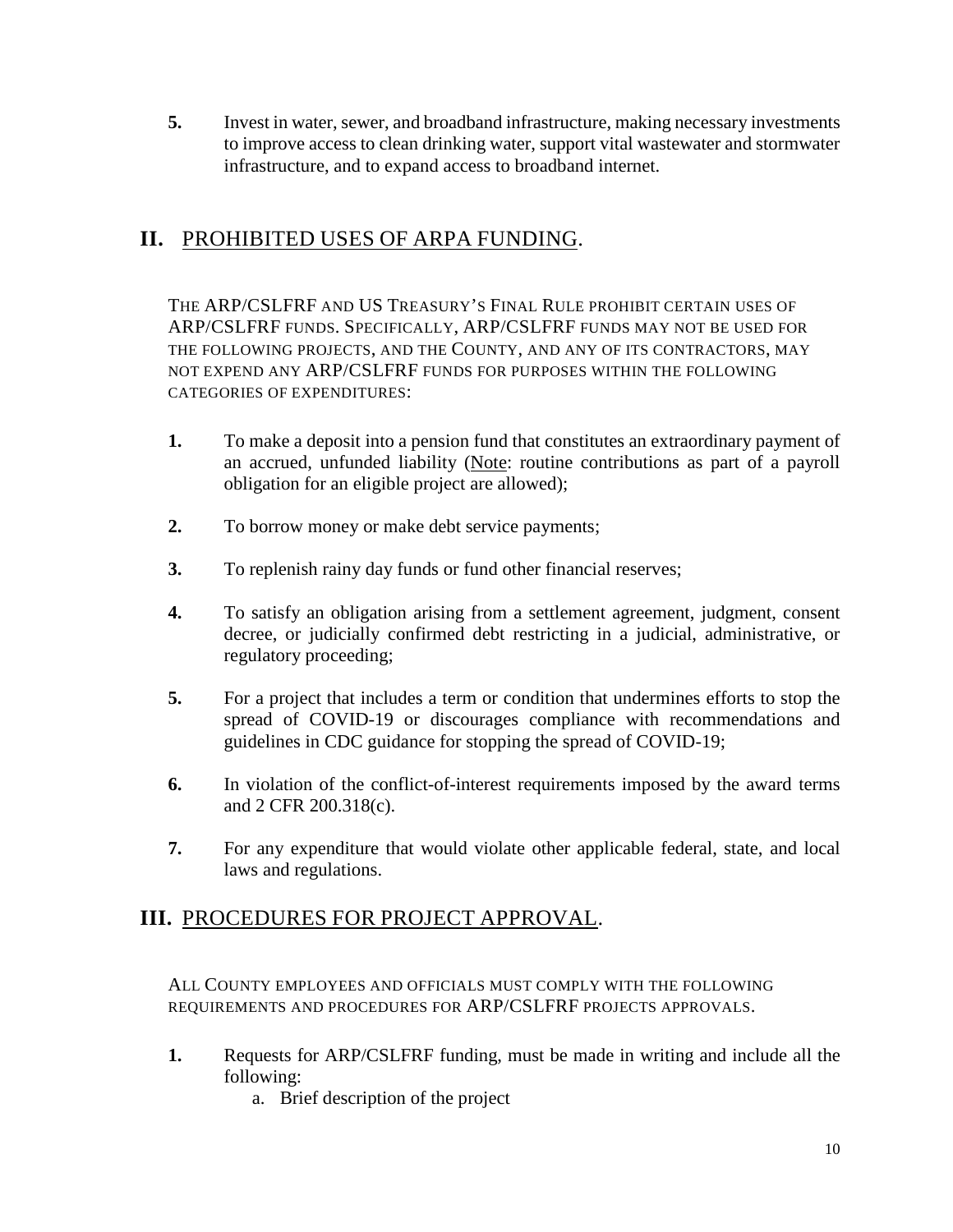- b. Identification of ARP/CSLFRF Expenditure Category ("EC"). A list of ECs is located in the Appendix to the [US Treasury Compliance and Reporting](https://home.treasury.gov/system/files/136/SLFRF-Compliance-and-Reporting-Guidance.pdf)  [Guidance.](https://home.treasury.gov/system/files/136/SLFRF-Compliance-and-Reporting-Guidance.pdf))
- c. Required justifications for applicable projects, according to the requirements in the Final Rule. Employees or any applicant seeking ARPA funding should review the [Final Rule](https://home.treasury.gov/system/files/136/SLFRF-Final-Rule.pdf) and [Final Rule Overview](https://home.treasury.gov/system/files/136/SLFRF-Final-Rule-Overview.pdf) prior to submitting a proposal.
- d. Proposed budget, broken down by cost item, in accordance with the Lincoln County Allowable Cost and Cost Principles Policy.
- e. A project implementation plan and estimated implementation timeline (All ARP/CSLFRF funds must be fully obligated by December 31, 2024, and fully expended by December 31, 2026.)

*A form will be available from the County's Finance Department for all County employees and officials to submit that includes all of the required information.*

- **2.** Requests for funding must be submitted to the County's Finance Department for approval. All requests will be reviewed by the County's Finance Department for ARP/CSLFRF compliance and for allowable costs and other financial review.
- **3.** No ARP/CSLFRF may be obligated or expended before final written approval by the County's Finance Department and approval of a budget amendment for the expenditure by the County's Board of Commissioners.
- **4.** If a proposal does not meet the required criteria, it will be returned to the requesting party for revision and resubmittal.
- **5.** Following approval, employees responsible for implementing the project must conform actual obligations and expenditures to the pre-approved project budget. Changes in project budgets must be approved by the County's Finance Department and may require a budget amendment before proceeding. Any delay in the projected project completion date shall be communicated to the County's Finance Department immediately.
- **6.** The County's Finance Department must collect and document required information for each Expenditure Category, for purposes of completing the required Project and Expenditure reports.
- **7.** The County's Finance Department must maintain written project requests and approvals, all supporting documentation, and financial information until at least December 31, 2031.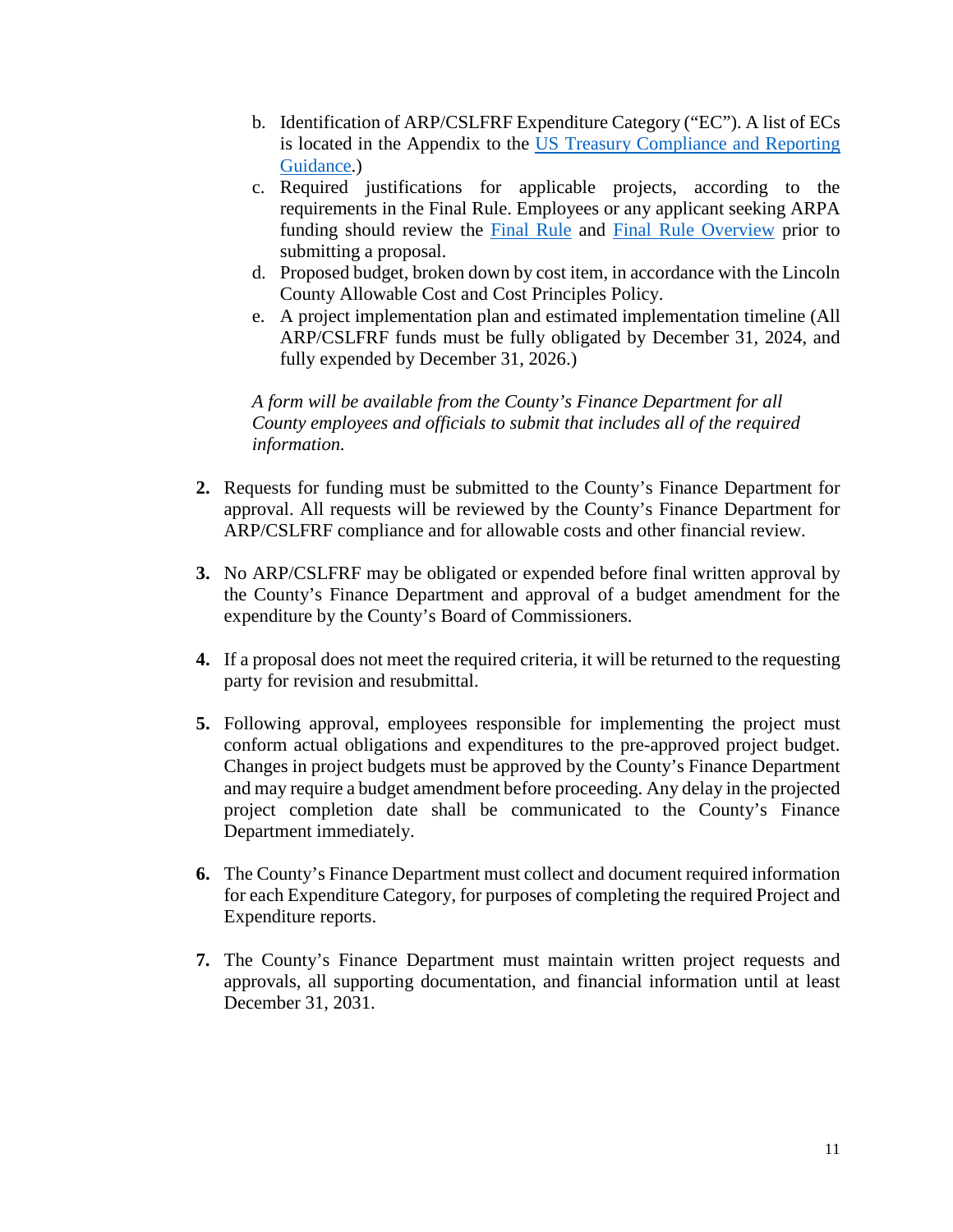#### **RESOLUTION TO ADOPT THE NON-DISCRIMINATION POLICY FOR EXPENDITURE OF AMERICAN RESCUE PLAN ACT CORONAVIRUS STATE AND LOCAL FISCAL RECOVERY FUNDS**

**WHEREAS**, Lincoln County (the "County") has received an allocation of funds from the "Coronavirus State and Local Fiscal Recovery Funds" ("CSLFRF funds"), established pursuant to Sections 602 and 603 of the Social Security Act, as added by Section 9901 of the American Rescue Plan Act of 2021, Pub. L. No. 117-2 (the "ARP/CSLFRF award").

**WHEREAS,** CSLFRF funds are subject to the U.S. Department of Treasury ("Treasury") regulations, including the Final Rule, the Award Terms and Conditions, and the Title VII implementing regulations at 31 C.F.R. Part 22.

**WHEREAS**, pursuant to the ARP/CSLFRF Award Terms and Conditions, and as a condition of receiving CSLFRF funds, the County agrees to follow all federal statutes and regulations prohibiting discrimination in its administration of CSLFRF under the terms and conditions of the ARP/CSLFRF award, including, without limitation, the following:

- i. Title VI of the Civil Rights Act of 1964 (42 U.S.C. §§ 2000d et seq.) and Treasury's implementing regulations at 31 C.F.R. Part 22, which prohibit discrimination on the basis of race, color, or national origin within programs or activities receiving federal financial assistance;
- ii. The Fair Housing Act, Title VIII of the Civil Rights Act of 1968 (42 U.S.C. §§ 3601 et seq.), which prohibits discrimination in housing on the basis of race, color, religion, national origin, sex, familial status, or disability;
- iii. Section 504 of the Rehabilitation Act of 1973, as amended (29 U.S.C. § 794), which prohibits discrimination on the basis of disability under any program or activity receiving Federal financial assistance;
- iv. The Age Discrimination Act of 1975, as amended (42 U.S.C. §§ 6101 et seq.), and Treasury's implementing regulations at 31 C.F.R. Part 23, which prohibit discrimination on the basis of age in programs or activities receiving federal financial assistance; and
- v. Title II of the Americans with Disabilities Act of 1990, as amended (42 U.S.C. §§ 12101 et seq.), which prohibits discrimination on the basis of disability under programs, activities, and services provided or made available by state and local governments or instrumentalities or agencies thereto.

**NOW THEREFORE BE IT RESOLVED**, that the Lincoln County Board of Commissioners hereby adopts and enacts the following policy, which shall apply to the operations of any program, activity, or facility that is supported in whole, or in part, by expenditures CSLFRF pursuant to the ARP/CSLFRF award.

This the <u>come day of April</u>, 2022.

**Milton Sigmon**, Vice-Chairman Lincoln County Board of Commissioners

\_\_\_\_\_\_\_\_\_\_\_\_\_\_\_\_\_\_\_\_\_\_\_\_\_\_\_\_\_\_\_\_\_\_\_\_\_\_\_\_\_\_

**ATTEST:**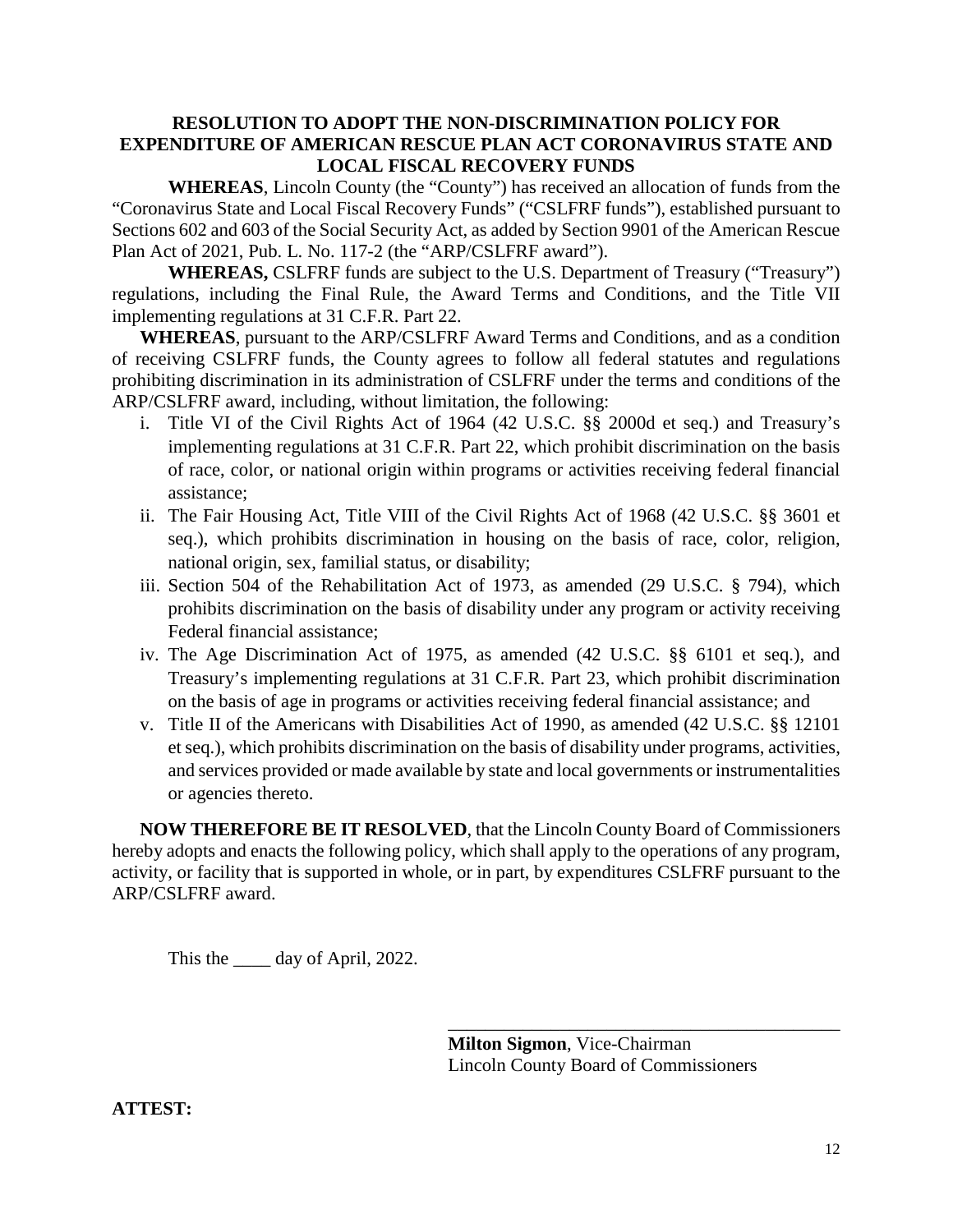Amy S. Atkins Clerk to the Board

**\_\_\_\_\_\_\_\_\_\_\_\_\_\_\_\_\_\_\_\_\_\_\_\_\_\_\_\_\_\_\_\_\_**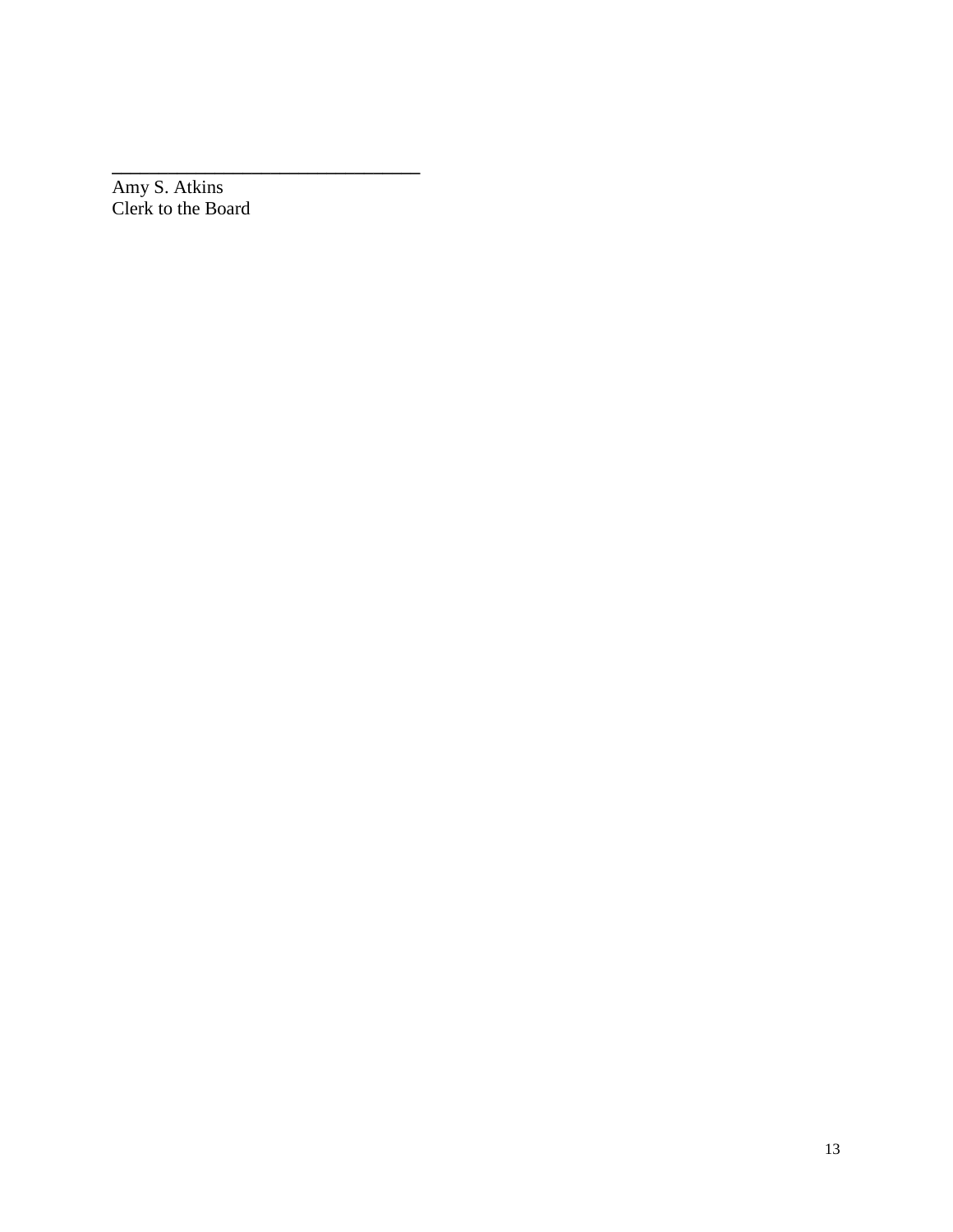

# **Non-Discrimination Policy**

It is the policy of Lincoln County (the "County") to ensure that no person shall, on the ground of race, color, national origin (including limited English Proficiency), familial status, sex, age, or disability, be excluded from participation in, be denied the benefits of, or be otherwise subject to discrimination under any program or activity administered by the County, including programs or activities that are funded in whole or part, with Coronavirus State and Local Fiscal Recovery Funds ("CSLFRF"), which the County has received from the U.S. Department of Treasury ("Treasury") pursuant to Sections 602 and 603 of the Social Security Act, as added by Section 9901 of the American Rescue Plan Act of 2021, Pub. L. No. 117-2 (herein the "ARP/CSLFRF award").

## **I. Governing Statutory & Regulatory Authorities**

As required by the CSLFRF Award Terms and Conditions, the County shall ensure that each "activity," "facility," or "program"<sup>[2](#page-49-0)</sup> that is funded in whole, or in part, with CSLFRF and administered under the ARP/CSLFRF award, will be facilitated, operated, or conducted in compliance with the following federal statutes and federal regulations prohibiting discrimination. These include, but are not limited to, the following:

- a. Title VI of the Civil Rights Act of 1964 (42 U.S.C. §§ 2000d et seq.) and Treasury's implementing regulations at 31 C.F.R. Part 22, which prohibit discrimination on the basis of race, color, or national origin under programs or activities receiving federal financial assistance;
- b. The Fair Housing Act, Title VIII of the Civil Rights Act of 1968 (42 U.S.C. §§ 3601 et seq.), which prohibits discrimination in housing on the basis of race, color, religion, national origin, sex, familial status, or disability;
- c. Section 504 of the Rehabilitation Act of 1973, as amended (29 U.S.C. § 794), which prohibits discrimination on the basis of disability under any program or activity receiving federal financial assistance;
- d. The Age Discrimination Act of 1975, as amended (42 U.S.C. §§ 6101 et seq.), and Treasury's implementing regulations at 31 C.F.R. Part 23, which prohibit discrimination on the basis of age within programs or activities receiving federal financial assistance; and

<span id="page-49-0"></span> <sup>2 22</sup> C.F.R. § 22.3 defines "program" and "activity" as all operations of an entity, including local governments, that receive Federal financial assistance, and the departments, agencies, or special purpose districts of the local governments to which Federal financial assistance is distributed. "Federal financial assistance" includes, among other things, grants and loans of federal funds. "Facility" includes all or any part of structures, equipment, or other real or personal property or interests therein, and the provision of facilities includes the construction, expansion, renovation, remodeling, alteration, or acquisition of facilities.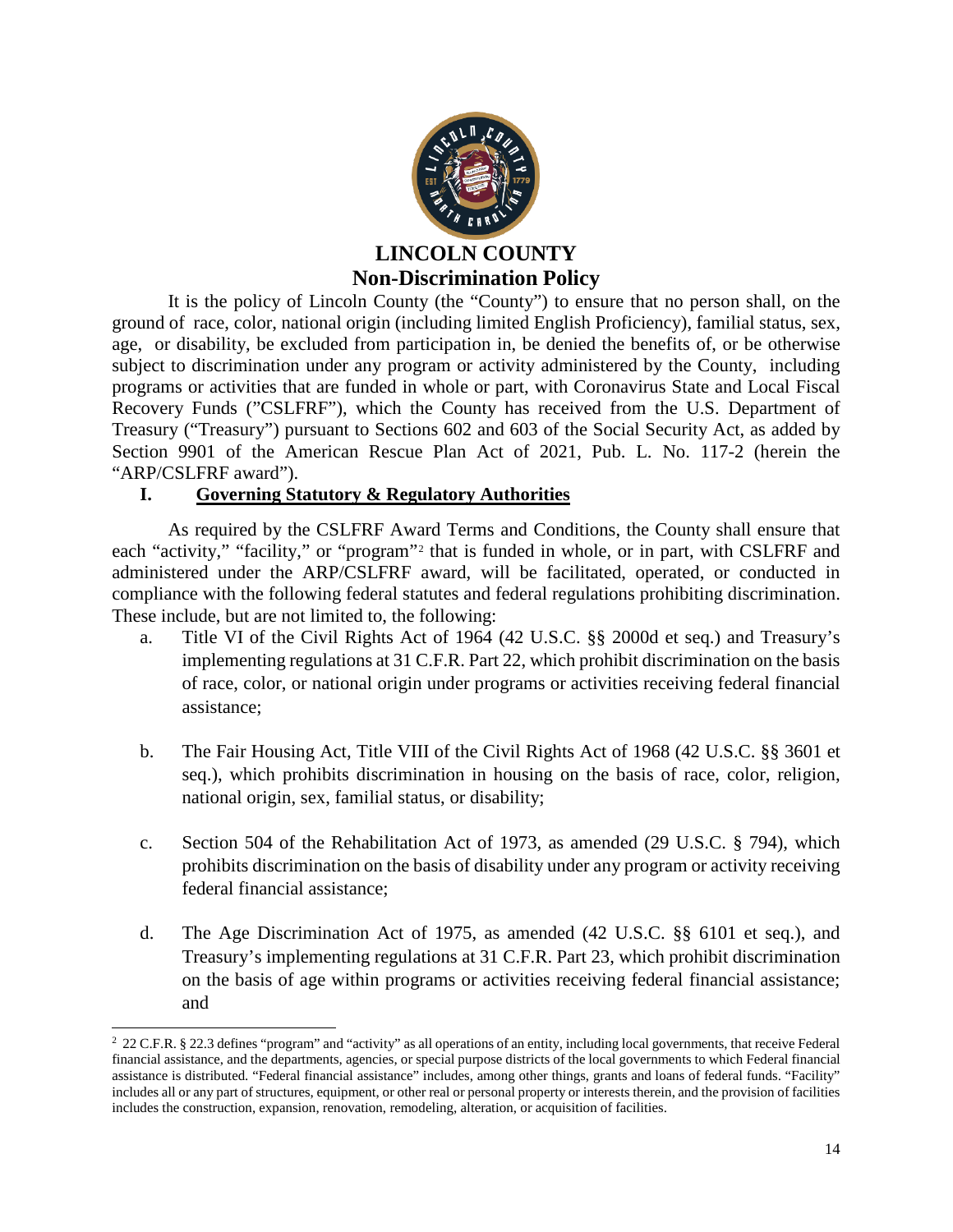e. Title II of the Americans with Disabilities Act of 1990, as amended (42 U.S.C. §§ 12101 et seq.), which prohibits discrimination on the basis of disability under programs, activities, and services provided or made available by state and local governments or instrumentalities or agencies thereto.

## **II. Discriminatory Practices Prohibited in the Administration of the ARP/CSLFRF Award**

To ensure compliance with Title VII of the Civil Rights Act of 1964, and Title 31 Code of Federal Regulations, Part 22, the Civil Rights Restoration Act of 1987, and other pertinent nondiscrimination authorities, the County shall prohibit, at a minimum, the following practices in its administration of the ARP/CSLFRF award:

- a. Denying to a person any service, financial aid, or other program benefit without good cause;
- b. Providing to a person any service, financial aid, or another benefit which is different in quantity or quality, or is provided in a different manner, from that provided to others under the program.
- c. Subjecting a person to segregation or separate treatment in any matter related to the receipt of any service, financial aid, or other benefit under the program;
- d. Restricting a person in the enjoyment of any advantages, privileges, or other benefits enjoyed by others receiving any service, financial aid, or other benefit under the program;
- e. Treating a person differently from others in determining whether that person satisfies any admission, enrollment, quota, eligibility, membership, or other requirement or condition which persons must meet to be provided any service, financial aid, or other benefit provided under the program;
- f. Implementing different standards, criteria, or other requirements for admission, enrollment, or participation in planning, advisory, contractual, or other integral activities to the program;
- g. Adopting methods of administration which, directly or through contractual relationships, would defeat or substantially impair the accomplishment of effective nondiscrimination;
- h. Selecting a site or location of facilities with the purpose or effect of excluding persons from, denying them the benefits of, subjecting them to discrimination, or with the purpose or effect of defeating or substantially impairing the accomplishment of the objectives of Title VI or related acts and regulations;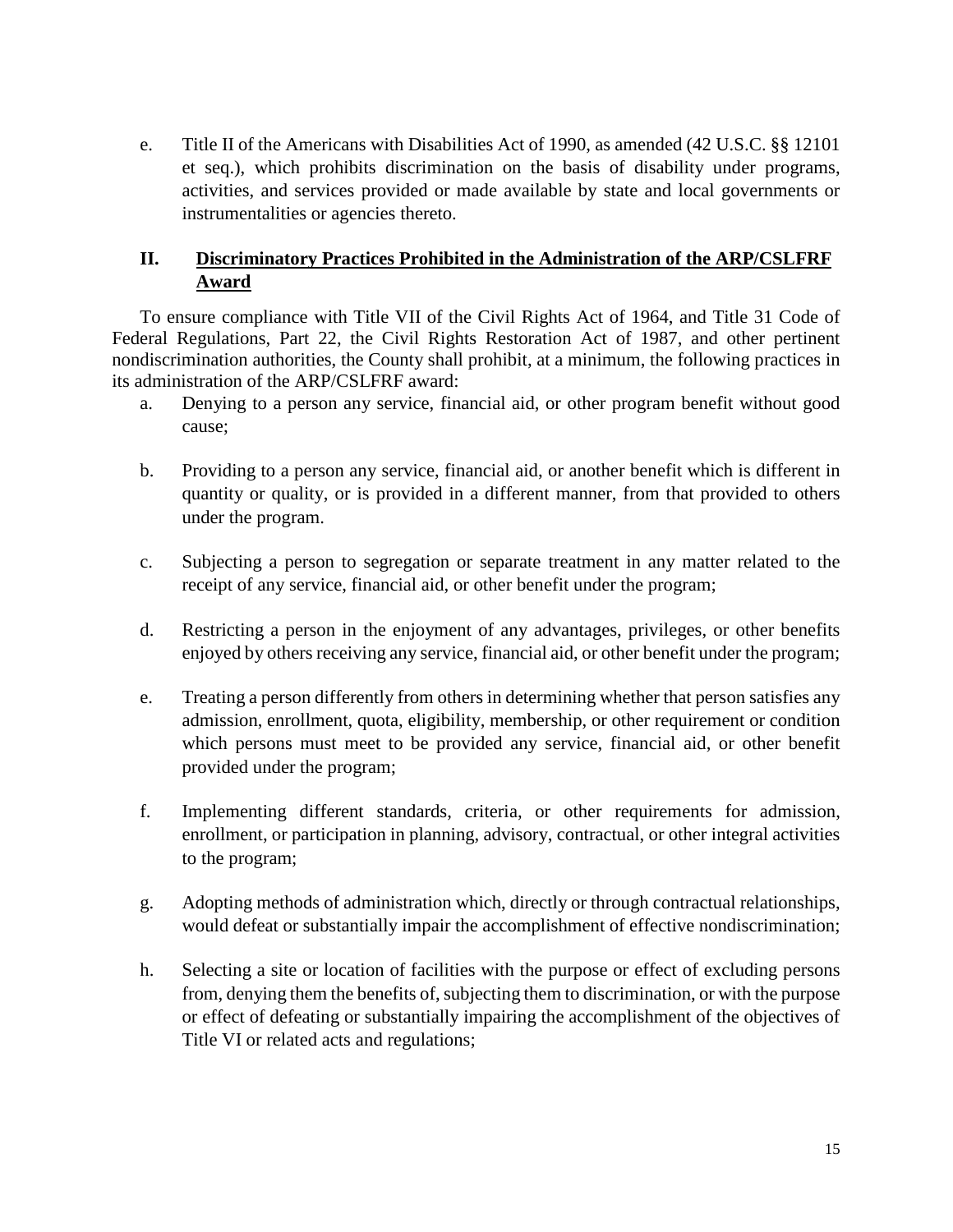- i. Discriminating against any person, either directly or through a contractual agreement, in any employment resulting from the program, a primary objective of which is to provide employment;
- j. Committing acts of intimidation or retaliation, including threatening, coercing, or discriminating against any individual for the purpose of interfering with any right or privilege secured by any pertinent nondiscrimination law, or because an individual made a complaint, testified, assisted, or participated in an investigation, proceeding, or hearing.

## **III. Reporting & Enforcement**

1. The County shall cooperate in any enforcement or compliance review activities by the Department of the Treasury. Enforcement may include investigation, arbitration, mediation, litigation, and monitoring of any settlement agreements that may result from these actions. The County shall comply with information requests, on-site compliance reviews, and reporting requirements.

2. The County shall maintain a complaint log and inform the Treasury of any complaints of discrimination on the grounds of race, color, or national origin (including limited English proficiency covered by Title VI of the Civil Rights Act of 1964 and implementing regulations and provide, upon request, a list of all such reviews or proceedings based on the complaint, whether pending or completed, including the outcome. The County shall inform the Treasury if it has received no complaints under Title VI.

3. Any person who believes they have been aggrieved by a discriminatory practice under Title VI has a right to file a formal complaint with the Treasury. Any such complaint must be in writing and filed with the Treasury's Title VI Coordinator within one hundred eighty (180) days following the date of the alleged discriminatory occurrence.

4. Any person who believes that because of that person's race, color, national origin, limited English proficiency, familial status, sex, age, religion, or disability that he/she/they have been discriminated against or unfairly treated by the County in violation of this policy should contact the following office within 180 days from the date of the alleged discriminatory occurrence: Lincoln County, Attn: Human Resources Director, P.O. Box 738, Lincolnton, NC 28093.

# **RESOLUTION TO ADOPT THE POLICY FOR PROPERTY MANAGEMENT REALTED TO THE EXPENDITURE OF AMERICAN RESCUE PLAN ACT CORONAVIRUS STATE AND LOCAL FISCAL RECOVERY FUNDS**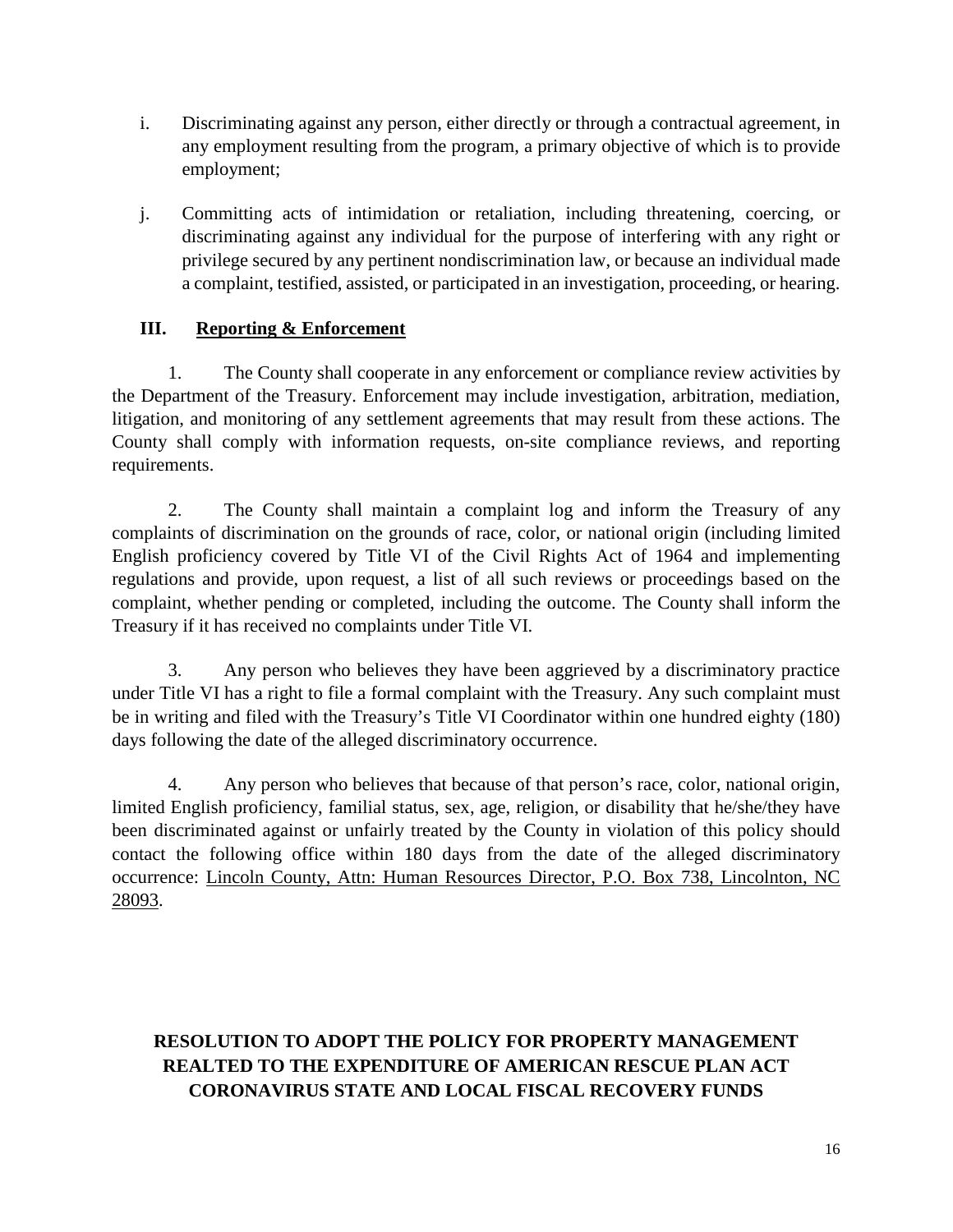**WHEREAS,** Lincoln County has received an allocation of funds from the Coronavirus State and Local Fiscal Recovery Funds of H.R. 1319 American Rescue Plan Act of 2021 (ARP/CSLFRF); and

**WHEREAS,** the funds may be used for projects within these categories, to the extent authorized by state and federal law.

- 16. Support public health expenditures, by funding COVID-19 mitigation efforts, medical expenses, behavioral healthcare, and certain public health and safety staff;
- 17. Address negative economic impacts caused by the public health emergency, including economic harms to workers, households, small businesses, impacted industries, and the public sector;
- 18. Replace lost public sector revenue, using this funding to provide government services to the extent of the reduction in revenue experienced due to the pandemic;
- 19. Provide premium pay for essential workers, offering additional support to those who have borne and will bear the greatest health risks because of their service in critical infrastructure sectors; and,
- 20. Invest in water, sewer, and broadband infrastructure, making necessary investments to improve access to clean drinking water, support vital wastewater and stormwater infrastructure, and to expand access to broadband internet; and

**WHEREAS,** the ARP/CSLFRF are subject to the provisions of the federal Uniform Grant Guidance, 2 CFR Sect. 200 (the "Uniform Guidance" or "UG"), as provided in the Assistance Listing; and

**WHEREAS,** the Compliance and Reporting Guidance for the State and Local Fiscal Recovery Funds (v2.1 November 2021) provides, in relevant part:

**Equipment and Real Property Management.** Any purchase of equipment or real property with SLFRF funds must be consistent with the Uniform Guidance at 2 CFR Part 200, Subpart D. Equipment and real property acquired under this program must be used for the originally authorized purpose. Consistent with 2 CFR 200.311 and 2 CFR 200.313, any equipment or real property acquired using SLFRF funds shall vest in the non-Federal entity. Any acquisition and maintenance of equipment or real property must also be in compliance with relevant laws and regulations.

**WHEREAS,** Subpart D of the Uniform Guidance dictates title, use, management, and disposal of real property, equipment, and supplies acquired in whole or in part with ARP/CSLFRF funds;

**BE IT RESOLVED** that the Lincoln County Board of Commissioners hereby adopts and enacts the following Policy for Property Management Related to The Expenditure of American Rescue Plan Act Coronavirus State and Local Fiscal Recovery Funds for the expenditure of ARP/CSLFRF funds.

This the <u>contained</u> day of April, 2022.

**\_\_\_\_\_\_\_\_\_\_\_\_\_\_\_\_\_\_\_\_\_\_\_\_\_\_\_\_\_\_\_\_\_**

**Milton Sigmon**, Vice-Chairman Lincoln County Board of Commissioners

\_\_\_\_\_\_\_\_\_\_\_\_\_\_\_\_\_\_\_\_\_\_\_\_\_\_\_\_\_\_\_\_\_\_\_\_\_\_\_\_\_\_

**ATTEST:**

Amy S. Atkins Clerk to the Board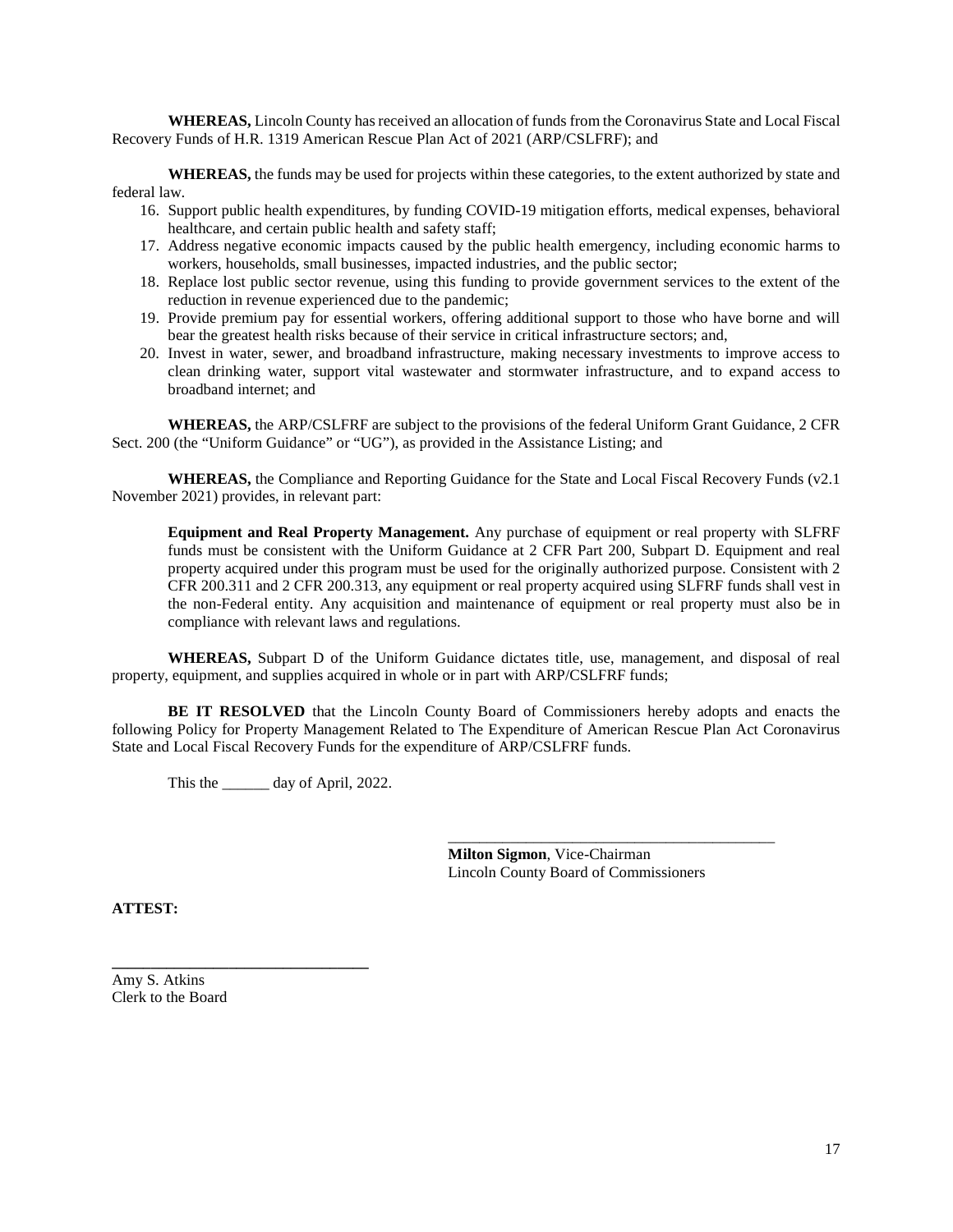

# **LINCOLN COUNTY**

# **Policy for Property Management Related to The Expenditure of American Rescue Plan Act Coronavirus State and Local Fiscal Recovery Funds**

## **I. POLICY OVERVIEW**

Title 2 U.S. Code of Federal Regulations Part 200, Uniform Administrative Requirements, Cost Principles, and Audit Requirements for Federal Awards, commonly called the Uniform Guidance (the "UG"), specifically Subpart D, details post award requirements related to property management of property acquired or updated, in whole or in part, with funds from the Coronavirus State and Local Fiscal Recovery Funds of H.R. 1319 American Rescue Plan Act of 2021 (ARP/CSLFRF).

2 CFR 200.311 through 2 CFR 200.316 detail property standards related to the expenditure of ARP/CLSFRF funds. Lincoln County (the "County") shall adhere to all applicable property standards, as detailed below.

## **II. DEFINITIONS**

The following definitions from 2 CFR 200.1 apply in this policy.

**COMPUTING DEVICES**: machines used to acquire, store, analyze, process, and publish data and other information electronically, including accessories (or "peripherals") for printing, transmitting and receiving, or storing electronic information. See also the definitions of supplies and information technology systems in this section.

**EQUIPMENT:** tangible personal property (including information technology systems) having a useful life of more than one year and a per-unit acquisition cost which equals or exceeds \$5,000.00. See also the definitions of *capital assets, computing devices, general purpose equipment, information technology systems, special purpose equipment,* and *supplies* in this section.

**INFORMATION TECHNOLOGY SYSTEMS**: computing devices, ancillary equipment, software, firmware, and similar procedures, services (including support services), and related resources. See also the definitions of computing devices and equipment in this section.

**INTANGIBLE PROPERTY**: property having no physical existence, such as trademarks, copyrights, patents and patent applications and property, such as loans, notes and other debt instruments, lease agreements, stock and other instruments of property ownership (whether the property is tangible or intangible).

**PERSONAL PROPERTY**: property other than real property; property that may be tangible, having physical existence, or intangible.

**PROPERTY**: real property or personal property.

**REAL PROPERTY**: land, including land improvements, structures and appurtenances thereto, but excludes moveable machinery and equipment.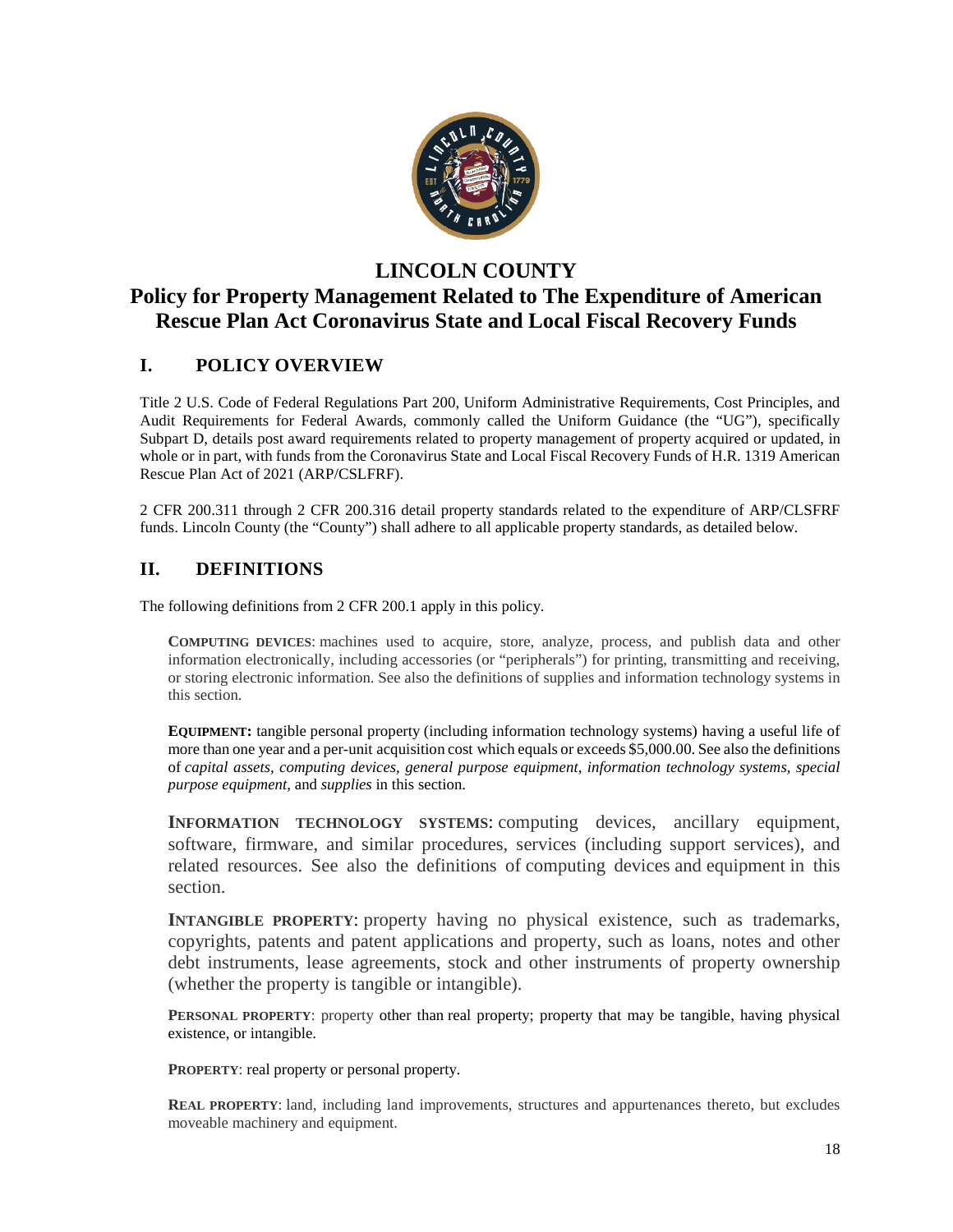**SUPPLIES**: all tangible personal property other than those described in the definition of equipment in this section. A computing device shall be considered a *supply* if the acquisition cost is less than \$5,000.00, regardless of the length of its useful life. See also the definitions of computing devices and equipment in this section.

## **III. REAL PROPERTY**

**TITLE TO REAL PROPERTY:** Title to real property acquired or improved with ARP/CSLFRF funds shall vest in the name of the County pursuant to 2 CFR 200.311(a).

**USE OF REAL PROPERTY:** Real property acquired or improved with ARP/CSLFRF funds must be used for the originally authorized purpose as long as needed for that purpose, during which time the County may not dispose of or encumber the title, or other interest, in the real property or other interests pursuant to 2 CFR 200.311(b).

**INSURANCE OF REAL PROPERTY:** THE COUNTY MUST PROVIDE THE EQUIVALENT INSURANCE COVERAGE FOR REAL PROPERTY ACQUIRED OR IMPROVED WITH ARP/CSLFRF FUNDS AS PROVIDED TO OTHER PROPERTY OWNED BY THE COUNTY/CITY/TOWN/VILLAGE PURSUANT TO 2 CFR 200.310.

**DISPOSITION OF REAL PROPERTY:** When the County no longer needs real property purchased with ARP/CSLFRF for ARP/CSLFRF purposes, the County must obtain disposition instructions from US Treasury. The instructions must provide for one of the following alternatives:

- **1.** The County retains title after compensating US Treasury. The amount paid to US Treasury will be computed by applying US Treasury's percentage of participation in the cost of the original purchase (and costs of any improvements) to the fair market value of the property. However, in those situations where the County is disposing of real property acquired or improved with ARP/CSLFRF funds and acquiring replacement real property under the ARP/CSLFRF, the net proceeds from the disposition may be used as an offset to the cost of the replacement property.
- **2.** The County sells the property and compensates US Treasury. The amount due to US Treasury will be calculated by applying US Treasury's percentage of participation in the cost of the original purchase (and cost of any improvements) to the proceeds of the sale after deduction of any actual and reasonable selling and fixing-up expenses. If the ARP/CSLFRF award has not been closed out, the net proceeds from sale may be offset against the original cost of the property. When the County is directed to sell property, sales procedures must be followed that provide for competition to the extent practicable and result in the highest possible return.
- **3.** The County transfers title to US Treasury or to a third party designated/approved by US Treasury. The County is entitled to be paid an amount calculated by applying the County's percentage of participation in the purchase of the real property (and cost of any improvements) to the current fair market value of the property pursuant to 2 CFR 200.311(c).

## **IV. EQUIPMENT**

**TITLE TO EQUIPMENT:** Title to equipment acquired or improved with ARP/CSLFRF funds vests with the County pursuant to 2 CFR 200.313(a).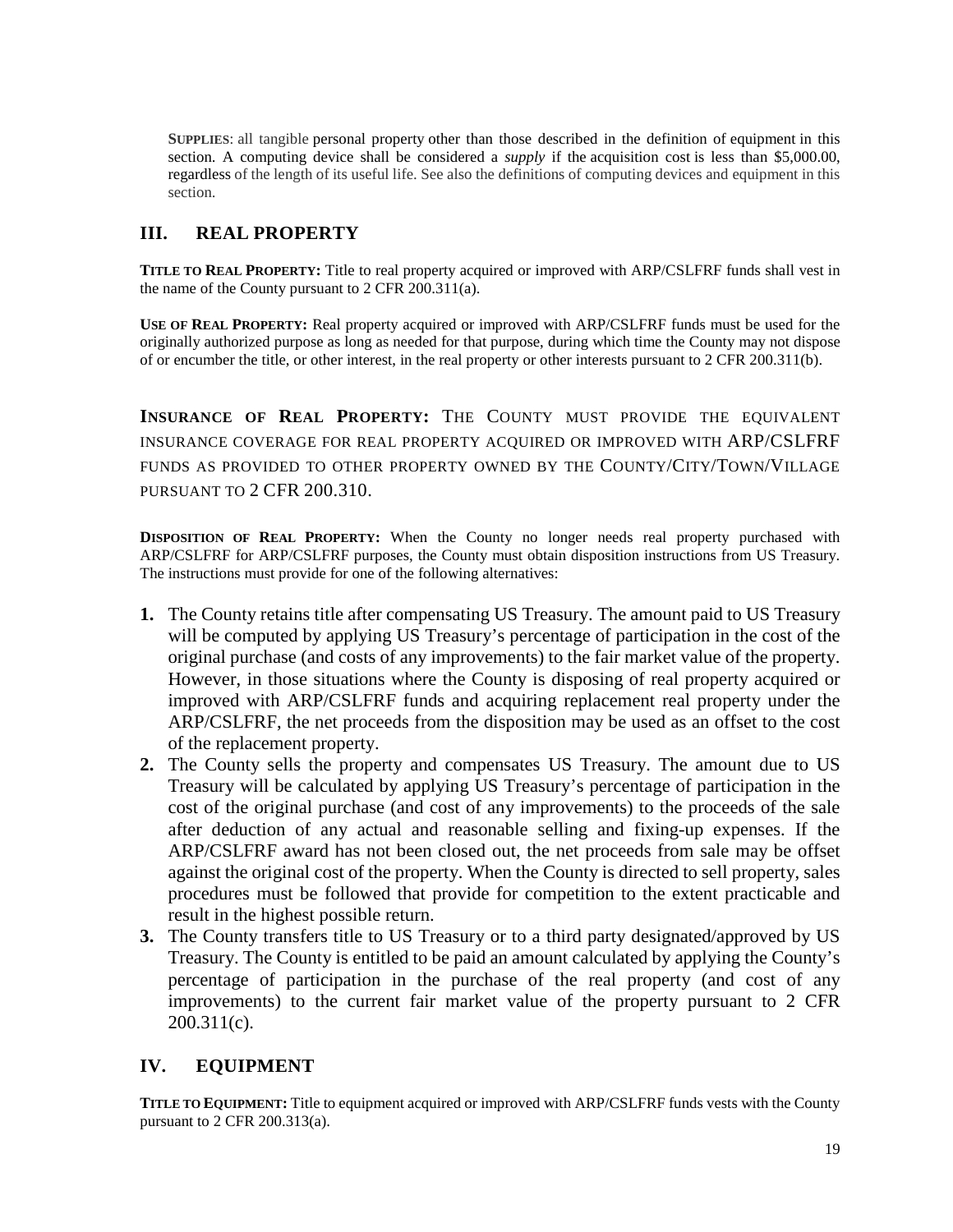**USE OF EQUIPMENT:** The County must use equipment acquired with ARP/CSLFRF funds for the project for which it was acquired as long as needed, whether or not the project continues to be supported by the ARP/CSLFRF award, and the County must not encumber the property without prior approval of US Treasury pursuant to 2 CFR  $200.313(a)(1)-(2)$ .

Pursuant to 2 CFR 200.313(c)(1), when no longer needed for the original project, the equipment may be used in other activities supported by a Federal awarding agency, in the following order of priority:

- **1.** Activities under a Federal award from the Federal awarding agency which funded the original project, then
- **2.** Activities under Federal awards from other Federal awarding agencies. This includes consolidated equipment for information technology systems.

During the time that equipment is used on the project for which it was acquired, the County must also make equipment available for use on other projects or programs currently or previously supported by the Federal Government, provided that such use will not interfere with the work on the project for which it was originally acquired. First preference for other use must be given to other programs or projects supported by US Treasury and second preference must be given to programs or projects under Federal awards from other Federal awarding agencies. Use for non-federally-funded programs or projects is also permissible. User fees should be considered if appropriate. 2 CFR 200.313(c)(2).

**NONCOMPETITION:** The County must not use equipment acquired with the ARP/CSLFRF funds to provide services for a fee that is less than private companies charge for equivalent services unless specifically authorized by Federal statute for as long as the Federal Government retains an interest in the equipment pursuant to 2 CFR 200.313(c)(3).

**REPLACEMENT EQUIPMENT:** When acquiring replacement equipment, the County may use the equipment to be replaced as a trade-in or sell the property and use the proceeds to offset the cost of the replacement property pursuant to 2 CFR 200.313(c)(4).

**MANAGEMENT OF EQUIPMENT:** The County will manage equipment (including replacement equipment) acquired in whole or in part with ARP/CSLFRF funds according to the following requirements.

- **1.** The County will maintain sufficient records that include
	- **a)** a description of the property,
	- **b)** a serial number or other identification number,
	- **c)** the source of funding for the property (including the Federal Award Identification Number (FAIN)),
	- **d)** who holds title,
	- **e)** the acquisition date,
	- **f)** cost of the property,
	- **g)** percentage of Federal participation in the project costs for the Federal award under which the property was acquired,
	- **h)** the location, use and condition of the property, and
	- **i)** any ultimate disposition data including the date of disposal and sale price of the property.
- **2.** The County will conduct a physical inventory of the property and reconcile results with its property records at least once every two years.
- **3.** The County will develop a control system to ensure adequate safeguards to prevent loss, damage, or theft of the property. Any loss, damage, or theft will be investigated by the County.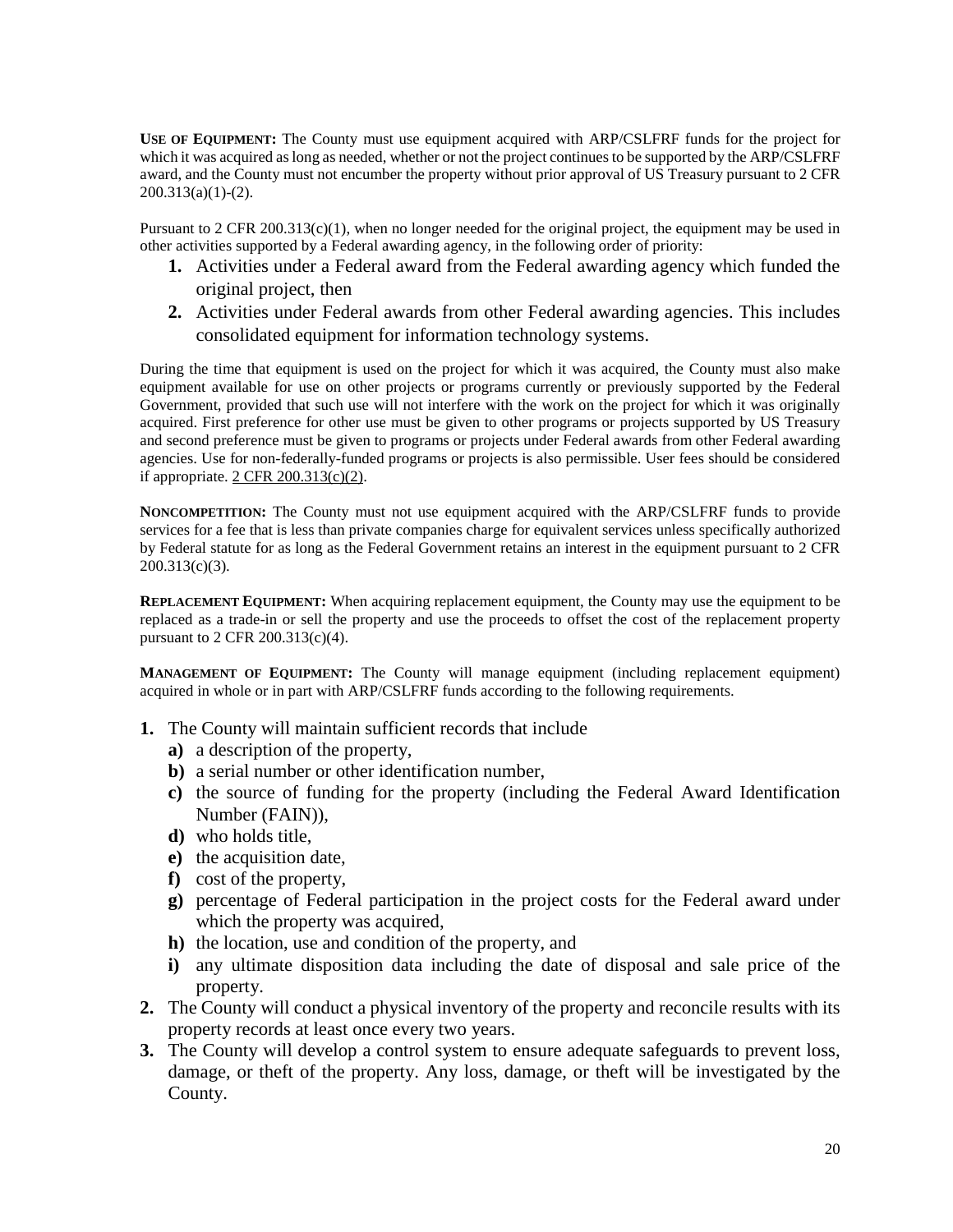- **4.** The County will develop and implement adequate maintenance procedures to keep the property in good condition.
- **5.** If the County is authorized or required to sell the property, it will establish proper sales procedures to ensure the highest possible return, in accordance with state and federal law.

**INSURANCE OF EQUIPMENT:** THE COUNTY MUST PROVIDE THE EQUIVALENT INSURANCE COVERAGE FOR EQUIPMENT ACQUIRED OR IMPROVED WITH ARP/CSLFRF FUNDS AS PROVIDED TO PROPERTY ALREADY OWNED BY THE COUNTY PURSUANT TO 2 CFR 200.310.

**DISPOSITION OF EQUIPMENT:** WHEN THE EQUIPMENT IS NO LONGER NEEDED FOR ITS ORIGINAL ARP/CSLFRF PURPOSE, THE COUNTY MAY EITHER MAKE THE EQUIPMENT AVAILABLE FOR USE IN OTHER ACTIVITIES FUNDED BY A FEDERAL AGENCY, WITH PRIORITY GIVEN TO ACTIVITIES FUNDED BY US TREASURY, DISPOSE OF THE EQUIPMENT ACCORDING TO INSTRUCTIONS FROM US TREASURY, OR FOLLOW THE PROCEDURES BELOW PURSUANT TO 2 CFR 200.313(E).

- **1.** Equipment with a per-item fair market value of less than \$5,000 may be retained, sold or transferred by the County, in accordance with state law, with no additional responsibility to US Treasury;
- **2.** If no disposal instructions are received from US Treasury, equipment with a per-item fair market value of greater than \$5,000 may be retained or sold by the County. The County must establish proper sales procedures, in accordance with North Carolina law, to ensure the highest possible return. The County must reimburse US Treasury for its federal share. Specifically, US Treasury is entitled to an amount calculated by multiplying the current market value or proceeds from sale by the ARP/CSLFRF funding percentage of participation in the cost of the original purchase. If the equipment is sold, US Treasury may permit the County to deduct and retain from the Federal share \$500.00 or ten percent (10%) of the proceeds, whichever is less, for its selling and handling expenses.
- **3.** Equipment may be transferred to US Treasury or to a third-party designated by US Treasury in return for compensation to the County for its attributable compensation for its attributable percentage of the current fair market value of the property.

## **V. SUPPLIES**

**TITLE TO SUPPLIES.** Title to supplies acquired with ARP/CSLFRF funds must vest with the County upon acquisition pursuant to 2 CFR 200.314(a).

**USE AND DISPOSITION OF SUPPLIES:** If there is a residual inventory of unused supplies exceeding \$5,000.00 in total aggregate value upon termination or completion of the ARP/CSLFRF project and the supplies are not needed for any other Federal award, the County must retain the supplies for use on other activities or sell them, but must, in either case,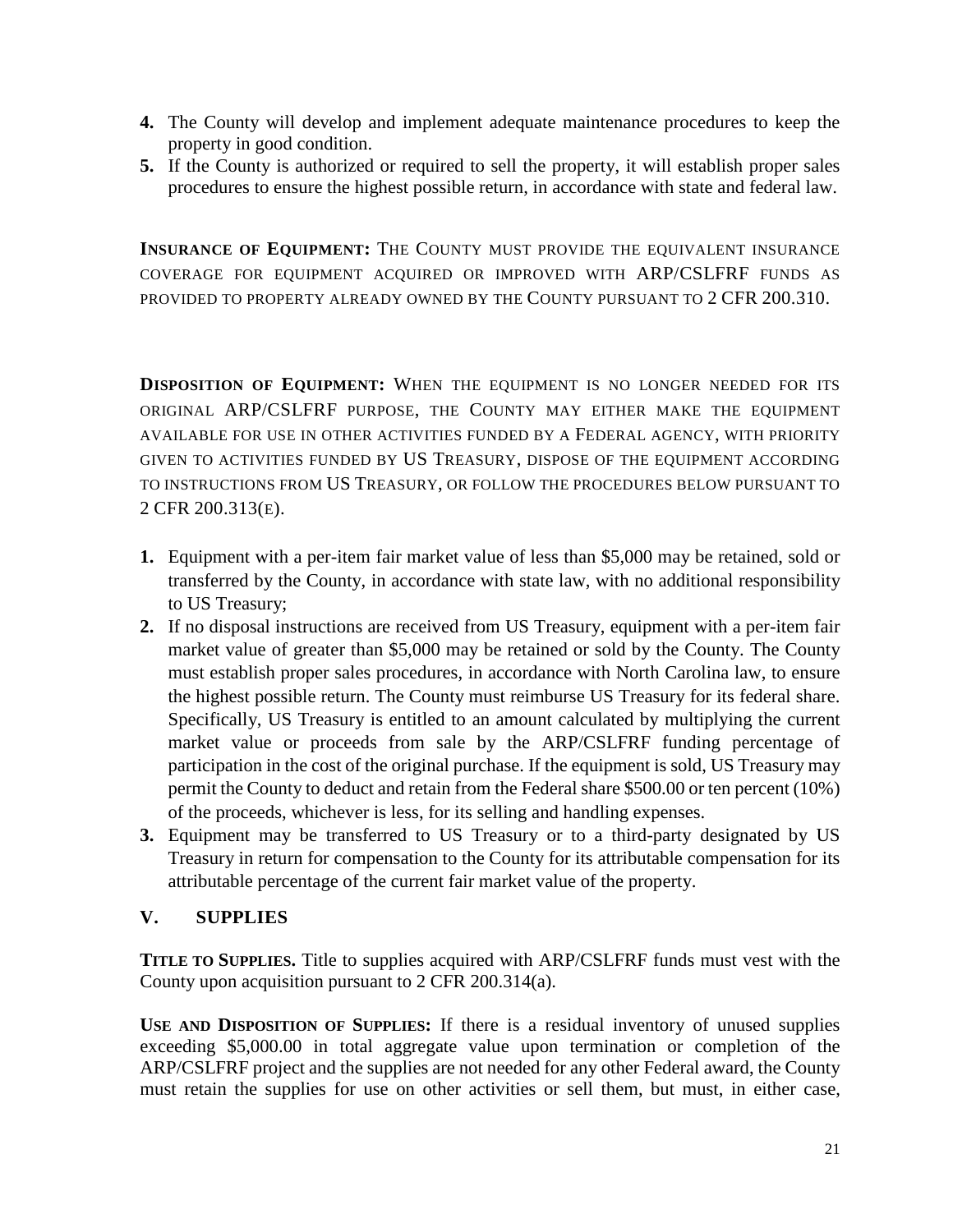compensate the Federal Government for its share. The amount of compensation must be computed in the same manner as for equipment. 2 CFR 200.314(a).

**NONCOMPETITION.** As long as the Federal Government retains an interest in the supplies, the County must not use supplies acquired under the ARP/CSLFRF to provide services to other organizations for a fee that is less than private companies charge for equivalent services, unless specifically authorized by Federal statute pursuant to 2 CFR 200.314(b).

# **VI. IMPLEMENTATION OF POLICY**

The County Facilities Management Director shall adopt procedures to track all real property, equipment, and supplies (collectively, property) acquired or improved in whole or in part with ARP/CLSFRF funds. At a minimum, those procedures must address the following:

- Ensure proper insurance of property
- Document proper use of property
- Working with the County Finance Department, record and maintain required data records for equipment
- Conduct periodic inventories of equipment, at least every two years
- Create processes for replacement and disposition of property
- Establish other internal controls to safeguard and properly maintain property

## **RESOLUTION TO ADOPT THE RECORD RETENTION POLICY FOR DOCUMENTS CREATED OR MAINTAINED PURSUANT TO THE ARP/CSLFRF AWARD**

**WHEREAS** Lincoln County has received an allocation of funds from the Coronavirus State and Local Fiscal Recovery Funds of H.R. 1319 American Rescue Plan Act of 2021 (ARP/CSLFRF); and

**WHEREAS** the funds may be used for projects within these categories, to the extent authorized by state law.

- 21. Support public health expenditures, by funding COVID-19 mitigation efforts, medical expenses, behavioral healthcare, and certain public health and safety staff;
- 22. Address negative economic impacts caused by the public health emergency, including economic harms to workers, households, small businesses, impacted industries, and the public sector;
- 23. Replace lost public sector revenue, using this funding to provide government services to the extent of the reduction in revenue experienced due to the pandemic;
- 24. Provide premium pay for essential workers, offering additional support to those who have borne and will bear the greatest health risks because of their service in critical infrastructure sectors; and,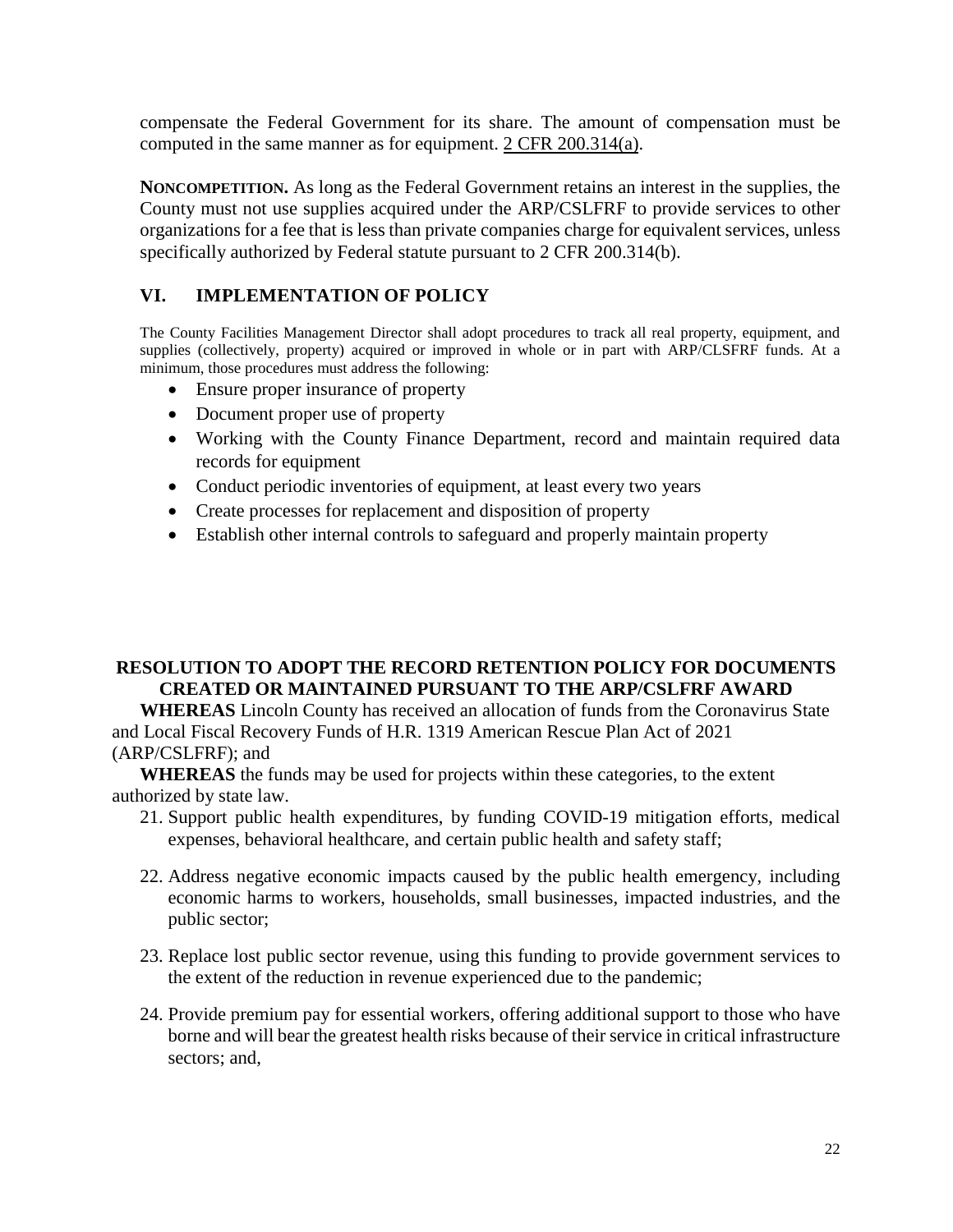25. Invest in water, sewer, and broadband infrastructure, making necessary investments to improve access to clean drinking water, support vital wastewater and stormwater infrastructure, and to expand access to broadband internet; and

**WHEREAS** the ARP/CSLFRF are subject to the provisions of the federal Uniform Grant Guidance, 2 CFR Sect. 200 (the "UG"), as provided in the Assistance Listing; and

**WHEREAS** the Compliance Guide for the State and Local Fiscal Recovery Funds provides, in relevant part:

Recordkeeping Requirements. Generally, your organization must maintain records and financial documents for five years after all funds have been expended or returned to Treasury, as outlined in paragraph 4.c. of the Award Terms and Conditions. Treasury may request transfer of records of long-term value at the end of such period. Wherever practicable, such records should be collected, transmitted, and stored in open and machine-readable formats.

Your organization must agree to provide or make available such records to Treasury upon request, and to the Government Accountability Office ("GAO"), Treasury's Office of Inspector General ("OIG"), and their authorized representative in order to conduct audits or other investigations.

**WHEREAS,** all documentation must be maintained for at least 5 years from the end of the award term;

**NOW THEREFORE BE IT RESOLVED** that the Lincoln County Board of Commissioners hereby adopts and enacts the following Record Retention Policy for Documents Created or Maintained Pursuant to The ARP/CSLFRF Award.

This the <u>equal</u> day of April, 2022.

**\_\_\_\_\_\_\_\_\_\_\_\_\_\_\_\_\_\_\_\_\_\_\_\_\_\_\_\_\_\_\_\_\_**

**Milton Sigmon**, Vice-Chairman Lincoln County Board of Commissioners

\_\_\_\_\_\_\_\_\_\_\_\_\_\_\_\_\_\_\_\_\_\_\_\_\_\_\_\_\_\_\_\_\_\_\_\_\_\_\_\_\_\_

**ATTEST:**

Amy S. Atkins Clerk to the Board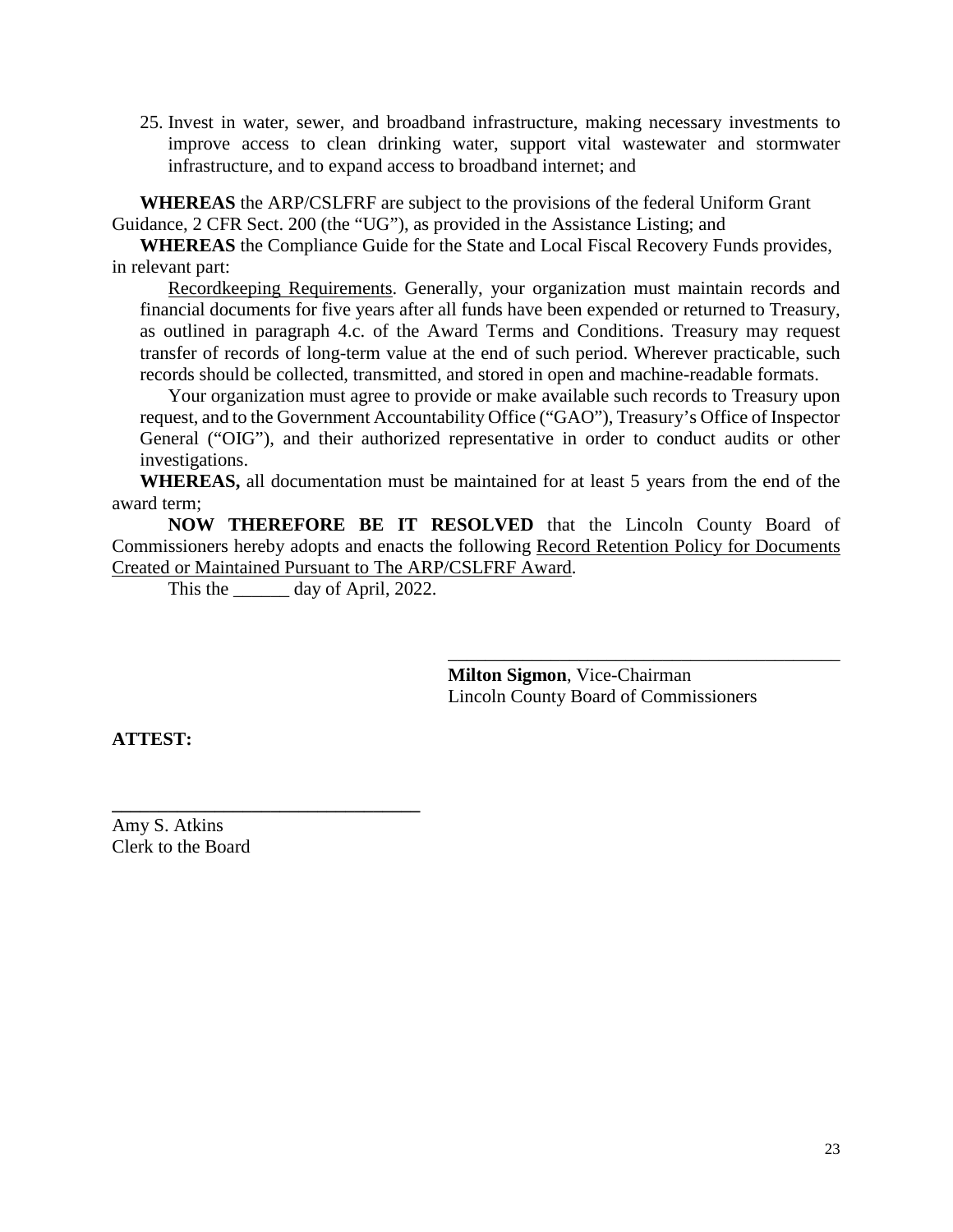

# **LINCOLN COUNTY**

# **Record Retention Policy for Documents Created or Maintained pursuant to the ARP/CSLFRF Award**

**I. RETENTION OF RECORDS**: The Coronavirus Local Fiscal Recovery Funds ("CSLFRF") Award Terms and Conditions and the Compliance and Reporting Guidance set forth the U.S. Department of Treasury's ("Treasury") record retention requirements for the ARP/CSLFRF award.

It shall be the policy of Lincoln County (the "County") to follow Treasury's record retention requirements as it expends CSLFRF pursuant to the APR/CSLFRF award. Accordingly, the County agrees to the following:

- The County shall retain all financial and programmatic records related to the use and expenditure of CSLFRF pursuant to the ARP/CSLFRF award for a period of five (5) years after all CLFRF funds have been expended or returned to Treasury, whichever is later.
- The County shall retain records for real property and equipment acquired with CSLFRF for five years after final disposition.
- The County shall ensure that the financial and programmatic records retained sufficiently evidence compliance with section 603(c) of the Social Security Act "ARPA," Treasury's regulations implementing that section, and guidance issued by Treasury regarding the foregoing.
- The County shall allow the Treasury Office of Inspector General and the Government Accountability Office, or their authorized representatives, the right of timely and unrestricted access to any records for the purpose of audits or other investigations.
- The County acknowledges that if any litigation, claim, or audit is started before the expiration of the 5-year period, the records will be retained until all litigation, claims, or audit findings involving the records have been resolved.
- **II. COVERED RECORDS**: For purposes of this policy, records are information, regardless of physical form or characteristics, that are created, received, or retained that evidence the County's expenditure of CSLFRF funds on eligible projects, programs, or activities pursuant to the ARP/CSLFRF award.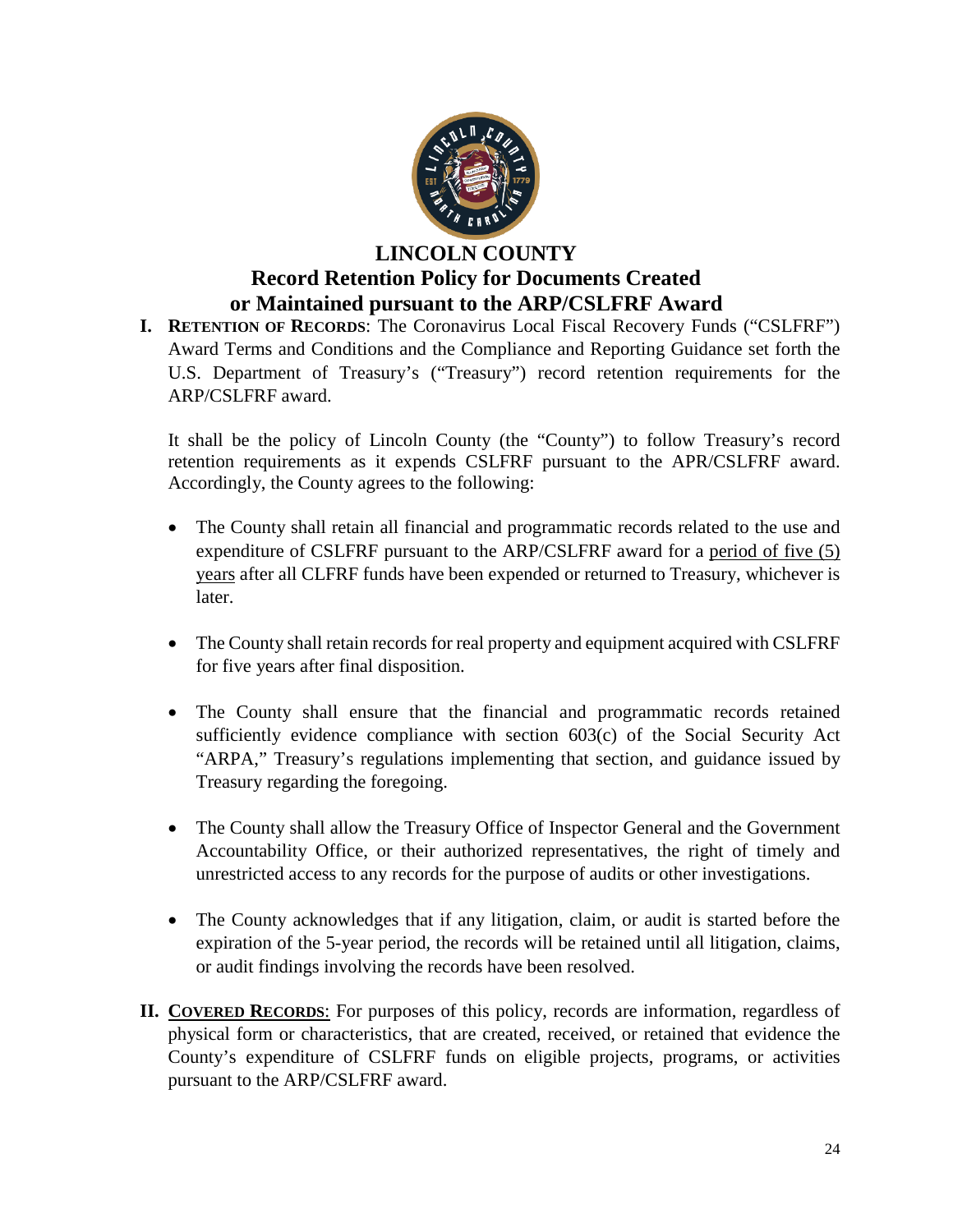Records that shall be retained pursuant to this policy include, but are not limited to, the following:

- Financial statements and accounting records evidencing expenditures of CSLFRF for eligible projects, programs, or activities.
- Documentation of rational to support a particular expenditure of CSLFRF (e.g., expenditure constitutes a general government service);
- Documentation of administrative costs charged to the ARP/CSLFRF award;
- Procurement documents evidencing the significant history of a procurement, including, at a minimum, the rationale for the method of procurement, selection of contract type, contractor selection or rejection, and the basis for contract cost or price;
- Subaward agreements and documentation of subrecipient monitoring;
- Documentation evidencing compliance with the Uniform Guidance property management standards set forth in 2 C.F.R. §§ 200.310-316 and 200.329;
- Personnel and payroll records for full-time and part-time employees compensated with CSLFRF, including time and effort reports; and
- Indirect cost rate proposals
- **III. STORAGE:** The County's records must be stored in a safe, secure, and accessible manner. Wherever practicable, such records should be collected, transmitted, and stored in open and machine-readable formats.
- **IV. DEPARTMENTAL RESPONSIBILITIES:** Any department or unit of the County, and its employees, who are responsible for creating or maintaining the covered documents in this policy shall comply with the terms of this policy. Failure to do so may subject the County to civil and/or criminal liability. Any employee who fails to comply with the record retention requirements set forth herein may be subject to disciplinary sanctions, including suspension or termination.

The Lincoln County Finance Department (the "Finance Department") is responsible for identifying the documents that the County must or should retain and arrange for the proper storage and retrieval of records. The Finance Department shall also ensure that all personnel subject to the terms of this policy are aware of the record retention requirements set forth herein.

**V. REPORTING POLICY VIOLATIONS**: The County is committed to enforcing this policy as it applies to all forms of records. Any employee that suspects the terms of this policy have been violated shall report the incident immediately to that employee's supervisor. If an